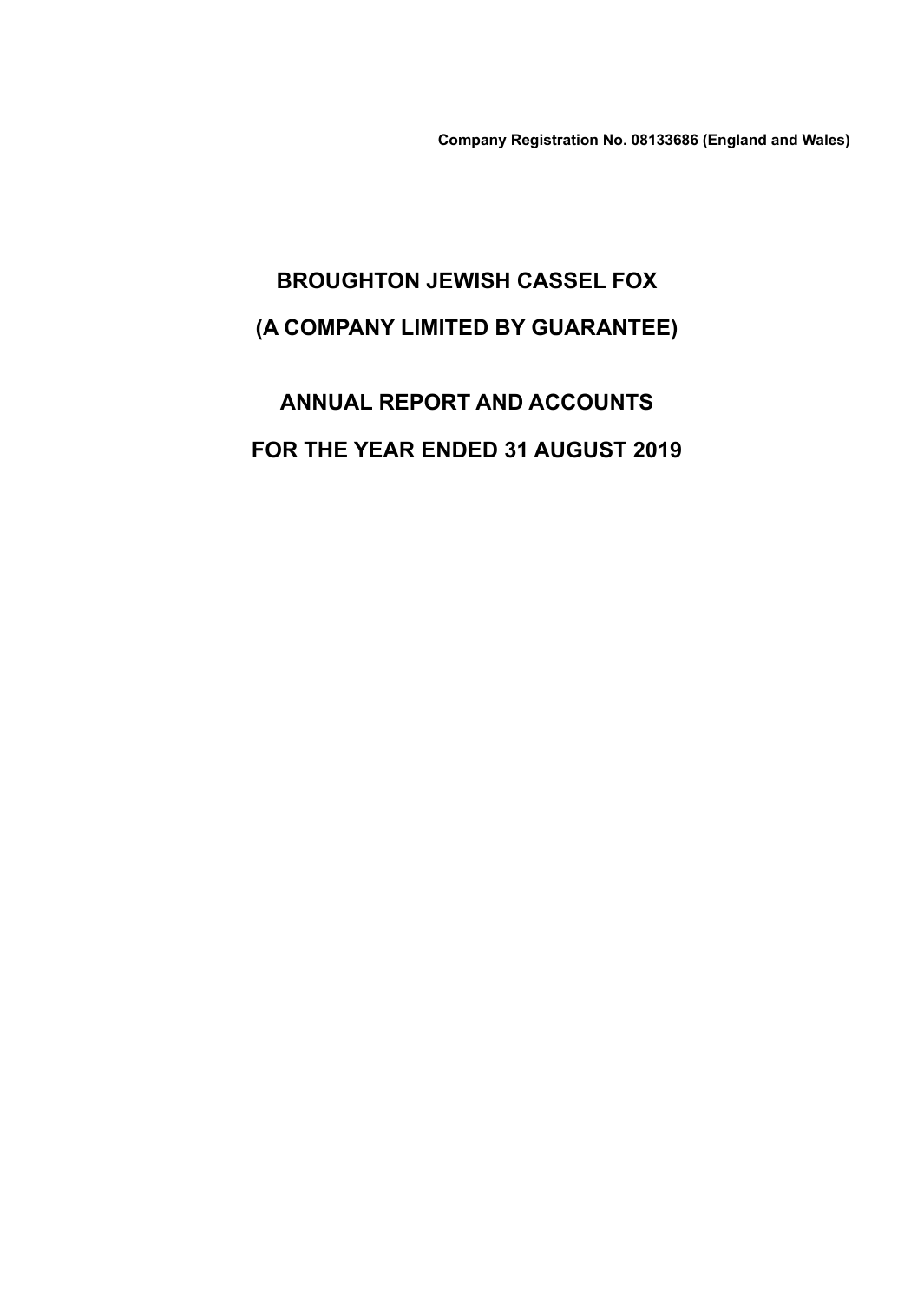## **CONTENTS**

|                                                                            | Page        |
|----------------------------------------------------------------------------|-------------|
| Reference and administrative details                                       | $\mathbf 1$ |
| Governors' report                                                          | $2 - 8$     |
| Governance statement                                                       | $9 - 11$    |
| Statement on regularity, propriety and compliance                          | 12          |
| Statement of governors' responsibilities                                   | 13          |
| Independent auditor's report on the accounts                               | $14 - 16$   |
| Independent reporting accountant's report on regularity                    | $17 - 18$   |
| Statement of financial activities including income and expenditure account | $19 - 20$   |
| <b>Balance sheet</b>                                                       | 21          |
| Statement of cash flows                                                    | 22          |
| Notes to the accounts including accounting policies                        | $23 - 39$   |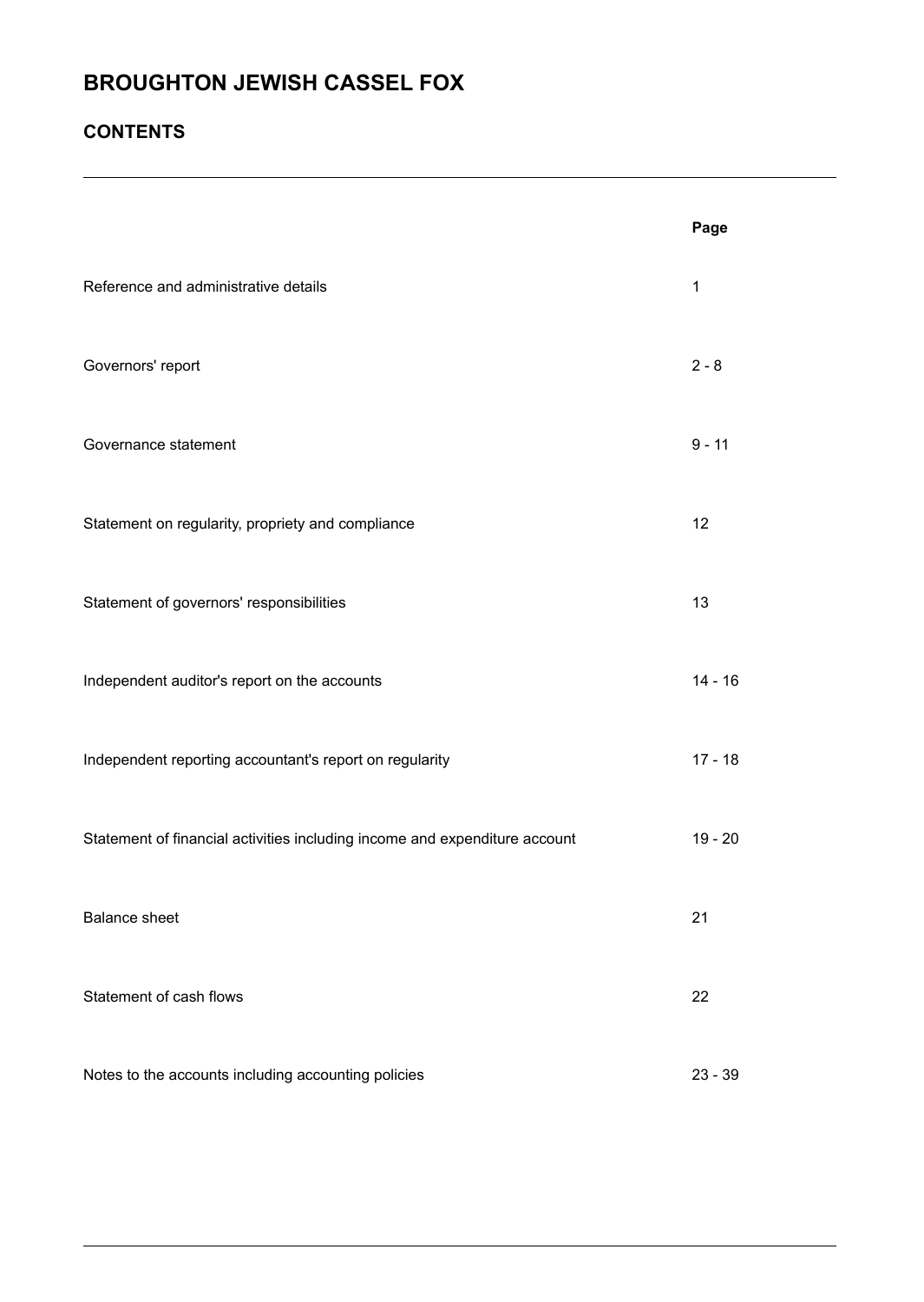## **REFERENCE AND ADMINISTRATIVE DETAILS**

| <b>Members</b>                     |                                         |
|------------------------------------|-----------------------------------------|
|                                    | Rabbi A Jaffe                           |
|                                    | Rabbi M Kupetz                          |
|                                    | Rabbi B Cohen                           |
|                                    |                                         |
| <b>Governors</b>                   | D Black                                 |
|                                    | S Fulda                                 |
|                                    | J Goldblatt                             |
|                                    | L Seitler                               |
|                                    | A Ellituv                               |
|                                    | J Kasmir                                |
|                                    |                                         |
|                                    | E Pine                                  |
|                                    | J Rose                                  |
|                                    | Y Pearlman                              |
|                                    | A Addleman (Resigned 17 December 2018)  |
|                                    | D Bondt                                 |
|                                    | N Taylor                                |
|                                    | J Simons                                |
|                                    | E Hasleton (Resigned 17 December 2018)  |
|                                    | J Fagleman                              |
|                                    | C Davies                                |
|                                    | C Brown (Appointed 17 December 2018)    |
|                                    | H Nussbaum (Appointed 17 December 2018) |
|                                    |                                         |
| Senior management team             |                                         |
| - Principal                        | Y Pearlman                              |
| - Deputy Headteacher               | R Caplan                                |
| - Assistant Headteacher            | N Taylor                                |
| <b>Company secretary</b>           | D Cohen                                 |
| <b>Company registration number</b> | 08133686 (England and Wales)            |
|                                    |                                         |
| <b>Principal address</b>           | Legh Road                               |
|                                    | <b>SALFORD</b>                          |
|                                    | M74RT                                   |
|                                    |                                         |
| Independent auditor                | Lopian Gross Barnett & Co               |
|                                    | 1st Floor, Cloister House               |
|                                    | Riverside                               |
|                                    | <b>New Bailey Street</b>                |
|                                    | Manchester                              |
|                                    | <b>M3 5FS</b>                           |
|                                    |                                         |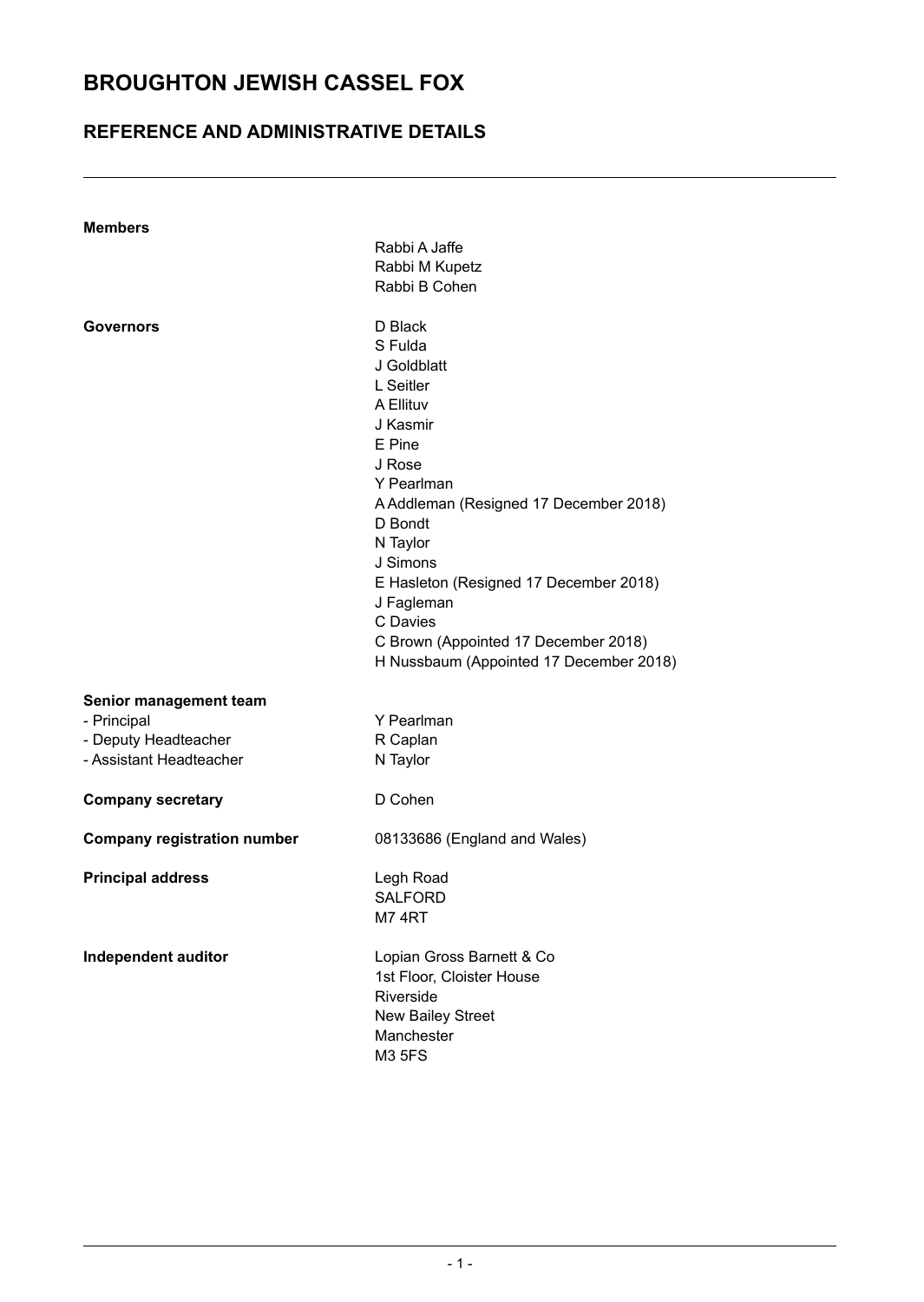## **GOVERNORS' REPORT**

## *FOR THE YEAR ENDED 31 AUGUST 2019*

The governors present their annual report together with the accounts and auditor's report of the charitable company for the year 1 September 2018 to 31 August 2019. The annual report serves the purposes of both a trustees' report, and a directors' report under company law.

#### **Structure, governance and management**

### **Constitution**

The academy trust is a company limited by guarantee and an exempt charity. The charitable company's memorandum and articles of association are the primary governing documents of the academy trust.

The governors are the trustees of Broughton Jewish Cassel Fox and are also the directors of the charitable company for the purposes of company law. Details of the governors who served during the year, and to the date these accounts are approved, are included in the Reference and Administrative Details on page 1.

### Members' liability

Each member of the charitable company undertakes to contribute to the assets of the charitable company in the event of it being wound up while they are a member, or within one year after they cease to be a member, such amount as may be required, not exceeding £10, for the debts and liabilities contracted before they ceased to be a member.

### Governors' indemnities

In accordance with normal commercial practice, the Academy has purchased a Risk Protection Arrangement to protect Governors and officers from claims arising from negligent acts, errors or omissions occurring whilst on Academy business. The arrangement provides cover of up to £10,000,000 being the amount payable in total in any one period of cover.

#### Method of recruitment and appointment or election of governors

Foundation Governors are appointed by the Trustees, normally for a term of 4 years. In addition there is a Community Governor, Parent Governors and Staff Governors. Parent Governors are elected by parents and Staff Governors are elected by the members of staff.

The Articles of Association require the trust board members to appoint a minimum of 3 Governors to be responsible for the statutory and constitutional affairs of the charitable company and the management of the Academy. The Articles of Association contain provisions for the appointment of additional Governors including Staff Governors and Parent Governors. There is no maximum number of Governors.

The Governing Body now comprises of 16 Governors, including 3 Staff Governors and 2 Parent Governors.

The Principal is an ex-officio governor.

#### Policies and procedures adopted for the induction and training of governors

New Governors have induction training and support available to them, via the Clerk to the Governing Body and through training courses provided by suitable professional organisations.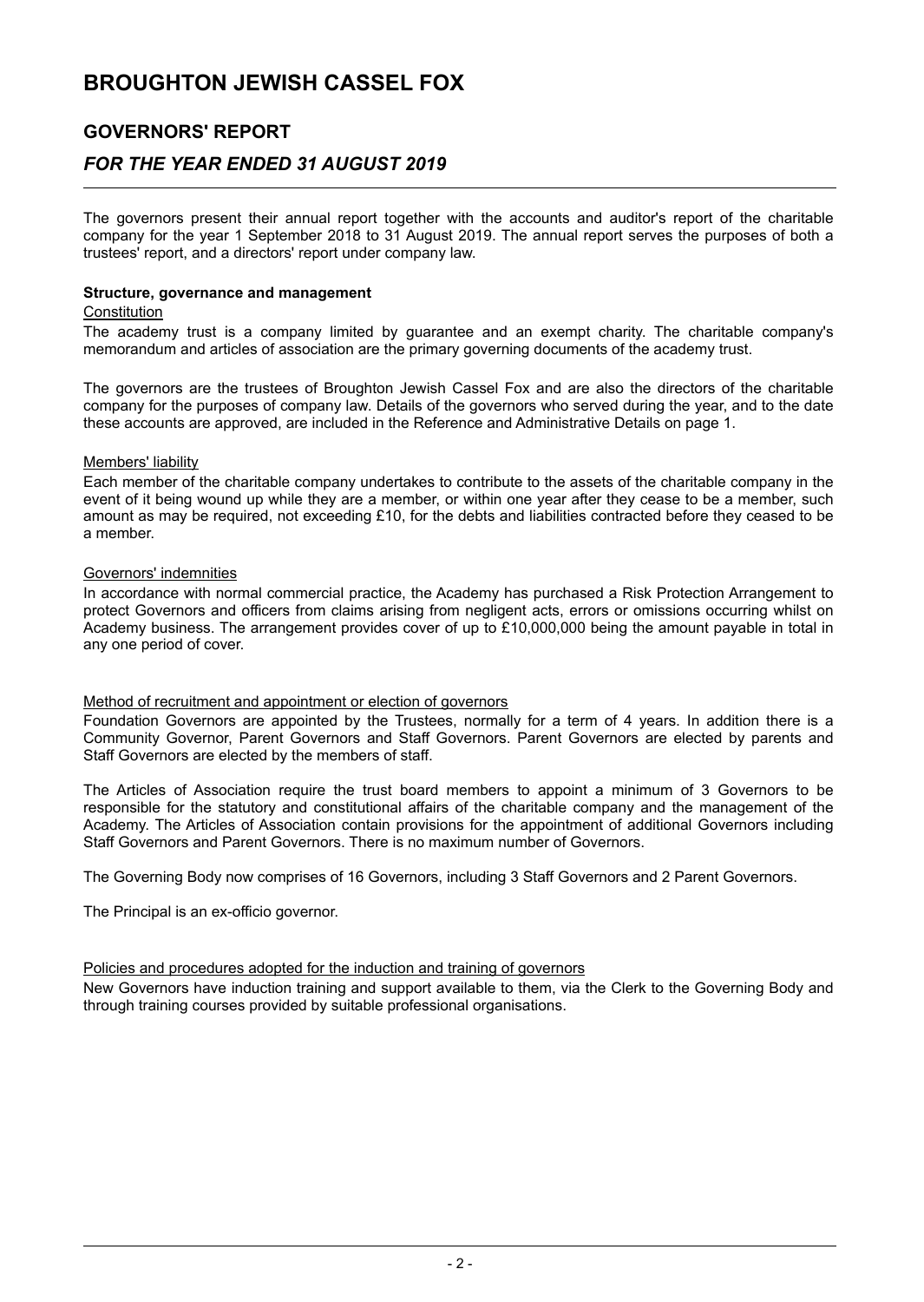# **GOVERNORS' REPORT (CONTINUED)** *FOR THE YEAR ENDED 31 AUGUST 2019*

### Organisational structure

The Governing Body is responsible for the efficient running of the school and efficient delivery of education. The day to day management of the school is delegated to the Principal, the deputy Head Teachers and the Senior Management Team. The Accounting Officer is the Principal, but the Chair of the Governors and the Finance Governor operate an additional layer of supervision over the school finances.

The Governors set and review school policies, set the academic targets, set the budget, monitor academic and financial performance etc and are largely involved in supervising and monitoring the management of the school along with the senior leaders of the school.

The Governors have sub-committees responsible for specific areas (Admissions, Staffing, Finance, Health & Safety, Safeguarding, Curriculum, Disciplinary, Pupil Disciplinary, etc). The governance structure was reviewed during the Autumn term with new committees in place for September 2019. Each committee has its own terms of reference and the Governors review the remit of the sub groups and the frequency of meetings. The Finance Committee meet at least once per term and the other committees meet as required.

All Governors receive weekly newsletters and are kept up to date by regular e-mail. Many Governors help in school on a regular basis, often attending events. All Governors have access to all policies, procedures, minutes, accounts, budgets and plans that they need to discharge their governing body duties.

#### Arrangements for setting pay and remuneration of key management personnel

The Chair and the Vice Chair have regular and frequent performance meetings where the Senior Leadership are appraised against agreed set targets. There is also input from outside Consultants in this regard. The results of these appraisals are used to assess the level of remuneration in the forthcoming year.

#### Related parties and other connected charities and organisations

There are no related parties, which either control or significantly influence the decisions or operations of Broughton Jewish Cassel Fox. There are no sponsors.

The Academy works closely with parents and other stakeholders to further the principal activities of the academy.

#### **Objectives and activities**

## Objects and aims

The principal object and activity of the Charitable Company is the operation of Broughton Jewish Cassel Fox Primary School.

In accordance with the Articles of Association, the charitable company has adopted a "Scheme of Government" approved by the Secretary of State for Education. The Scheme of Government specifies, amongst other things, the basis for admitting pupils to the Academy and that the curriculum should comply with the substance of the National Curriculum.

The main objectives of the Academy are:

Academic - The School aims for children to make good progress during school and to be effectively challenged to achieve their full potential. To achieve well in standardised tests and maintain a high standard in national benchmarks as well as provide a broad and balanced curriculum.

Welfare - To work towards an emotionally friendly school status.

Religious - The school promotes the values, standards and discipline of the faith. It provides a strong Jewish education which imbues children with the knowledge of, and pride in, their heritage and identity.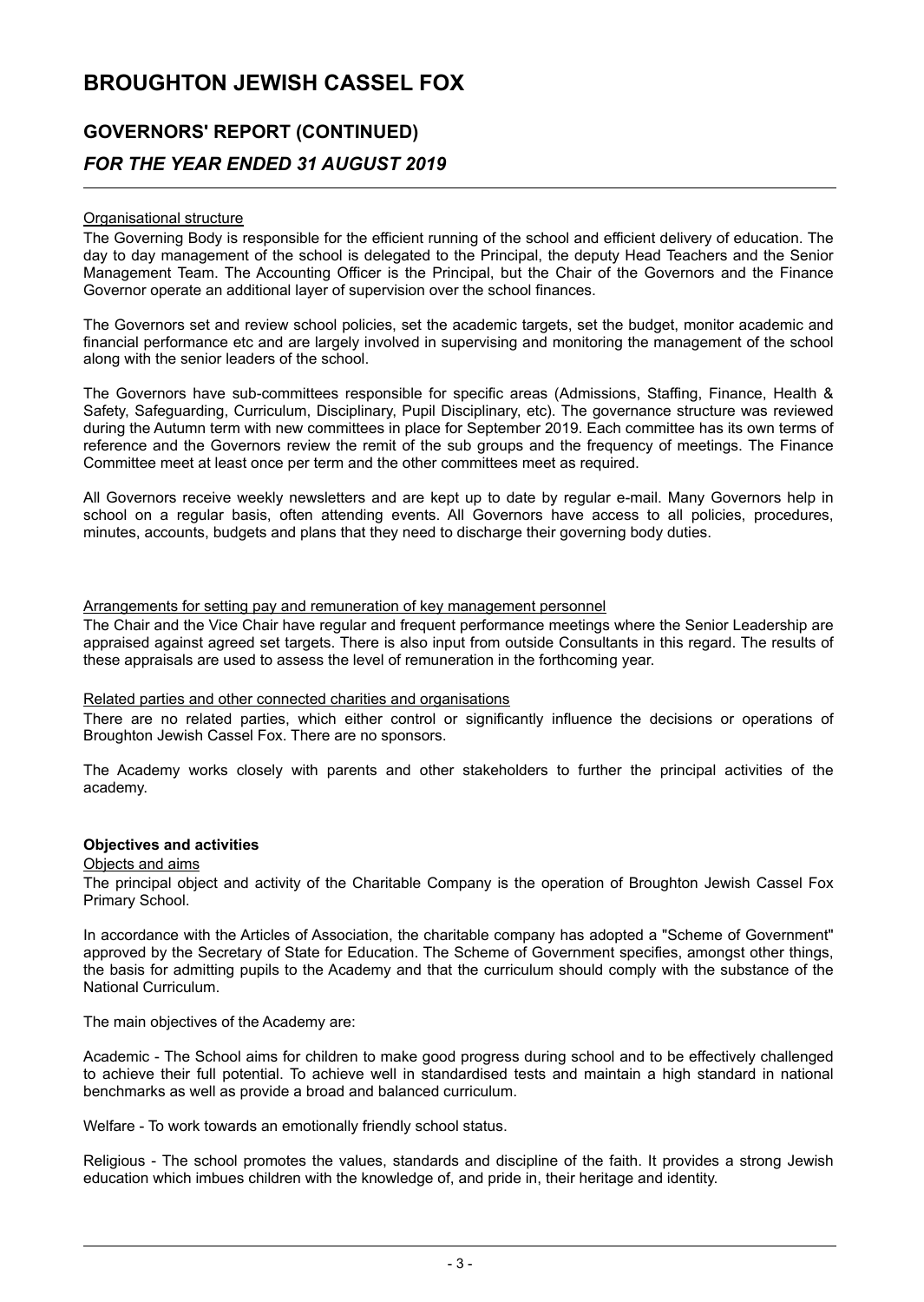## **GOVERNORS' REPORT (CONTINUED)** *FOR THE YEAR ENDED 31 AUGUST 2019*

## Objectives, strategies and activities

The objectives of the school are to provide the highest quality of education for each and every child, whilst maintaining the warm and welcoming atmosphere of the school and enhancing the pupils' knowledge of, and pride in, their faith and tradition.

#### Public benefit

The Academy provides educational services to children in the local area. The trustees confirm that they have complied with the duty in Section 4 of the Charities Act 2006 to have due regard to the public benefit guidance provided by the Charity Commission.

The Governors consider that the key benefit delivered by the Academy is that of the development and maintenance of high quality education and teachings of faith for the people in the surrounding area. In order maintain the schools objectives as described above, the school focus's on each individual and ensure they have the resources, guidance and support to achieve their potential.

The governors have complied with their duty to have due regard to the guidance on public benefit issued by the Charity Commission in exercising their powers and duties.

## **Strategic report**

## **Achievements and performance**

The Academy continues to achieve forecast numbers of pupils. Total numbers on roll in the period ended 31 August 2018 numbered 481. In 2018/19 Nursery, Reception and Year 6 were two form entry. Years 1 to 5 inclusive were three form entry. Pupil numbers at 31 August 2019 were 498. Nursery, Year 1, Year 3 and Year 5 are two form entry. Reception, Year 2, Year 4 and Year 6 are three form entry.

| <b>SUBJECT</b>                                                                  | <b>SCHOOL %</b> | <b>NATIONAL %</b> |
|---------------------------------------------------------------------------------|-----------------|-------------------|
| <b>IEYFS</b><br>OF <sub>171</sub><br>GOOD<br><b>LEVEL</b><br><b>DEVELOPMENT</b> |                 | 72                |
| <b>PHONICS YEAR 1</b>                                                           | 88              | 82                |
| <b>PHONICS YEAR 2</b>                                                           | 91              | 91                |
| <b>KS1 COMBINED</b>                                                             | 67              | 65                |
| <b>READING</b>                                                                  | 72              | 75                |
| <b>WRITING</b>                                                                  | 72              | 69                |
| <b>MATHS</b>                                                                    | 73              | 76                |
| <b>KS2 COMBINED</b>                                                             | 76              | 65                |
| <b>READING</b>                                                                  | 81              | 73                |
| <b>WRITING</b>                                                                  | 82              | 78                |
| <b>MATHS</b>                                                                    | 89              | 79                |
| <b>GPS</b>                                                                      | 82              | 78                |

Table of Results 2019

The School was ranked twentieth amongst the Salford schools (results released 13 December new league tables). This was out of 98 schools for achieving the expected standard.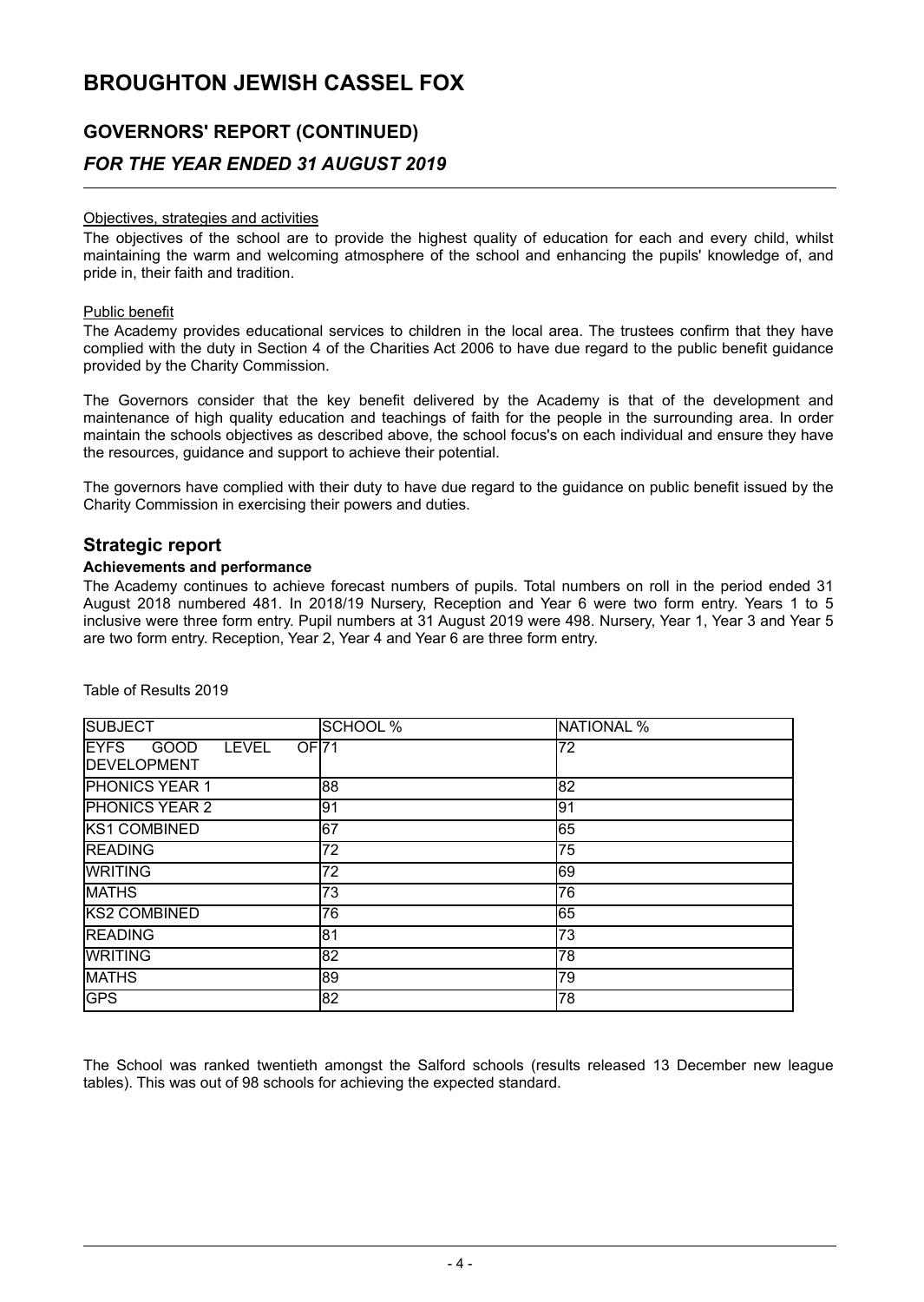## **GOVERNORS' REPORT (CONTINUED)**

## *FOR THE YEAR ENDED 31 AUGUST 2019*

## Key performance indicators

The Academy is committed to ongoing improvements to the quality of education within the school.

The Academy has revised its curriculum intents through whole staff CPD within school and spent time developing assessment across the curriculum.

It has also invested in staff to implement this quality education and use staff to support and coach each other to share good practice.

Impact is measured through robust and regular monitoring looking at assessment, lessons, books and planning and listening to pupils to ensure the best possible outcomes for pupils.

The Academy aims meet at least national standards in Key Stage outcomes and where this is not possible thorough investigation of the cohort is undertaken. Actions are then undertaken to ensure that any areas for improvement are addressed within the curriculum or teaching personnel. If there is a belief that this is a cohort driven area for development, interventions are put in place to support the children's learning.

The Academy is committed to providing good outcomes for Behaviour and Attitudes. Training has been provided for all staff to support challenging behaviour and behaviour policies have been revised. A positive behaviour support system has been embedded working with the children through assemblies and mental health and wellbeing sessions to understand their behaviours. A wide variety of extra-curricular activities have been provided to celebrate children's diversities and accomplishments are shared.

Personal development has been a key area of development over the past year with investment in specific mental health and well-being programmes to support children's development. Regular sessions have been planned into timetables and a nurture room has been provided to support individual children and allow selfreferral. Art, play and Lego therapies are used to support mare complex needs and social groups are used for a wider proportion of children.

Leadership and management has developed since the last Ofsted due to changes in staff and middle leaders are being developed within school. Leadership is distributed and time provided for this which holds a significant cost to the school and to the improvements needed to keep moving forward.

#### Going concern

After making appropriate enquiries, the board of governors has a reasonable expectation that the academy trust has adequate resources to continue in operational existence for the foreseeable future. For this reason the board of governors continues to adopt the going concern basis in preparing the accounts. Further details regarding the adoption of the going concern basis can be found in the statement of accounting policies.

#### **Financial review**

The Academy's financial objectives are:

- To set and operate within an agreed and balanced budget.
- Applying at all times, best value principles in all purchases.
- Monitoring and evaluating the value for money of all staff.
- To prevent all areas of wastage.

These objectives were achieved in the period ending 31st August 2019.

Most of the Academy's income is obtained from the EFSA in the form of recurring grants, the use of which is restricted to particular purposes. The grants received from the EFSA during the period ending 31st August 2019 and the associated expenditure are shown as restricted funds in the statement of financial activities.

The Academy also receives grants for fixed assets. In accordance with the charities Statement of Recommended Practice, "Accounting and Reporting by Charities," (SORP 2015) such grants are shown in the Statement of Financial Activities as restricted income in the fixed asset fund. The restricted fund balance is reduced by annual depreciation charges over the expected useful life of the assets concerned.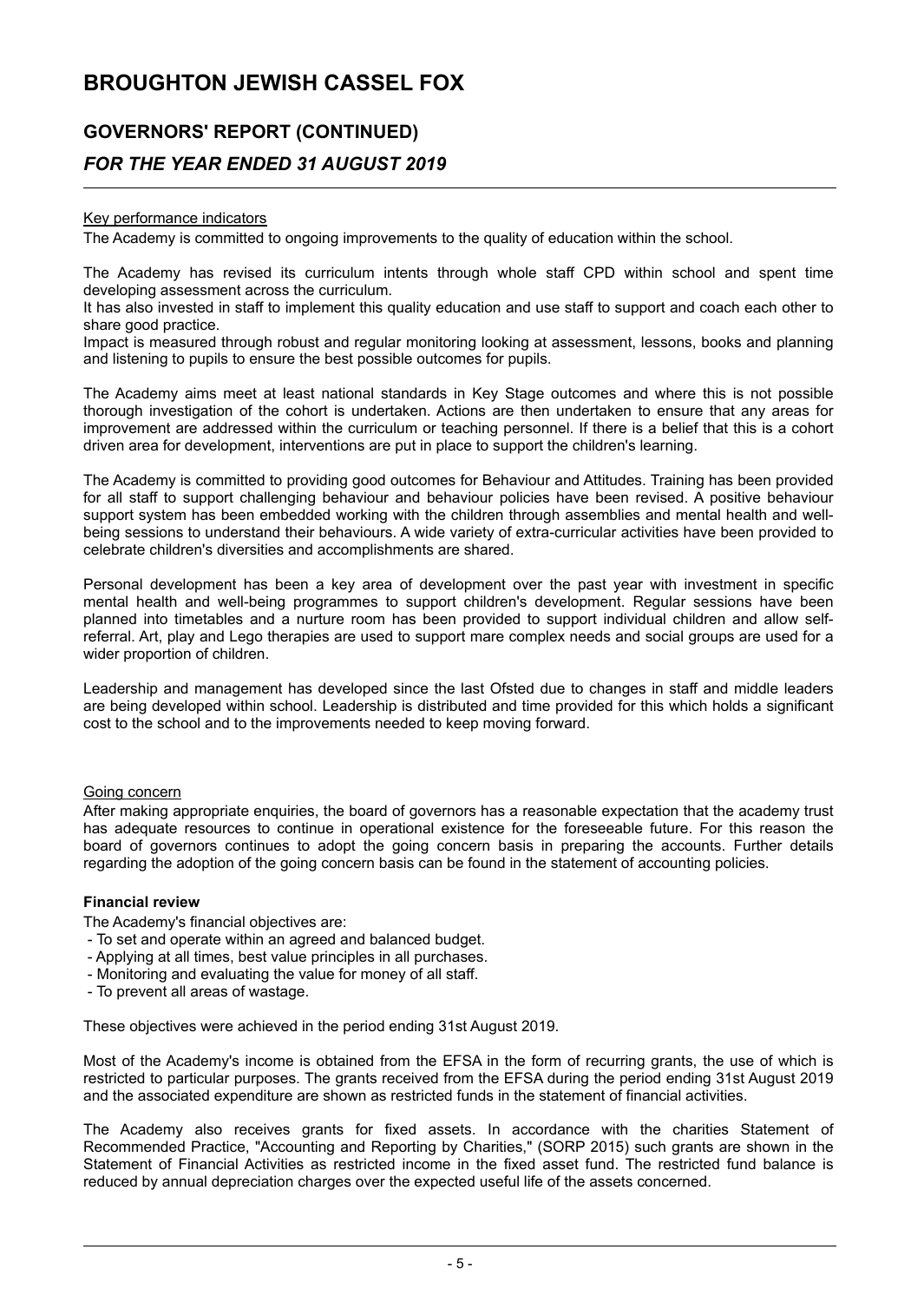# **GOVERNORS' REPORT (CONTINUED)**

## *FOR THE YEAR ENDED 31 AUGUST 2019*

During the period ended 31st August 2019, total incoming resources were £2,380,766 and resources expended was £2,447,587. The excess of expenditure over income for the period was £66,821.

In the Academies accounts direction 2014 to 2015 (SORP 2015), the EFSA amended their guidance in relation to accounting for buildings. This guidance noted that Academies that convert from former voluntary aided schools such as the Broughton Jewish Cassel Fox, and continue to occupy the site occupied by the predecessor school, often have different occupancy arrangements to other schools. In this case the freehold land and buildings are owned independent from the Academy. They are owned by the predecessor school, Broughton Jewish Primary School. The EFSA's view is that taking all considerations into account it is likely that most academies such as the Broughton Jewish Cassel Fox will conclude that the asset should be recognised on their balance sheet and this policy has been adopted.

Based on the recent views of the EFSA the land and buildings are shown in the accounts based on the valuation information provided by JMC Chartered Surveyors & Property Consultants in May 2014, less depreciation that would have been incurred to date.

At 31st August 2019 the net book value of fixed assets were £4,676,791 and movements in tangible fixed assets are shown in note 12 to the financial statements. The assets were used exclusively for providing education and associated support services to pupils.

The Academy held fund balances at 31st August 2019 of £4,526,724. This comprised of unrestricted general funds of £112,055 plus restricted fixed asset funds of £4,676,669, plus the pension scheme deficit of £262,000.

#### Reserves policy

The Governors review the reserve levels of the Academy annually. This review encompasses the nature of income and expenditure streams, the need to match income with commitments and the nature of reserves. The Academy's aim is to achieve prudent levels of reserves.

The academy holds general restricted fund reserve of £4,676,669 and a restricted pension reserve of (£262,000) resulting in a balance of £4,414,669 which cannot be used for general activities. In addition the academy holds an unrestricted fund balance of £112,055. The unrestricted fund balance is to be held to meet unforeseen costs which may arise.

#### Investment policy

Currently the academy does not have any investments due to the need to ensure cash balances for the day to day expenditure of the academy. In future periods the governors will look at the level of cash to see whether they merit investments.

### Principal risks and uncertainties

The Governors have assessed the major risks to which the Academy is exposed, in particular, those relating to the operational areas of the site and facilities and of teaching and the finances. The Governors have implemented a system to assess the risks the school faces, especially in the operational areas which include teaching and health and safety and in relation to the control of finance. The Governors have introduced systems, including operational procedures and internal financial controls in order to minimise risk, Where significant financial risk still remains, they have ensured that they have adequate insurance cover.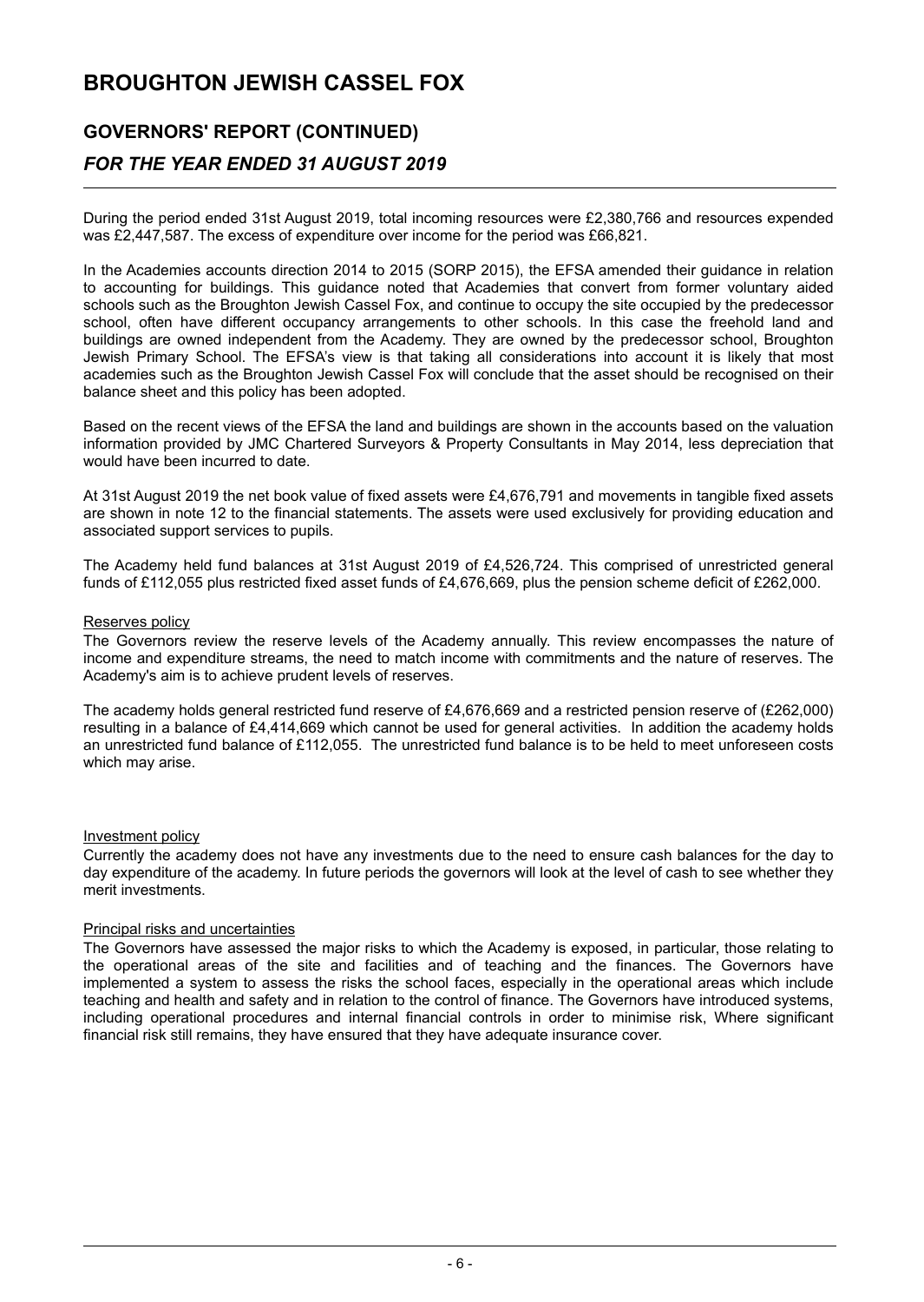# **GOVERNORS' REPORT (CONTINUED)**

## *FOR THE YEAR ENDED 31 AUGUST 2019*

## **1. Government Funding**

The Academy has considerable reliance on continued Government funding through the EFSA. In 2018/2019, 90% of the Academy's revenue was ultimately public, and this level of requirement is expected to continue. There can be no assurance that government policy or practice will remain the same or that public funding will continue at the same levels or in the same terms.

This risk is mitigated in a number of ways:

- Funding is derived from a number of direct and indirect contractual arrangements;
- By ensuring that the Academy is rigorous in delivering high quality education and training;
- Considerable focus and investment is placed on maintaining and managing key relationships with the EFSA.

## **2. Maintain adequate funding for pension**

The financial statements report the share of the pension scheme deficit on the Academy's balance sheet in line with the requirements of Financial Reporting Standard (FRS102). This deficit relates to non-teaching staff who are members of Greater Manchester Pension Fund. At 31st August 2019 the deficit amounted to £262,000.

The pension scheme liability is an on-going liability which is not expected to materialise until the retirement of the employees in the scheme. The Academy will make contributions to the scheme on behalf of its employees. These contributions are determined by the scheme's Actuaries and are designed to eliminate the deficit over the estimated future working lives of the employees in the scheme.

The Academy has undertaken work during the period to develop and embed the system of internal control, including financial, operational and risk management which is designed to protect the Academy's assets and reputation.

We monitor our risks regularly in order to identify key risks, assess the likelihood of these risks occurring and their potential impact on the Academy and the proposed actions to be taken to reduce and mitigate the risks.

## **Fundraising**

Fundraising activities are undertaken within the BJPS Charity entity (Charity Registration 526444). A committee was set up in 2003 with the aim of covering any deficits within this entity and the success of this committee has meant that these funds have been used for the benefit of the Academy'

The principal source of this income is from parents and discretionary donations from charitable trusts.

The committee is comprised of various individuals, including school governors who operate on a voluntary basis.

#### **Plans for future periods**

The Academy will continue to strive to achieve the highest academic standards, ensuring that every pupil realises their full potential. It will also maintain its efforts to ensure the well-being and happiness of each and every child. Current building works will continue resulting in increased classroom numbers.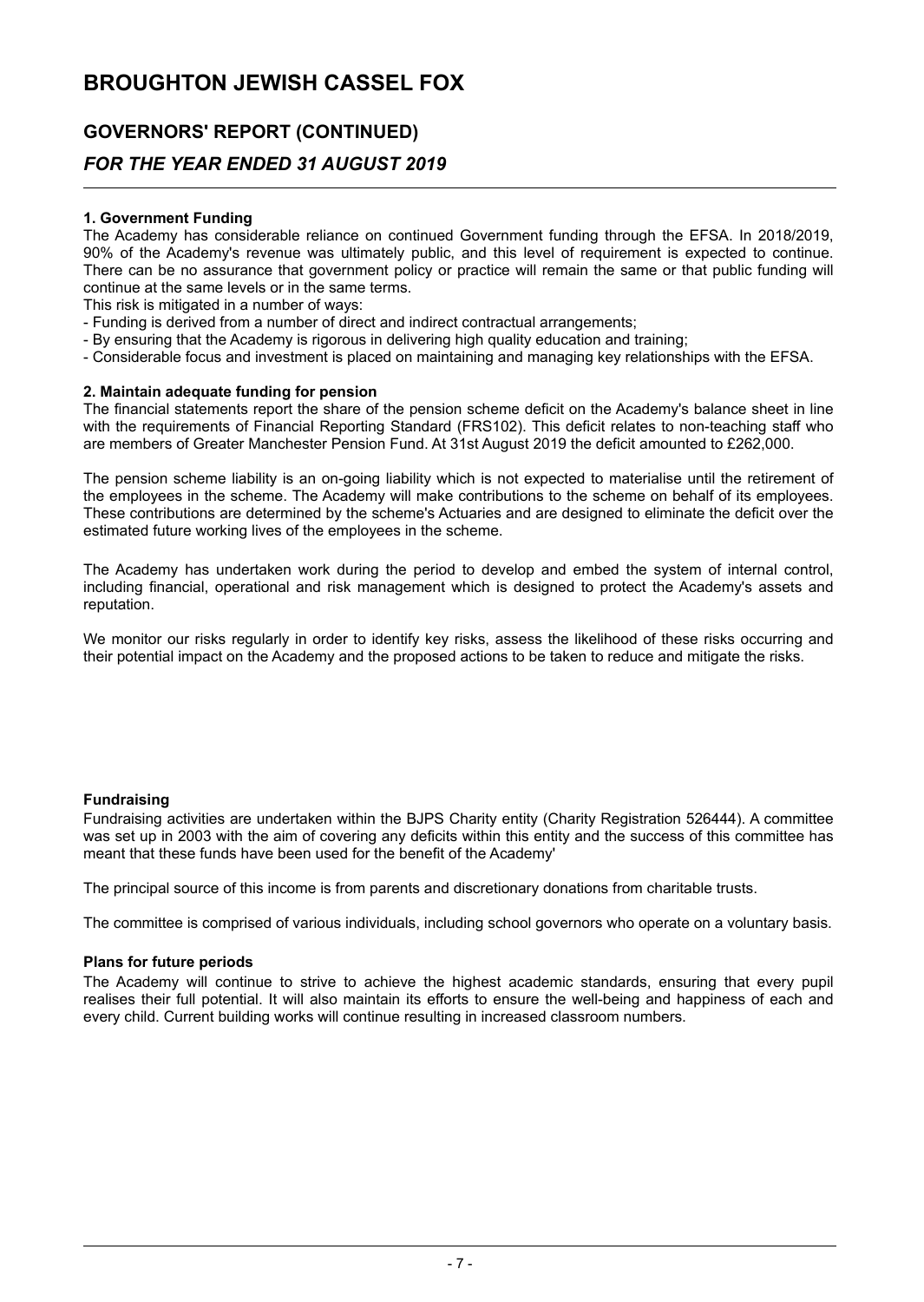## **GOVERNORS' REPORT (CONTINUED)** *FOR THE YEAR ENDED 31 AUGUST 2019*

## **Auditor**

In so far as the governors are aware:

- there is no relevant audit information of which the charitable company's auditor is unaware; and

- the governors have taken all steps that they ought to have taken to make themselves aware of any relevant audit information and to establish that the auditor is aware of that information.

A resolution proposing that Lopian Gross Barnett & Co be reappointed as auditor of the charitable company will be put to the members.

The governors' report, incorporating a strategic report, was approved by order of the board of governors, as the company directors, on 03 January 2020 and signed on its behalf by:

J Goldblatt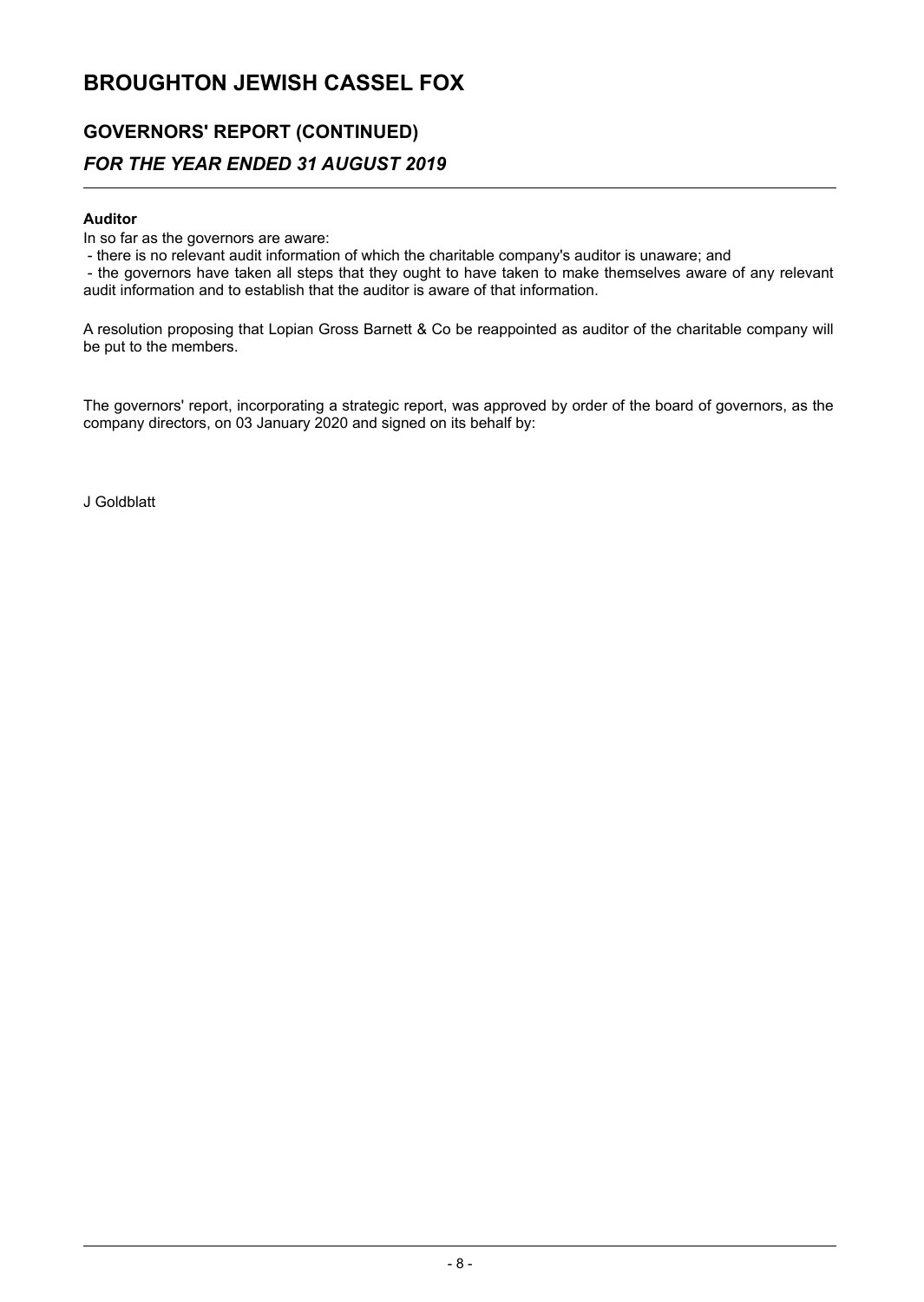## **GOVERNANCE STATEMENT**

## *FOR THE YEAR ENDED 31 AUGUST 2019*

## **Scope of responsibility**

As governors we acknowledge we have overall responsibility for ensuring that Broughton Jewish Cassel Fox has an effective and appropriate system of control, financial and otherwise. However, such a system is designed to manage rather than eliminate the risk of failure to achieve business objectives, and can provide only reasonable and not absolute assurance against material misstatement or loss.

The board of governors has delegated the day-to-day responsibility to the principal, as accounting officer, for ensuring financial controls conform with the requirements of both propriety and good financial management and in accordance with the requirements and responsibilities assigned to it in the funding agreement between Broughton Jewish Cassel Fox and the Secretary of State for Education. They are also responsible for reporting to the board of governors any material weaknesses or breakdowns in internal control.

### **Governance**

The information on governance included here supplements that described in the Governors' Report and in the Statement of Governors' Responsibilities. The board of governors has formally met 3 times during the year. Attendance during the year at meetings of the board of governors was as follows:

| <b>Governors</b>                        | <b>Meetings attended</b> | Out of possible |
|-----------------------------------------|--------------------------|-----------------|
| D Black                                 | 3                        | 3               |
| S Fulda                                 |                          | 3               |
| J Goldblatt                             |                          | 3               |
| L Seitler                               |                          | 3               |
| A Ellituv                               |                          | 3               |
| J Kasmir                                |                          | 3               |
| E Pine                                  |                          | 3               |
| J Rose                                  |                          | 3               |
| Y Pearlman                              |                          | 3               |
| A Addleman (Resigned 17 December 2018)  |                          | 3               |
| D Bondt                                 |                          | 3               |
| N Taylor                                |                          | 3               |
| J Simons                                |                          | 3               |
| E Hasleton (Resigned 17 December 2018)  |                          |                 |
| J Fagleman                              |                          | 3               |
| C Davies                                |                          | 3               |
| C Brown (Appointed 17 December 2018)    |                          | 2               |
| H Nussbaum (Appointed 17 December 2018) | 2                        | 2               |

In order to ensure effective oversight, full financial reports are presented to governors on a termly basis. In addition to this the Chair of Finance meets with the Bursar on a monthly basis to review the accounts with findings reported to the board.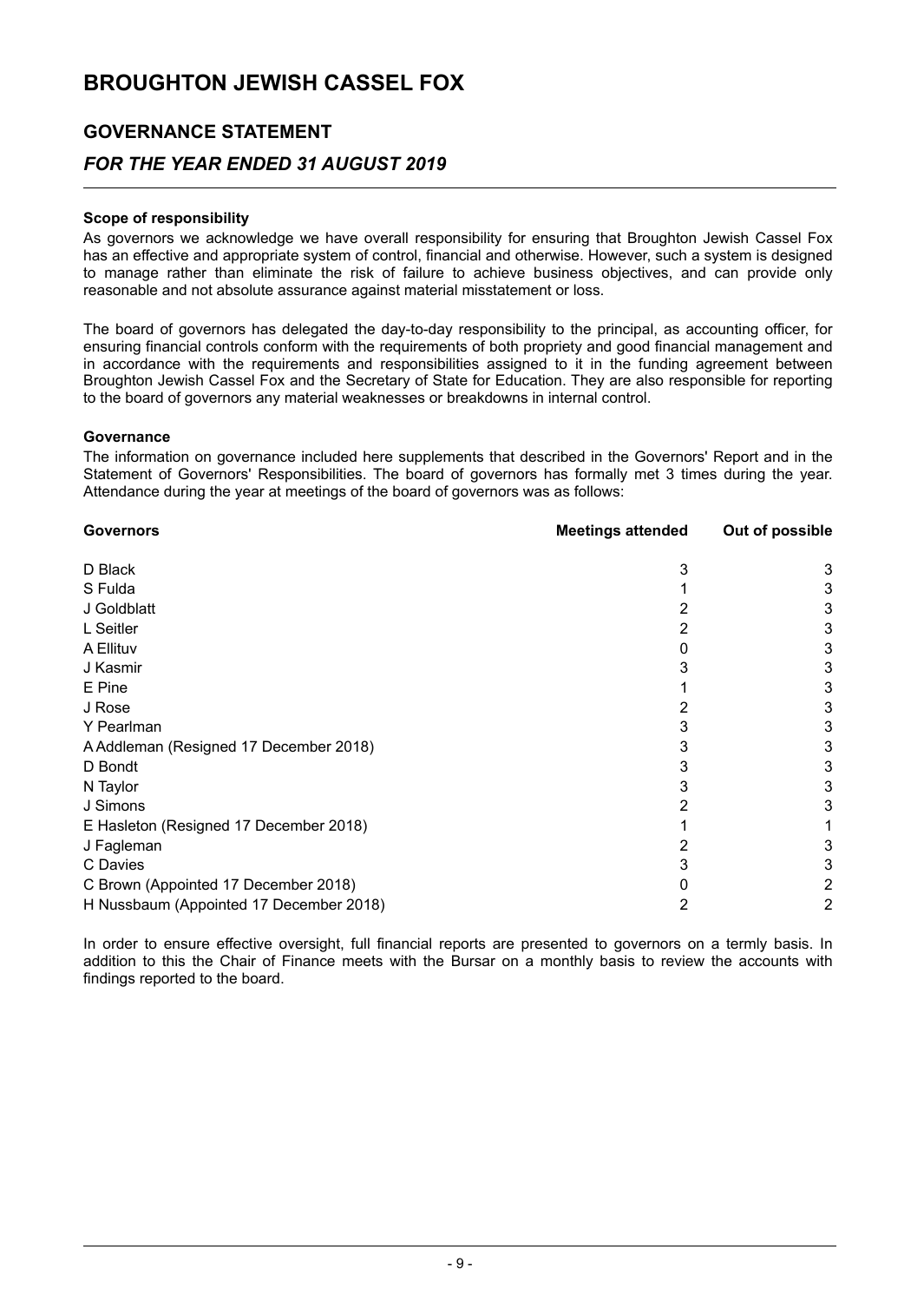# **GOVERNANCE STATEMENT (CONTINUED)**

## *FOR THE YEAR ENDED 31 AUGUST 2019*

The Academy has a separate Resources Committee with responsibility for the Academy financial management, internal scrutiny, human resources, premises management, health and safety and risk management. During the period the committee has led on budget approval, staffing structures and is working towards the development of an ICT strategy.

The board of trustees has considered the need for a specific internal audit function and has decided not to appoint an internal auditor. However the trustees have appointed J Goldblatt, a governor, to carry out a programme of internal checks.

The reviewer's role includes giving advice on financial matters and performing a range of checks on the academy trust's financial systems. In particular, the checks carried out in the current period included:

testing of the payroll system

testing of purchase systems

testing of control account/ bank reconciliations

On a quarterly basis, the reviewer reports to the board of trustees, through the Resources Committee on the operation of the systems of control and on the discharge of the board of trustees' financial responsibilities.

### **Review of value for money**

As accounting officer the principal has responsibility for ensuring that the academy trust delivers good value in the use of public resources. The accounting officer understands that value for money refers to the educational and wider societal outcomes achieved in return for the taxpayer resources received.

The accounting officer considers how the academy trust's use of its resources has provided good value for money during each academic year, and reports to the board of governors where value for money can be improved, including the use of benchmarking data where available. The accounting officer for the academy trust has delivered improved value for money during the year by:

1. Maintaining tight control over expenditure, By making careful consideration of the costs of purchases and their value for money consideration, Evaluating purchase usage and using this knowledge for future purchases, Using Government Preferred Procurement channels (e.g. YPO, RPA Insurance) where possible. The Academy prides itself on using funds effectively.

2. Efficient use of staff. The Academy continues to monitor its staff levels effectively.

3. Continuing to prioritise resources to teaching as opposed to administration.

4. Increasing photocopying costs were managed during the year with increased monitoring and limiting of usage.

## **The purpose of the system of internal control**

The system of internal control is designed to manage risk to a reasonable level rather than to eliminate all risk of failure to achieve policies, aims and objectives. It can therefore only provide reasonable and not absolute assurance of effectiveness. The system of internal control is based on an on-going process designed to identify and prioritise the risks to the achievement of academy trust policies, aims and objectives, to evaluate the likelihood of those risks being realised and the impact should they be realised, and to manage them efficiently, effectively and economically. The system of internal control has been in place in Broughton Jewish Cassel Fox for the period 1 September 2018 to 31 August 2019 and up to the date of approval of the annual report and accounts.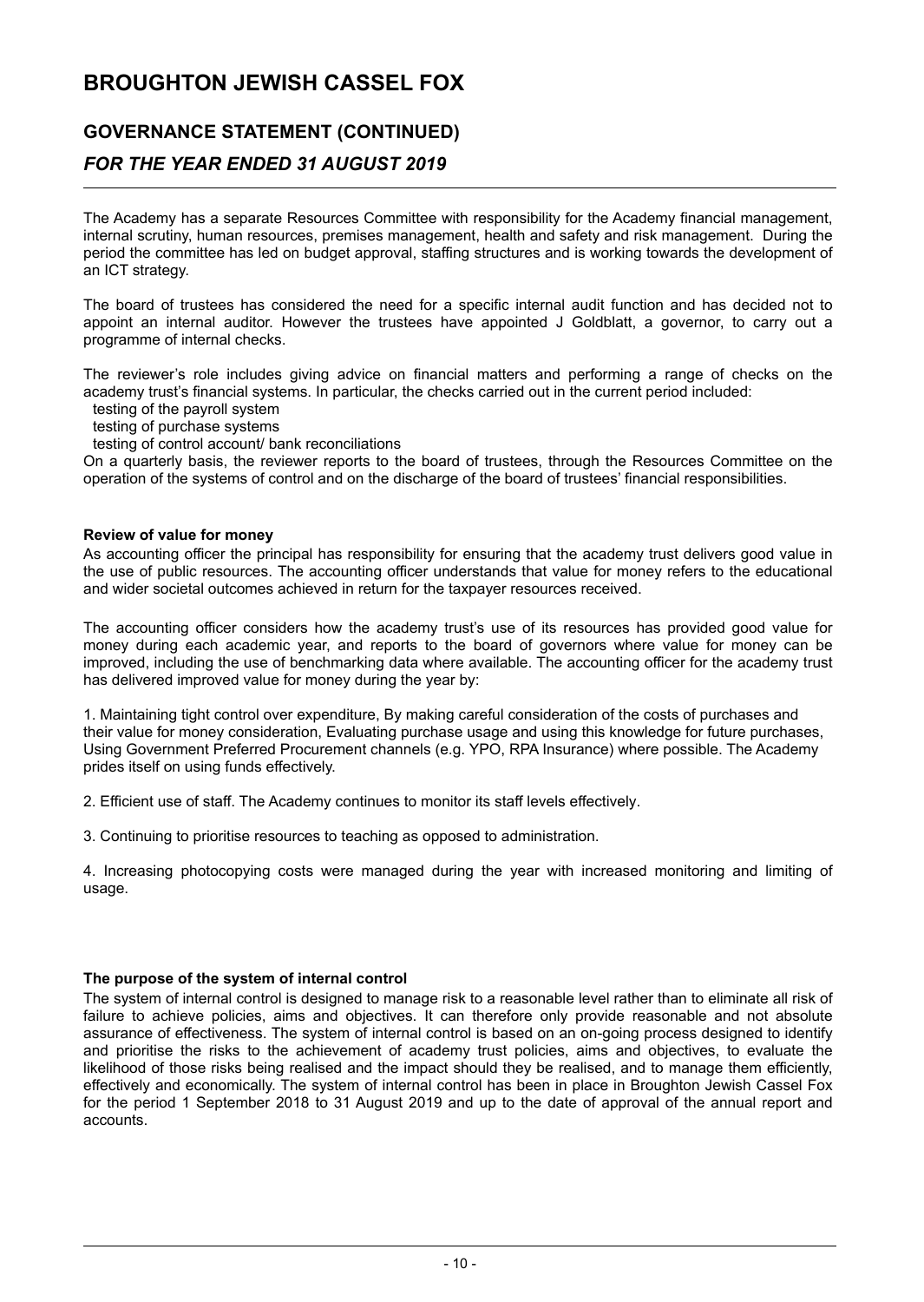# **GOVERNANCE STATEMENT (CONTINUED)**

## *FOR THE YEAR ENDED 31 AUGUST 2019*

## **Capacity to handle risk**

The board of governors has reviewed the key risks to which the academy trust is exposed together with the operating, financial and compliance controls that have been implemented to mitigate those risks. The board of governors is of the view that there is a formal ongoing process for identifying, evaluating and managing the academy trust's significant risks that has been in place for the period 1 September 2018 to 31 August 2019 and up to the date of approval of the annual report and accounts. This process is regularly reviewed by the board of governors.

## **The risk and control framework**

The academy trust's system of internal financial control is based on a framework of regular management information and administrative procedures including the segregation of duties and a system of delegation and accountability. In particular it includes:

- comprehensive budgeting and monitoring systems with an annual budget and periodic financial reports which are reviewed and agreed by the board of governors;
- regular reviews by the finance and general purposes committee of reports which indicate financial performance against the forecasts and of major purchase plans, capital works and expenditure programmes;
- setting targets to measure financial and other performance:
- clearly defined purchasing (asset purchase or capital investment) guidelines;
- delegation of authority and segregation of duties;
- identification and management of risks.

### **Review of effectiveness**

As accounting officer the principal has responsibility for reviewing the effectiveness of the system of internal control. During the year in question the review has been informed by:

- the work of the external auditor;
- the financial management and governance self-assessment process ;
- the work of the executive managers within the academy trust who have responsibility for the development and maintenance of the internal control framework.

The accounting officer has been advised of the implications of the result of their review of the system of internal control by the finance and general purposes committee and a plan to address weaknesses and ensure continuous improvement of the system is in place.

Approved by order of the board of governors on 03 January 2020 and signed on its behalf by:

J Goldblatt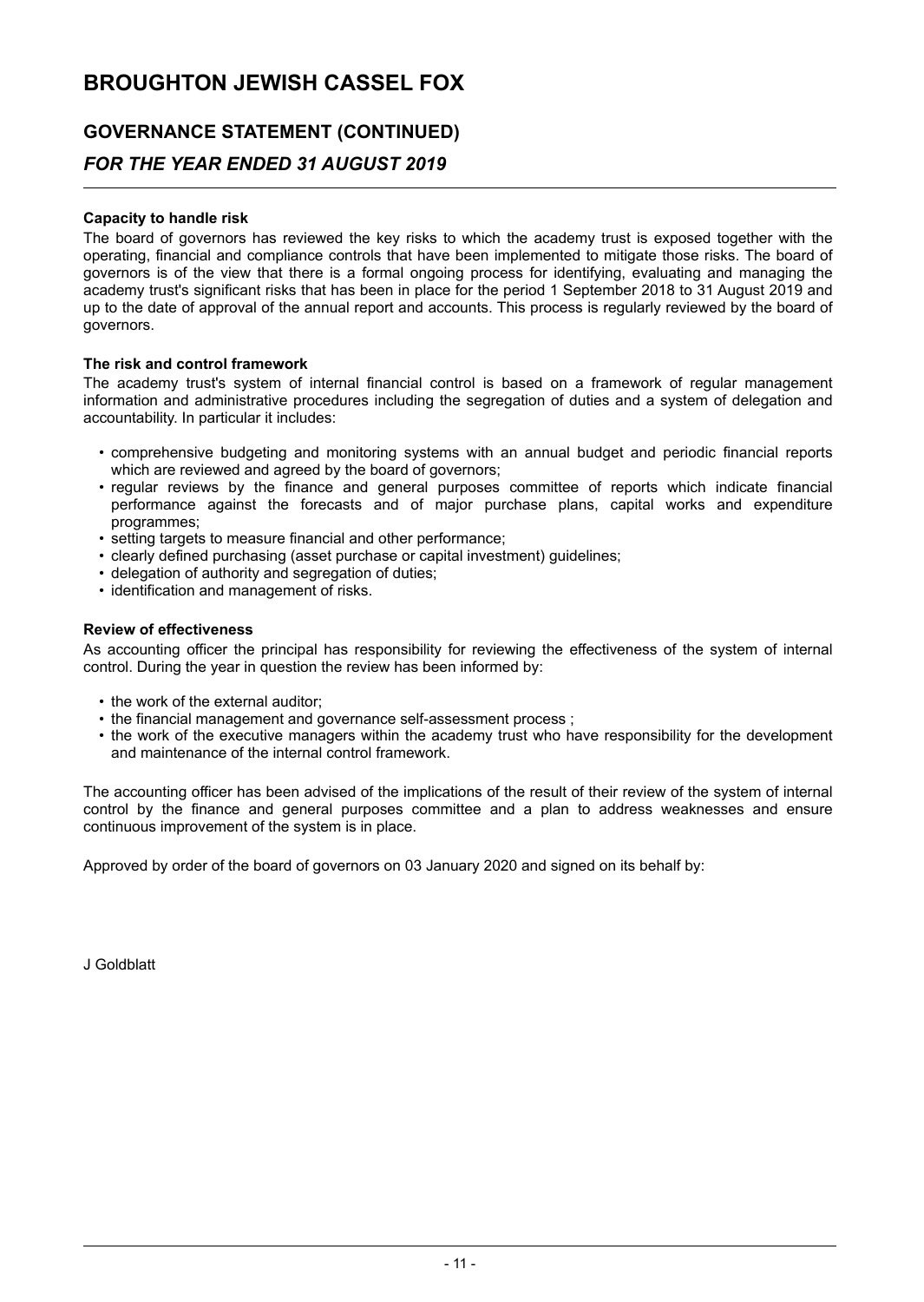# **STATEMENT OF REGULARITY, PROPRIETY AND COMPLIANCE**

## *FOR THE YEAR ENDED 31 AUGUST 2019*

As accounting officer of Broughton Jewish Cassel Fox I have considered my responsibility to notify the academy trust board of governors and the Education & Skills Funding Agency (ESFA) of material irregularity, impropriety and non-compliance with terms and conditions of all funding received by the academy trust, under the funding agreement in place between the academy trust and the Secretary of State for Education. As part of my consideration I have had due regard to the requirements of the Academies Financial Handbook 2018.

I confirm that I and the academy trust's board of governors are able to identify any material irregular or improper use of funds by the academy trust, or material non-compliance with the terms and conditions of funding under the academy trust's funding agreement and the Academies Financial Handbook 2018.

I confirm that no instances of material irregularity, impropriety or funding non-compliance have been discovered to date. If any instances are identified after the date of this statement, these will be notified to the board of governors and ESFA.

Y Pearlman **Accounting Officer**

03 January 2020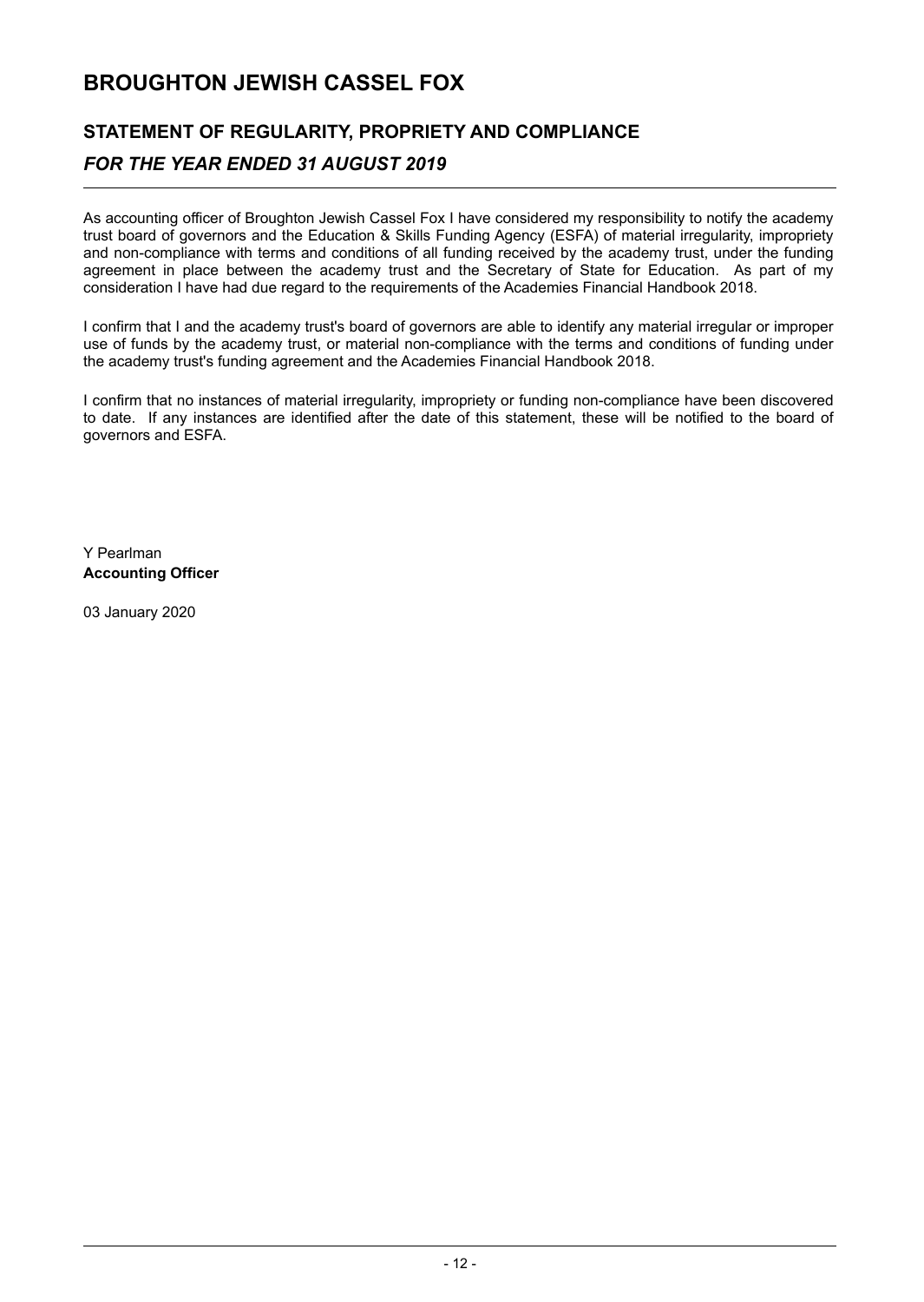## **STATEMENT OF GOVERNORS' RESPONSIBILITIES**

## *FOR THE YEAR ENDED 31 AUGUST 2019*

The governors (who act as trustees for Broughton Jewish Cassel Fox and are also the directors of Broughton Jewish Cassel Fox for the purposes of company law) are responsible for preparing the governors' report and the accounts in accordance with the Academies Accounts Direction 2018 to 2019 published by the Education & Skills Funding Agency, United Kingdom Accounting Standards (United Kingdom Generally Accepted Accounting Practice) and applicable law and regulations.

Company law requires the governors to prepare accounts for each financial year. Under company law, the governors must not approve the accounts unless they are satisfied that they give a true and fair view of the state of affairs of the charitable company and of its incoming resources and application of resources, including its income and expenditure, for that period.

In preparing these accounts, the governors are required to:

- select suitable accounting policies and then apply them consistently;
- observe the methods and principles in the Charities SORP 2015 and the Academies Accounts Direction 2018 to 2019;
- make judgements and accounting estimates that are reasonable and prudent;
- state whether applicable UK Accounting Standards have been followed, subject to any material departures disclosed and explained in the accounts; and
- prepare the accounts on the going concern basis unless it is inappropriate to presume that the charitable company will continue in business.

The governors are responsible for keeping adequate accounting records that are sufficient to show and explain the charitable company's transactions and disclose with reasonable accuracy at any time the financial position of the charitable company and enable them to ensure that the accounts comply with the Companies Act 2006. They are also responsible for safeguarding the assets of the charitable company and hence for taking reasonable steps for the prevention and detection of fraud and other irregularities.

The governors are responsible for ensuring that in its conduct and operation the charitable company applies financial and other controls, which conform with the requirements both of propriety and of good financial management. They are also responsible for ensuring that grants received from ESFA/DfE have been applied for the purposes intended.

The governors are responsible for the maintenance and integrity of the corporate and financial information included on the charitable company's website. Legislation in the United Kingdom governing the preparation and dissemination of accounts may differ from legislation in other jurisdictions.

Approved by order of the members of the board of governors on 03 January 2020 and signed on its behalf by:

J Goldblatt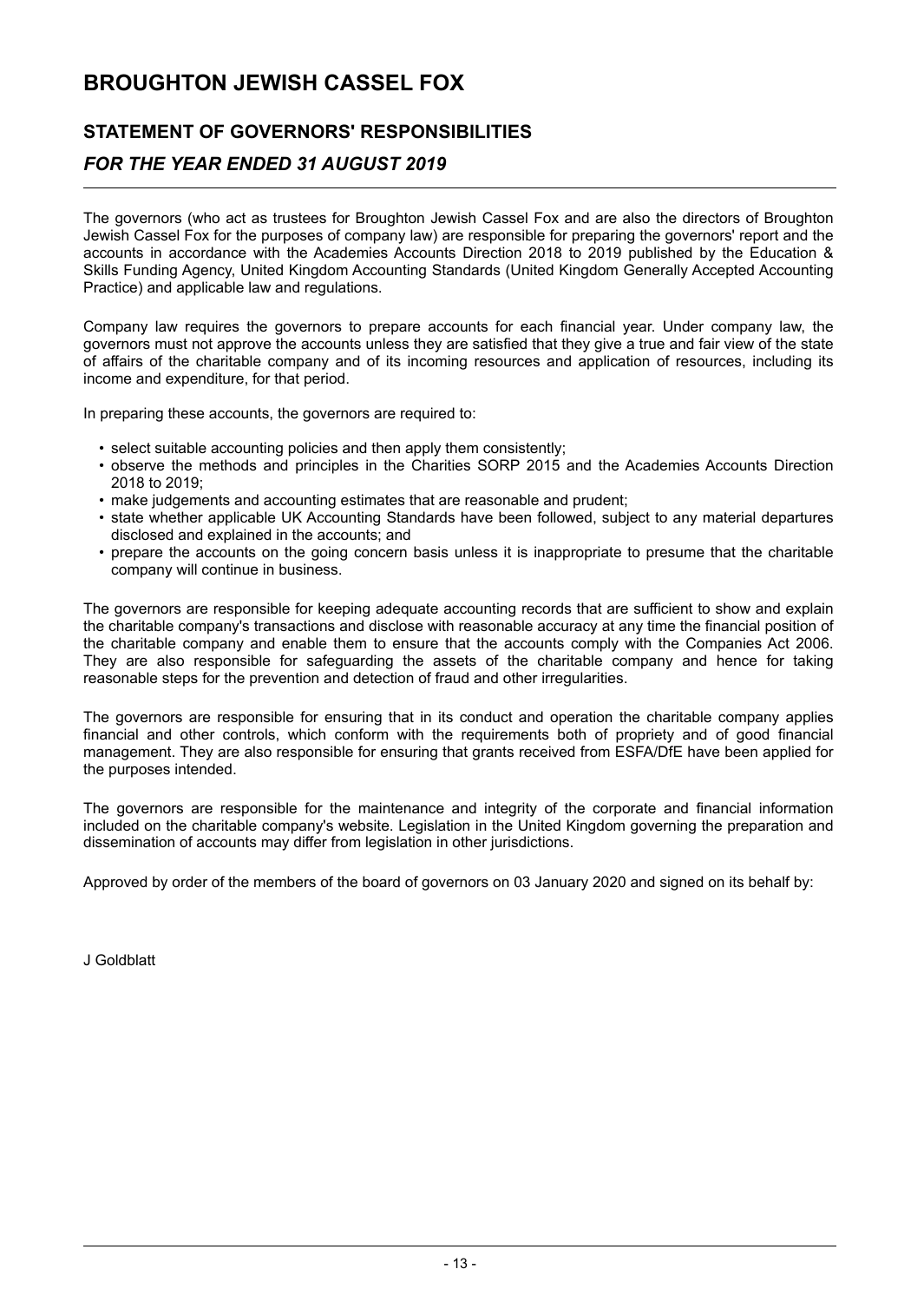## **INDEPENDENT AUDITOR'S REPORT TO THE MEMBERS OF BROUGHTON JEWISH CASSEL FOX**

## *FOR THE YEAR ENDED 31 AUGUST 2019*

## **Opinion**

We have audited the accounts of Broughton Jewish Cassel Fox for the year ended 31 August 2019 which comprise the statement of financial activities, the balance sheet, the statement of cash flows and the notes to the accounts, including a summary of significant accounting policies. The financial reporting framework that has been applied in their preparation is applicable law and United Kingdom Accounting Standards, including Financial Reporting Standard 102 'The Financial Reporting Standard applicable in the UK and Republic of Ireland' (United Kingdom Generally Accepted Accounting Practice), the Charities SORP 2015 and the Academies Accounts Direction 2018 to 2019 issued by the Education & Skills Funding Agency.

In our opinion the accounts:

- give a true and fair view of the state of the charitable company's affairs as at 31 August 2019 and of its incoming resources and application of resources, including its income and expenditure, for the year then ended;
- have been properly prepared in accordance with United Kingdom Generally Accepted Accounting Practice;
- have been prepared in accordance with the requirements of the Companies Act 2006; and
- have been prepared in accordance with the Charities SORP 2015 and the Academies Accounts Direction 2018 to 2019.

### **Basis for opinion**

We conducted our audit in accordance with International Standards on Auditing (UK) (ISAs (UK)) and applicable law. Our responsibilities under those standards are further described in the 'Auditor's responsibilities for the audit of the accounts' section of our report. We are independent of the academy trust in accordance with the ethical requirements that are relevant to our audit of the accounts in the UK, including the FRC's Ethical Standard, and we have fulfilled our other ethical responsibilities in accordance with these requirements. We believe that the audit evidence we have obtained is sufficient and appropriate to provide a basis for our opinion.

## **Conclusions relating to going concern**

We have nothing to report in respect of the following matters in relation to which the ISAs (UK) require us to report to you where:

- the governors' use of the going concern basis of accounting in the preparation of the accounts is not appropriate; or
- the governors have not disclosed in the accounts any identified material uncertainties that may cast significant doubt about the academy trust's ability to continue to adopt the going concern basis of accounting for a period of at least twelve months from the date when the accounts are authorised for issue.

## **Other information**

The governors are responsible for the other information, which comprises the information included in the annual report other than the accounts and our auditor's report thereon. Our opinion on the accounts does not cover the other information and, except to the extent otherwise explicitly stated in our report, we do not express any form of assurance conclusion thereon.

In connection with our audit of the accounts, our responsibility is to read the other information and, in doing so, consider whether the other information is materially inconsistent with the accounts or our knowledge obtained in the audit or otherwise appears to be materially misstated. If we identify such material inconsistencies or apparent material misstatements, we are required to determine whether there is a material misstatement in the accounts or a material misstatement of the other information. If, based on the work we have performed, we conclude that there is a material misstatement of this other information, we are required to report that fact.

We have nothing to report in this regard.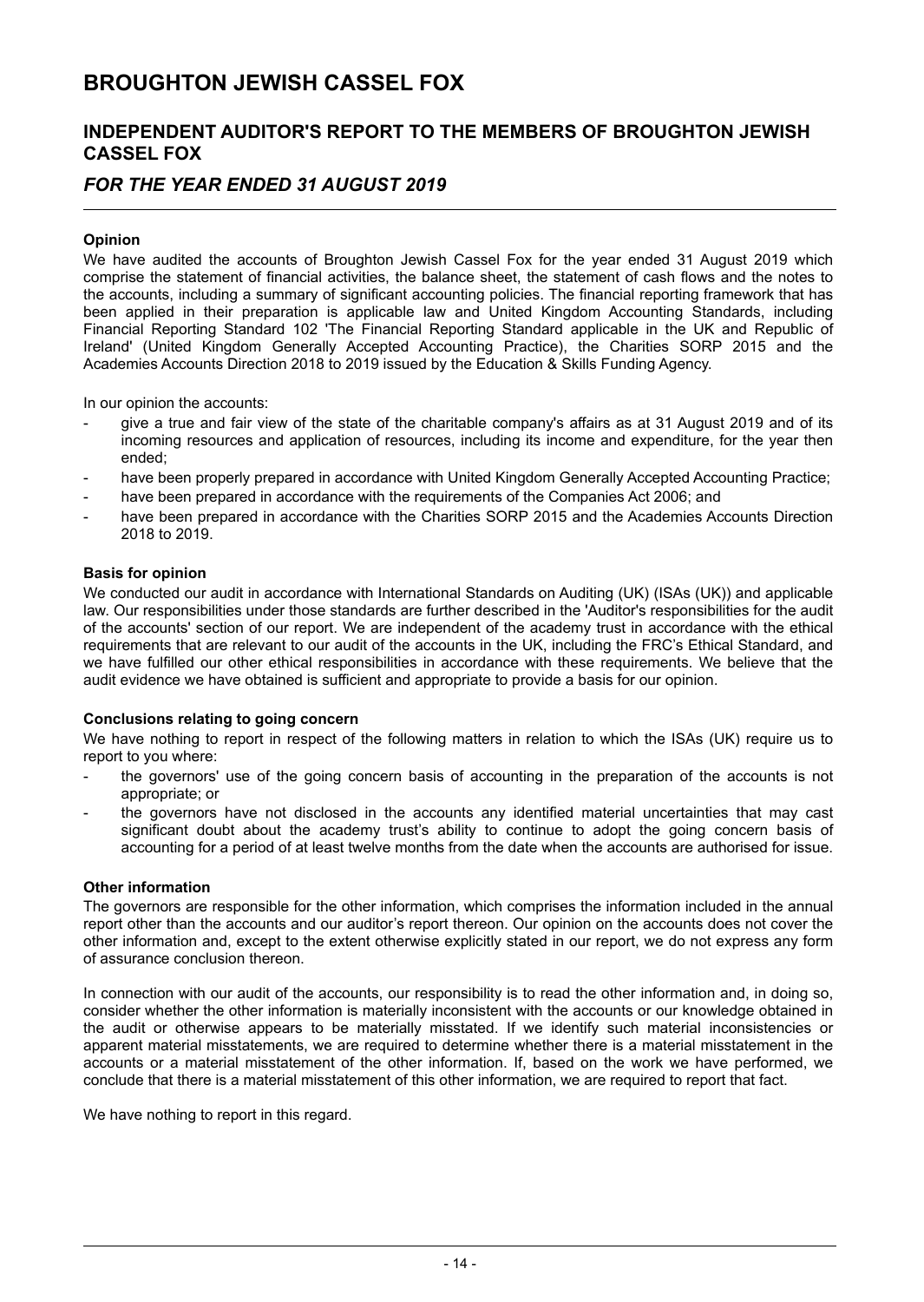## **INDEPENDENT AUDITOR'S REPORT TO THE MEMBERS OF BROUGHTON JEWISH CASSEL FOX (CONTINUED)**

## *FOR THE YEAR ENDED 31 AUGUST 2019*

## **Opinions on other matters prescribed by the Companies Act 2006**

In our opinion, based on the work undertaken in the course of the audit:

- the information given in the governors' report including the incorporated strategic report for the financial year for which the accounts are prepared is consistent with the accounts; and
- the governors' report including the incorporated strategic report have been prepared in accordance with applicable legal requirements.

## **Matters on which we are required to report by exception**

In the light of the knowledge and understanding of the academy trust and its environment obtained in the course of the audit, we have not identified material misstatements in the governors' report, including the incorporated strategic report.

We have nothing to report in respect of the following matters in relation to which the Companies Act 2006 requires us to report to you if, in our opinion:

- adequate accounting records have not been kept, or returns adequate for our audit have not been received from branches not visited by us; or
- the accounts are not in agreement with the accounting records and returns; or
- certain disclosures of governors' remuneration specified by law are not made; or
- we have not received all the information and explanations we require for our audit.

### **Responsibilities of governors**

As explained more fully in the statement of governors' responsibilities, the governors are responsible for the preparation of the accounts and for being satisfied that they give a true and fair view, and for such internal control as the governors determine is necessary to enable the preparation of accounts that are free from material misstatement, whether due to fraud or error.

In preparing the accounts, the governors are responsible for assessing the academy trust's ability to continue as a going concern, disclosing, as applicable, matters related to going concern and using the going concern basis of accounting unless the governors either intend to liquidate the charitable company, or have no realistic alternative but to do so.

#### **Auditor's responsibilities for the audit of the accounts**

Our objectives are to obtain reasonable assurance about whether the accounts as a whole are free from material misstatement, whether due to fraud or error, and to issue an auditor's report that includes our opinion. Reasonable assurance is a high level of assurance, but is not a guarantee that an audit conducted in accordance with ISAs (UK) will always detect a material misstatement when it exists. Misstatements can arise from fraud or error and are considered material if, individually or in the aggregate, they could reasonably be expected to influence the economic decisions of users taken on the basis of these accounts.

A further description of our responsibilities for the audit of the accounts is located on the Financial Reporting Council's website at: http://www.frc.org.uk/auditorsresponsibilities. This description forms part of our auditor's report.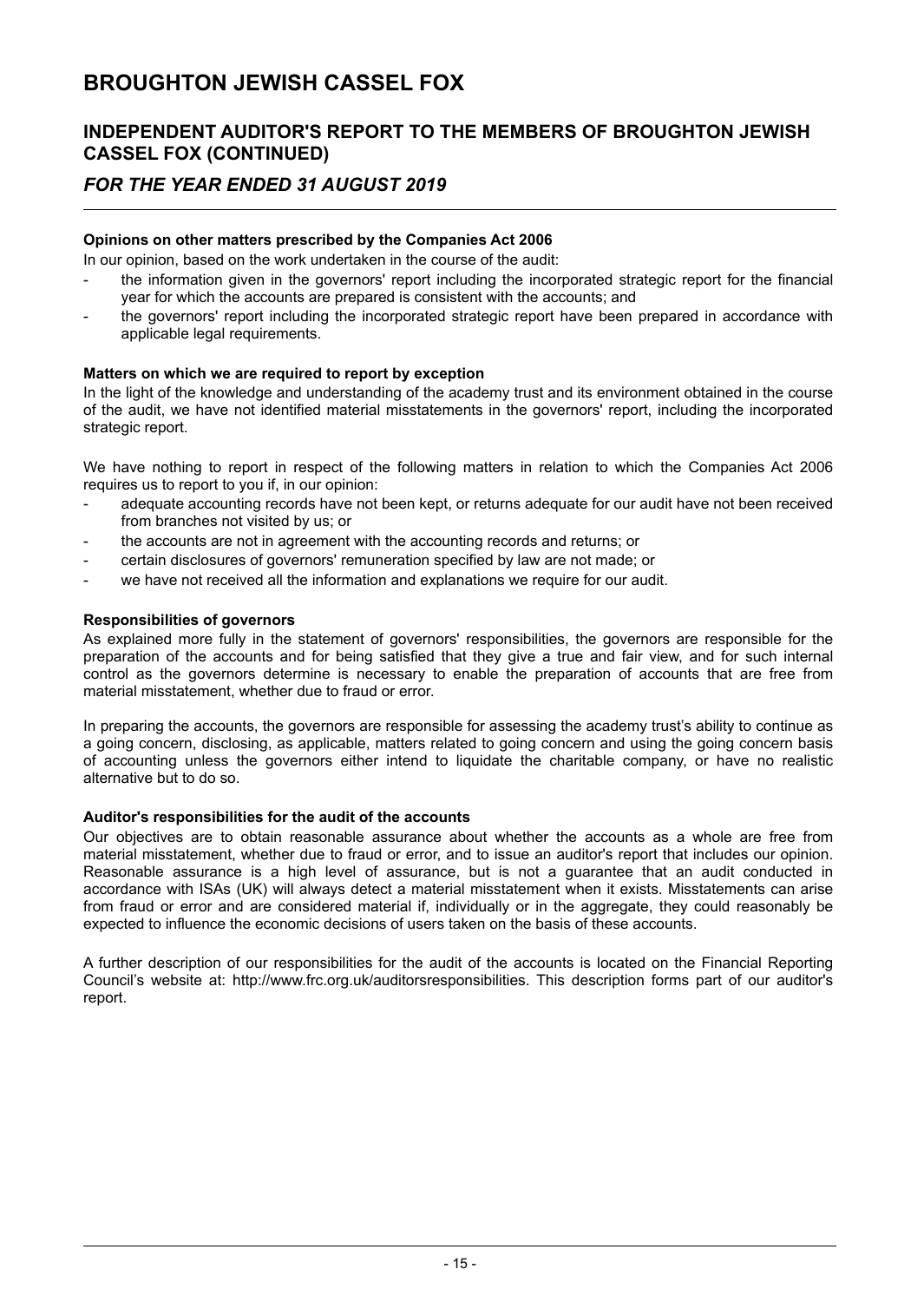## **INDEPENDENT AUDITOR'S REPORT TO THE MEMBERS OF BROUGHTON JEWISH CASSEL FOX (CONTINUED)**

## *FOR THE YEAR ENDED 31 AUGUST 2019*

## **Use of our report**

This report is made solely to the charitable company's members, as a body, in accordance with Chapter 3 of Part 16 of the Companies Act 2006. Our audit work has been undertaken so that we might state to the charitable company's members those matters we are required to state to them in an auditor's report and for no other purpose. To the fullest extent permitted by law, we do not accept or assume responsibility to anyone other than the charitable company and the charitable company's members as a body, for our audit work, for this report, or for the opinions we have formed.

**Shlomo Kahan LLB FCA (Senior Statutory Auditor) for and on behalf of Lopian Gross Barnett & Co** 3 January 2020

**Chartered Accountants Statutory Auditor** 1st Floor, Cloister House

Riverside New Bailey Street Manchester M3 5FS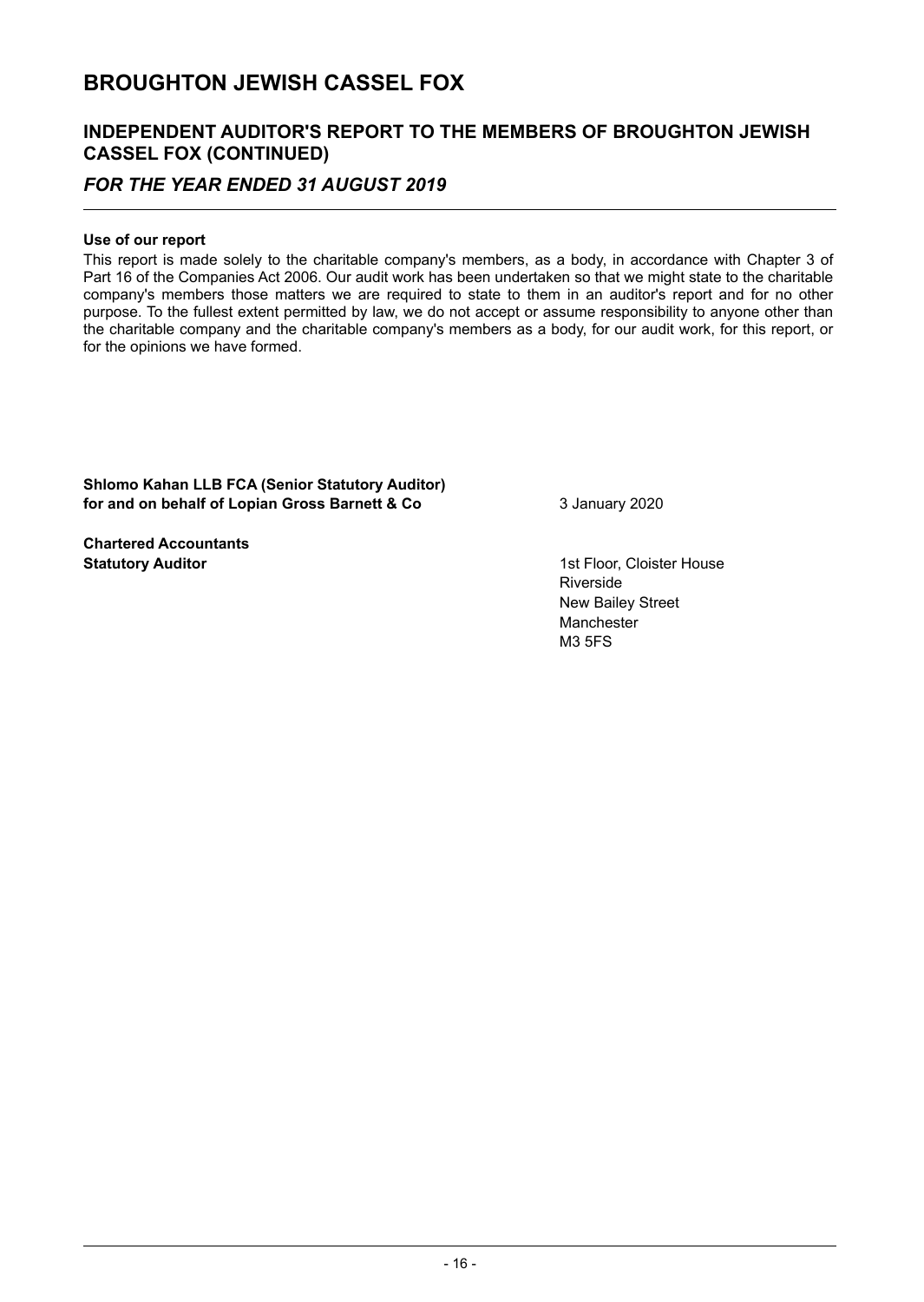## **INDEPENDENT REPORTING ACCOUNTANT'S ASSURANCE REPORT ON REGULARITY TO BROUGHTON JEWISH CASSEL FOX AND THE EDUCATION & SKILLS FUNDING AGENCY**

## *FOR THE YEAR ENDED 31 AUGUST 2019*

In accordance with the terms of our engagement letter dated 5 November 2019 and further to the requirements of the Education & Skills Funding Agency (ESFA) as included in the Academies Accounts Direction 2018 to 2019, we have carried out an engagement to obtain limited assurance about whether the expenditure disbursed and income received by Broughton Jewish Cassel Fox during the period 1 September 2018 to 31 August 2019 have been applied to the purposes identified by Parliament and the financial transactions conform to the authorities which govern them.

This report is made solely to Broughton Jewish Cassel Fox and ESFA in accordance with the terms of our engagement letter. Our work has been undertaken so that we might state to the Broughton Jewish Cassel Fox and ESFA those matters we are required to state in a report and for no other purpose. To the fullest extent permitted by law, we do not accept or assume responsibility to anyone other than Broughton Jewish Cassel Fox and ESFA, for our work, for this report, or for the conclusion we have formed.

#### **Respective responsibilities of Broughton Jewish Cassel Fox's accounting officer and the reporting accountant**

The accounting officer is responsible, under the requirements of Broughton Jewish Cassel Fox's funding agreement with the Secretary of State for Education dated 1 August 2012 and the Academies Financial Handbook, extant from 1 September 2018, for ensuring that expenditure disbursed and income received is applied for the purposes intended by Parliament and the financial transactions conform to the authorities which govern them.

Our responsibilities for this engagement are established in the United Kingdom by our profession's ethical guidance, and are to obtain limited assurance and report in accordance with our engagement letter and the requirements of the Academies Accounts Direction 2018 to 2019. We report to you whether anything has come to our attention in carrying out our work which suggests that in all material respects, expenditure disbursed and income received during the period 1 September 2018 to 31 August 2019 have not been applied to purposes intended by Parliament or that the financial transactions do not conform to the authorities which govern them.

#### **Approach**

We conducted our engagement in accordance with the Academies Accounts Direction 2018 to 2019 issued by ESFA. We performed a limited assurance engagement as defined in our engagement letter.

The objective of a limited assurance engagement is to perform such procedures as to obtain information and explanations in order to provide us with sufficient appropriate evidence to express a negative conclusion on regularity.

A limited assurance engagement is more limited in scope than a reasonable assurance engagement and consequently does not enable us to obtain assurance that we would become aware of all significant matters that might be identified in a reasonable assurance engagement. Accordingly, we do not express a positive opinion.

Our engagement includes examination, on a test basis, of evidence relevant to the regularity and propriety of the academy trust's income and expenditure.

The work undertaken to draw to our conclusion includes:

- Review and testing of the financial internal control systems
- Sample testing of transactions
- Discussions with management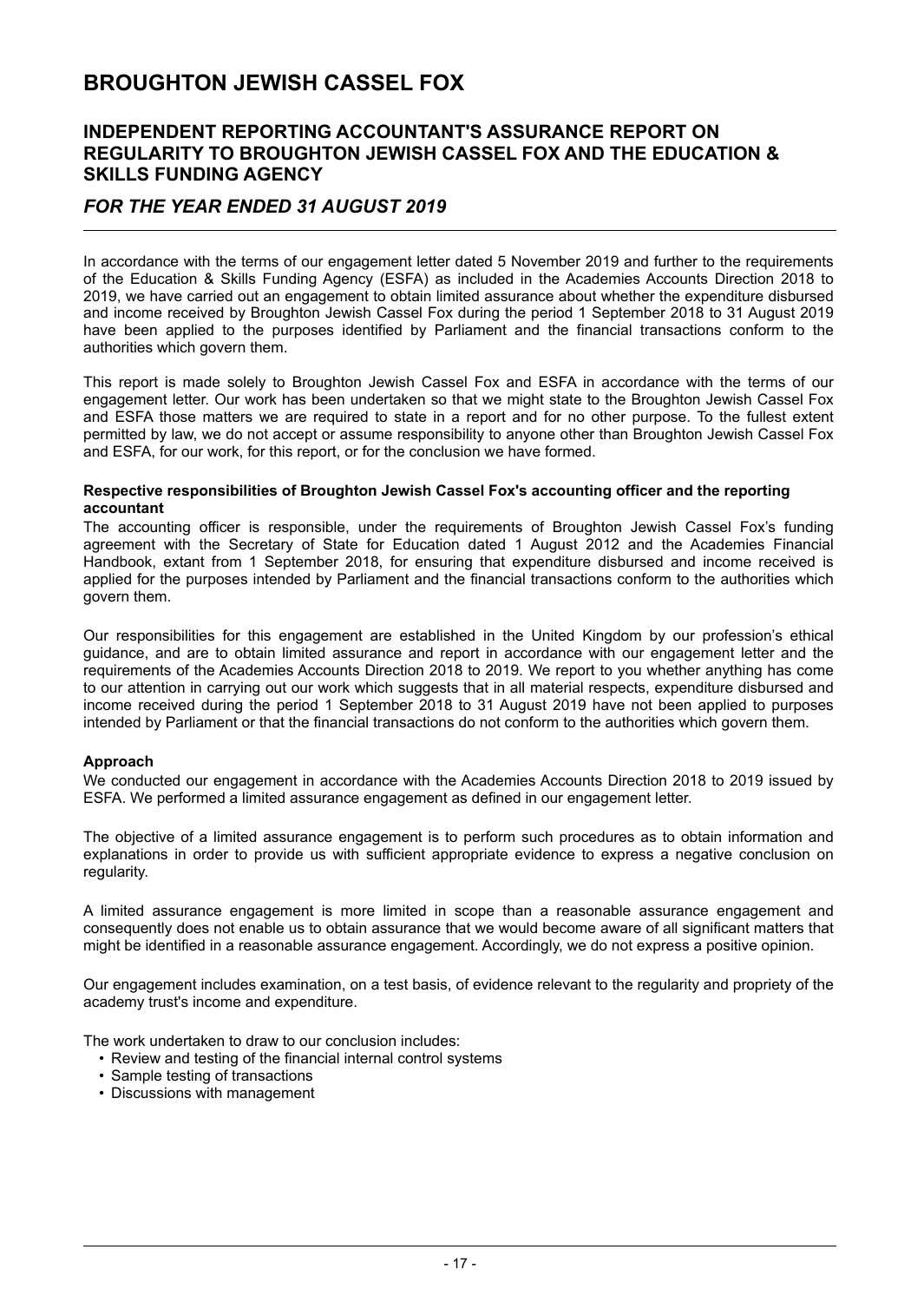## **INDEPENDENT REPORTING ACCOUNTANT'S ASSURANCE REPORT ON REGULARITY TO BROUGHTON JEWISH CASSEL FOX AND THE EDUCATION & SKILLS FUNDING AGENCY (CONTINUED)**

## *FOR THE YEAR ENDED 31 AUGUST 2019*

## **Conclusion**

In the course of our work, nothing has come to our attention which suggests that in all material respects the expenditure disbursed and income received during the period 1 September 2018 to 31 August 2019 has not been applied to purposes intended by Parliament and the financial transactions do not conform to the authorities which govern them.

**Reporting Accountant** Lopian Gross Barnett & Co

Dated: 03 January 2020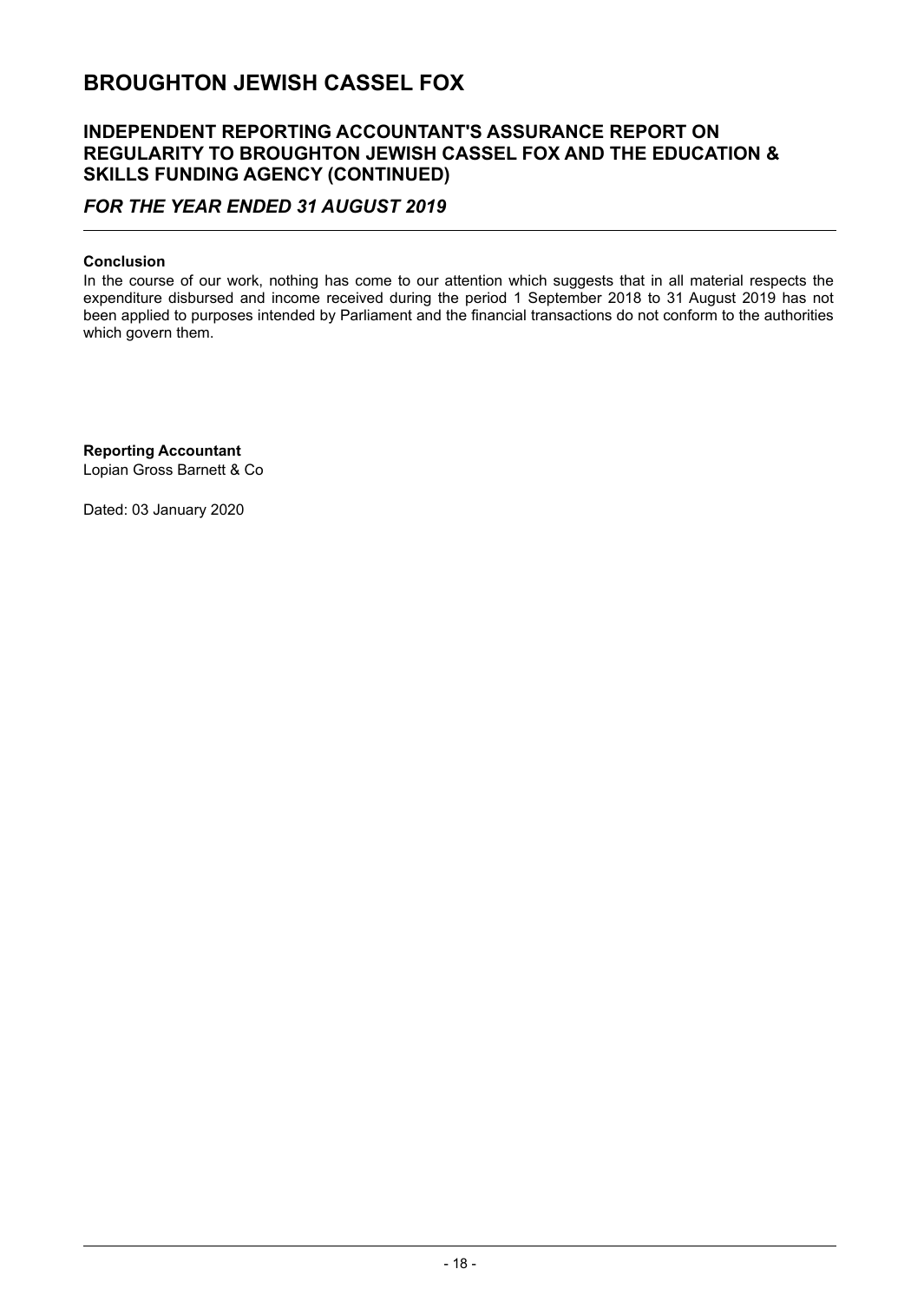## **STATEMENT OF FINANCIAL ACTIVITIES INCLUDING INCOME AND EXPENDITURE ACCOUNT**

## *FOR THE YEAR ENDED 31 AUGUST 2019*

|                                                                        | <b>Notes</b>   | <b>Unrestricted</b><br><b>Funds</b><br>£ | £         | <b>Restricted funds:</b><br><b>General Fixed asset</b><br>£ | <b>Total</b><br>2019<br>£ | <b>Total</b><br>2018<br>£ |
|------------------------------------------------------------------------|----------------|------------------------------------------|-----------|-------------------------------------------------------------|---------------------------|---------------------------|
| Income and endowments from:                                            |                |                                          |           |                                                             |                           |                           |
| Donations and capital grants<br>Charitable activities:                 | 3              |                                          |           | 55,977                                                      | 55,977                    | 1,041,248                 |
| - Funding for educational operations                                   | 4              |                                          | 2,210,904 |                                                             | 2,210,904                 | 1,915,142                 |
| Other trading activities                                               | 5              | 113,793                                  |           |                                                             | 113,793                   | 46,007                    |
| Investments                                                            | 6              | 92                                       |           |                                                             | 92                        | 91                        |
| <b>Total</b>                                                           |                | 113,885                                  | 2,210,904 | 55,977                                                      | 2,380,766                 | 3,002,488                 |
| <b>Expenditure on:</b><br>Charitable activities:                       |                |                                          |           |                                                             |                           |                           |
| - Educational operations                                               | 8              |                                          | 2,294,122 | 153,465                                                     | 2,447,587                 | 2,303,653                 |
| <b>Total</b>                                                           | $\overline{7}$ |                                          | 2,294,122 | 153,465                                                     | 2,447,587                 | 2,303,653                 |
| Net income/(expenditure)                                               |                | 113,885                                  | (83, 218) | (97, 488)                                                   | (66, 821)                 | 698,835                   |
| Transfers between funds                                                | 16             | (3,218)                                  | 3,218     |                                                             |                           |                           |
| Other recognised gains/(losses)<br>Actuarial (losses)/gains on defined |                |                                          |           |                                                             |                           |                           |
| benefit pension schemes                                                | 18             |                                          | (201,000) |                                                             | (201,000)                 | 112,000                   |
| Net movement in funds                                                  |                | 110,667                                  | (281,000) | (97, 488)                                                   | (267, 821)                | 810,835                   |
| <b>Reconciliation of funds</b>                                         |                |                                          |           |                                                             |                           |                           |
| Total funds brought forward                                            |                | 1,388                                    | 19,000    | 4,774,157                                                   | 4,794,545                 | 3,983,710                 |
| Total funds/(deficit) carried forward                                  |                | 112,055                                  | (262,000) | 4,676,669                                                   | 4,526,724                 | 4,794,545                 |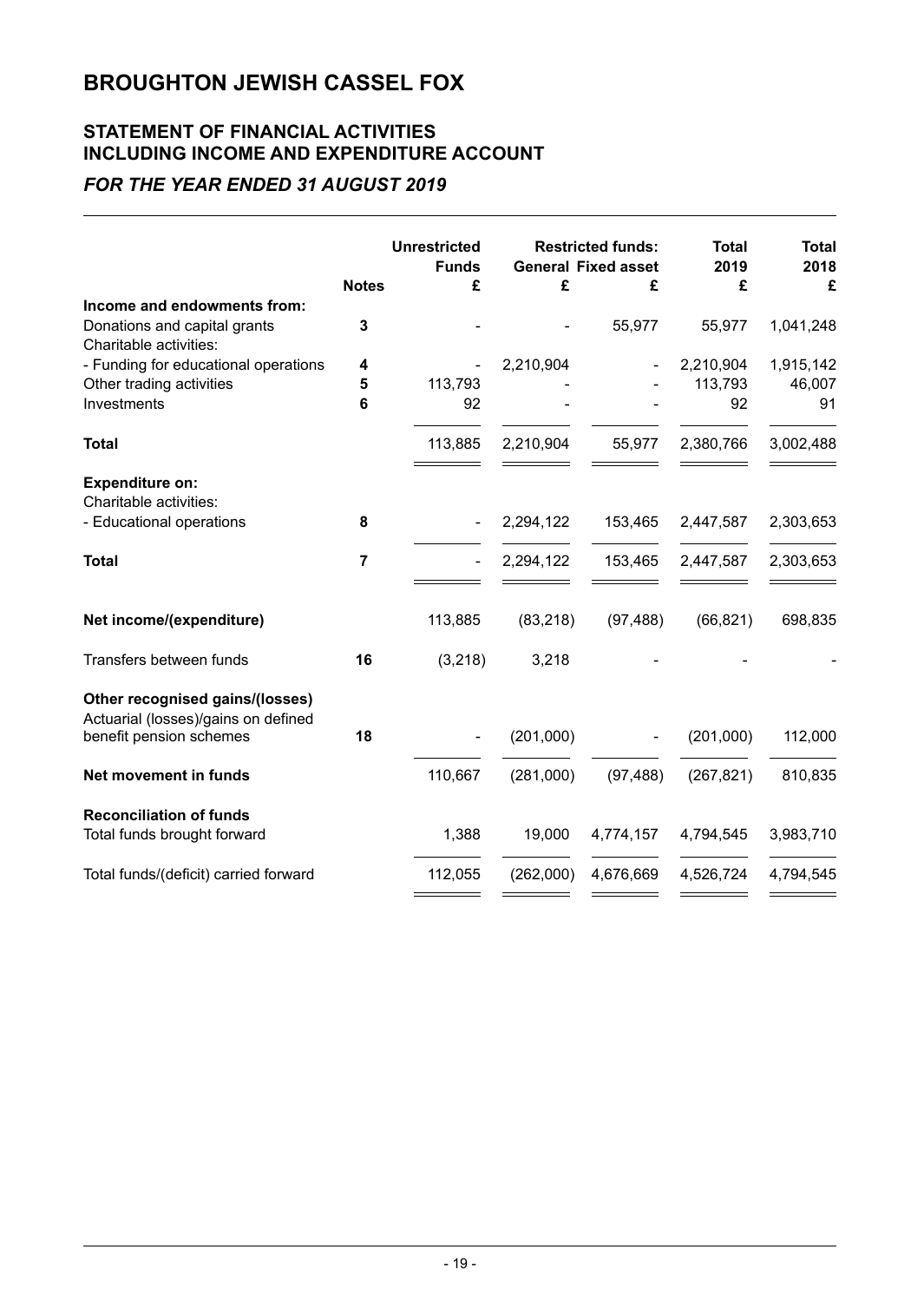## **STATEMENT OF FINANCIAL ACTIVITIES (CONTINUED) INCLUDING INCOME AND EXPENDITURE ACCOUNT**

## *FOR THE YEAR ENDED 31 AUGUST 2019*

| <b>Comparative year information</b>                                           |                | <b>Unrestricted</b> |            | <b>Restricted funds:</b>   | <b>Total</b> |
|-------------------------------------------------------------------------------|----------------|---------------------|------------|----------------------------|--------------|
| Year ended 31 August 2018                                                     |                | <b>Funds</b>        |            | <b>General Fixed asset</b> | 2018         |
|                                                                               | <b>Notes</b>   | £                   | £          | £                          | £            |
| Income and endowments from:                                                   |                |                     |            |                            |              |
| Donations and capital grants                                                  | 3              |                     | 14,757     | 1,026,491                  | 1,041,248    |
| Charitable activities:                                                        |                |                     |            |                            |              |
| - Funding for educational operations                                          | 4              |                     | 1,915,142  |                            | 1,915,142    |
| Other trading activities                                                      | 5              | 46,007              |            |                            | 46,007       |
| Investments                                                                   | 6              | 91                  |            |                            | 91           |
| <b>Total</b>                                                                  |                | 46,098              | 1,929,899  | 1,026,491                  | 3,002,488    |
| <b>Expenditure on:</b>                                                        |                |                     |            |                            |              |
| Charitable activities:                                                        |                |                     |            |                            |              |
| - Educational operations                                                      | 8              |                     | 2,096,047  | 207,606                    | 2,303,653    |
| <b>Total</b>                                                                  | $\overline{7}$ |                     | 2,096,047  | 207,606                    | 2,303,653    |
| Net income/(expenditure)                                                      |                | 46,098              | (166, 148) | 818,885                    | 698,835      |
| Transfers between funds                                                       | 16             | (83, 148)           | 83,148     |                            |              |
| Other recognised gains/(losses)<br>Actuarial gains on defined benefit pension | 18             |                     |            |                            |              |
| schemes                                                                       |                |                     | 112,000    |                            | 112,000      |
| <b>Net movement in funds</b>                                                  |                | (37,050)            | 29,000     | 818,885                    | 810,835      |
| <b>Reconciliation of funds</b>                                                |                |                     |            |                            |              |
| Total funds brought forward                                                   |                | 38,438              | (10,000)   | 3,955,272                  | 3,983,710    |
| Total funds carried forward                                                   |                | 1,388               | 19,000     | 4,774,157                  | 4,794,545    |
|                                                                               |                |                     |            |                            |              |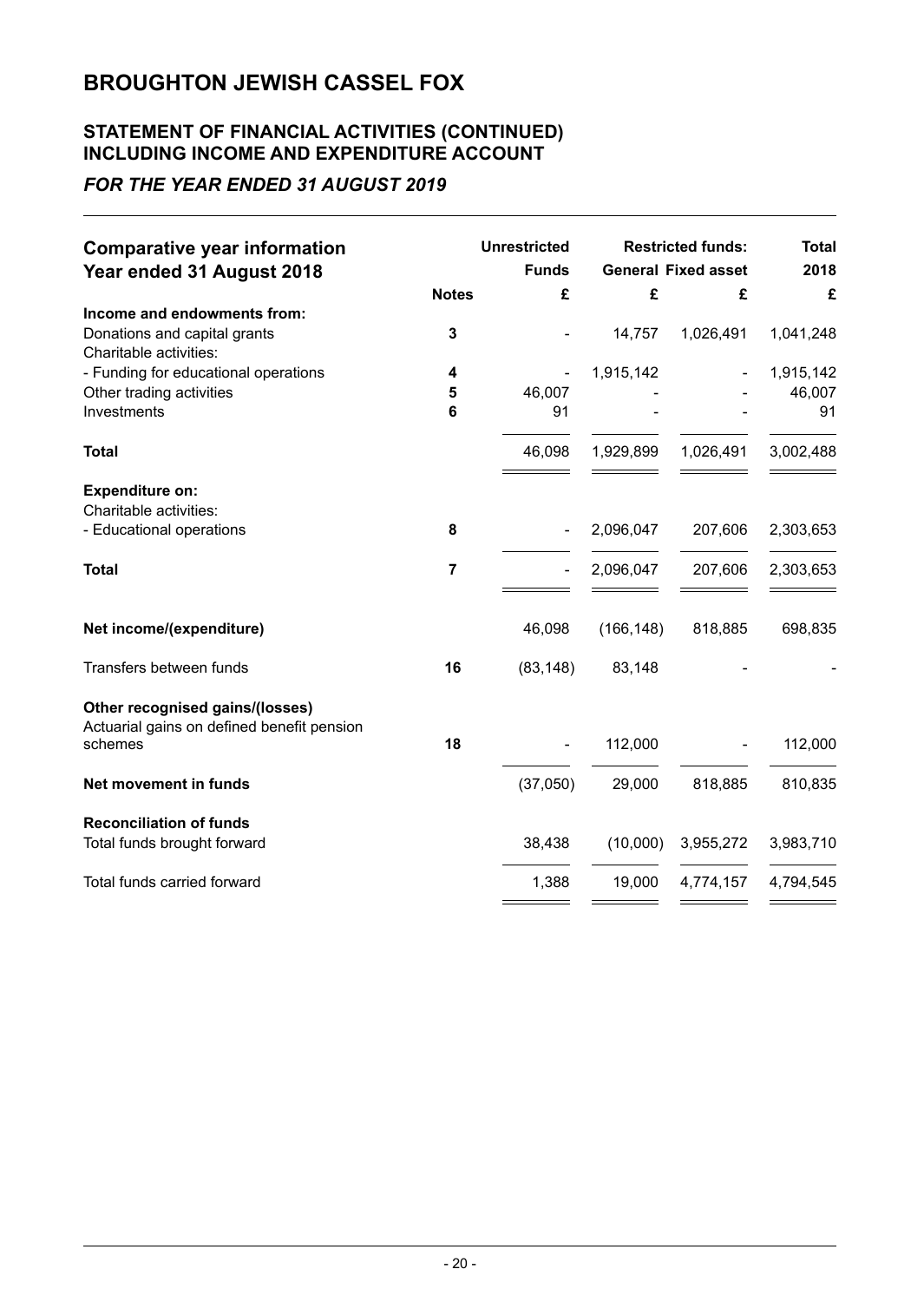## **BALANCE SHEET**

## *AS AT 31 AUGUST 2019*

|                                                   |              | 2019     |           | 2018       |           |
|---------------------------------------------------|--------------|----------|-----------|------------|-----------|
|                                                   | <b>Notes</b> | £        | £         | £          | £         |
| <b>Fixed assets</b>                               |              |          |           |            |           |
| Tangible assets                                   | 12           |          | 4,676,791 |            | 4,803,190 |
| <b>Current assets</b>                             |              |          |           |            |           |
| <b>Debtors</b>                                    | 13           | 116,394  |           | 52,802     |           |
| Cash at bank and in hand                          |              | 53,615   |           | 56,369     |           |
|                                                   |              | 170,009  |           | 109,171    |           |
| <b>Current liabilities</b>                        |              |          |           |            |           |
| Creditors: amounts falling due within one<br>year | 14           | (58,076) |           | (136, 816) |           |
| Net current assets/(liabilities)                  |              |          | 111,933   |            | (27, 645) |
| Net assets excluding pension liability            |              |          | 4,788,724 |            | 4,775,545 |
| Defined benefit pension scheme (liability)/       |              |          |           |            |           |
| asset                                             | 18           |          | (262,000) |            | 19,000    |
| <b>Total net assets</b>                           |              |          | 4,526,724 |            | 4,794,545 |
| Funds of the academy trust:                       |              |          |           |            |           |
| <b>Restricted funds</b>                           | 16           |          |           |            |           |
| - Fixed asset funds                               |              |          | 4,676,669 |            | 4,774,157 |
| - Pension reserve                                 |              |          | (262,000) |            | 19,000    |
| <b>Total restricted funds</b>                     |              |          | 4,414,669 |            | 4,793,157 |
| <b>Unrestricted income funds</b>                  | 16           |          | 112,055   |            | 1,388     |
| <b>Total funds</b>                                |              |          | 4,526,724 |            | 4,794,545 |
|                                                   |              |          |           |            |           |

The accounts on pages 19 to 39 were approved by the governors and authorised for issue on 03 January 2020 and are signed on their behalf by:

J Goldblatt

Company Number 08133686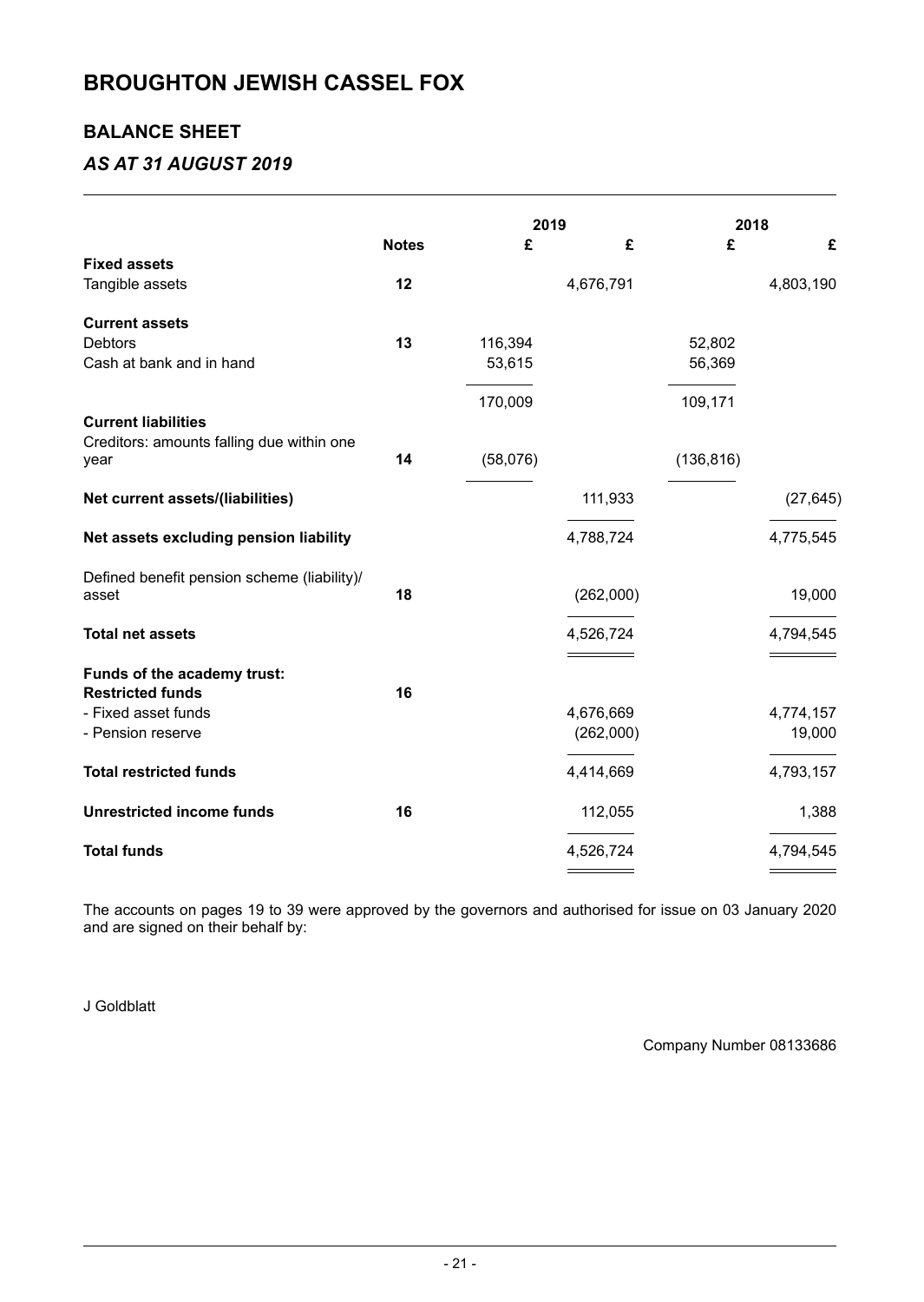## **STATEMENT OF CASH FLOWS**

## *FOR THE YEAR ENDED 31 AUGUST 2019*

|                                                     |              | 2019     |           | 2018        |           |
|-----------------------------------------------------|--------------|----------|-----------|-------------|-----------|
|                                                     | <b>Notes</b> | £        | £         | £           | £         |
| Cash flows from operating activities                |              |          |           |             |           |
| Net cash used in operating activities               | 19           |          | (31, 757) |             | (25, 641) |
| Cash flows from investing activities                |              |          |           |             |           |
| Dividends, interest and rents from investments      |              | 92       |           | 91          |           |
| Capital funding received from sponsors and others   |              | 55,977   |           | 1,026,491   |           |
| Purchase of tangible fixed assets                   |              | (27,066) |           | (1,049,978) |           |
| Net cash provided by/(used in) investing activities |              |          | 29,003    |             | (23, 396) |
| Net decrease in cash and cash equivalents in        |              |          |           |             |           |
| the reporting period                                |              |          | (2,754)   |             | (49,037)  |
| Cash and cash equivalents at beginning of the year  |              |          | 56,369    |             | 105,406   |
| Cash and cash equivalents at end of the year        |              |          | 53,615    |             | 56,369    |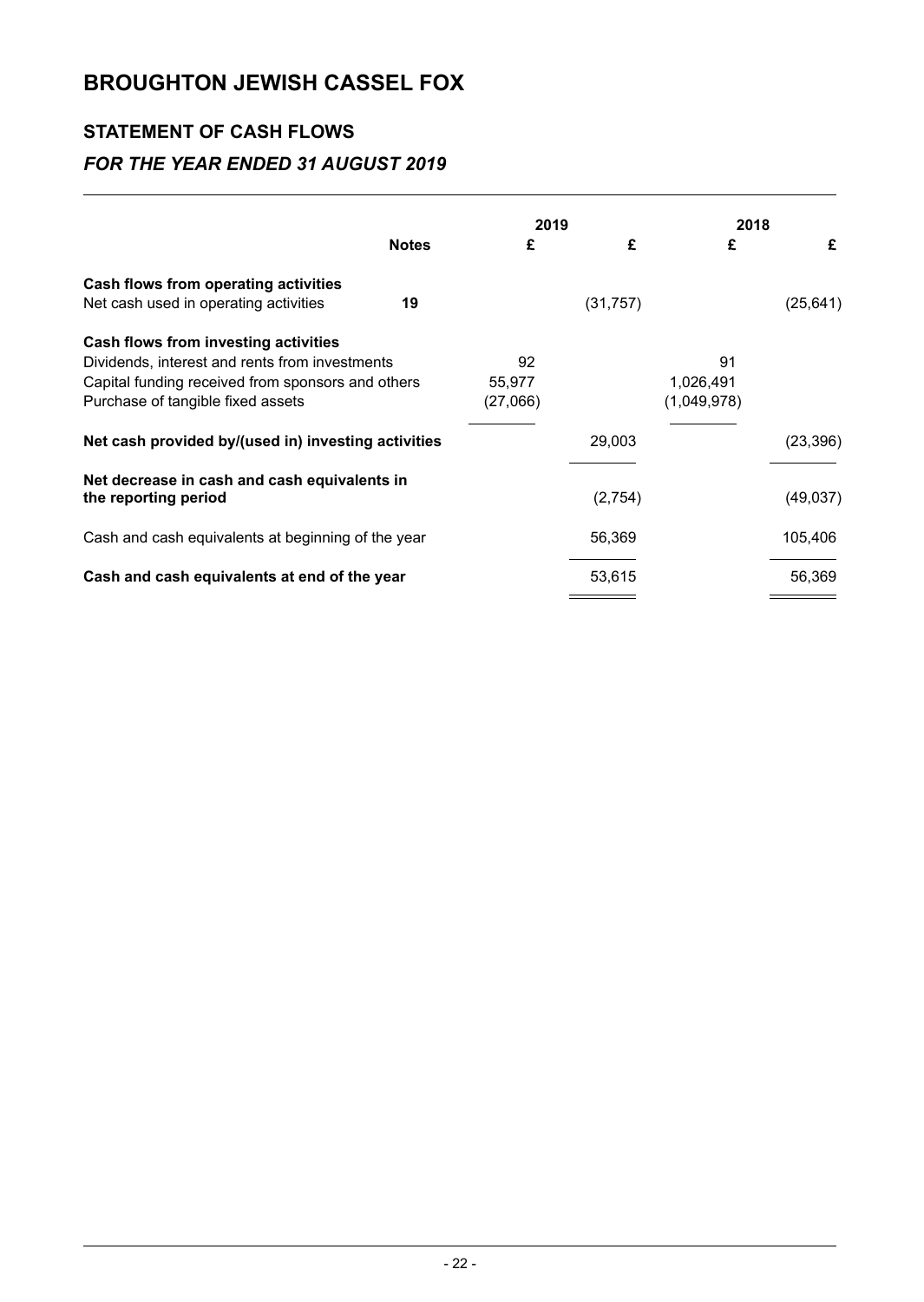# **NOTES TO THE FINANCIAL STATEMENTS** *FOR THE YEAR ENDED 31 AUGUST 2019*

### **1 Accounting policies**

A summary of the principal accounting policies adopted (which have been applied consistently, except where noted), judgements and key sources of estimation uncertainty, is set out below.

#### **1.1 Basis of preparation**

The accounts of the academy trust, which is a public benefit entity under FRS 102, have been prepared under the historical cost convention in accordance with the Financial Reporting Standard Applicable in the UK and Republic of Ireland (FRS 102), the Accounting and Reporting by Charities: Statement of Recommended Practice applicable to charities preparing their accounts in accordance with the Financial Reporting Standard applicable in the UK and Republic of Ireland (FRS 102) (Charities SORP (FRS 102)), the Academies Accounts Direction 2018 to 2019 issued by ESFA, the Charities Act 2011 and the Companies Act 2006.

Broughton Jewish Cassel Fox meets the definition of a public benefit entity under FRS 102.

#### **1.2 Going concern**

The governors assess whether the use of going concern is appropriate, ie whether there are any material uncertainties related to events or conditions that may cast significant doubt on the ability of the academy trust to continue as a going concern. The governors make this assessment in respect of a period of at least one year from the date of authorisation for issue of the accounts and have concluded that the academy trust has adequate resources to continue in operational existence for the foreseeable future and there are no material uncertainties about the academy trust's ability to continue as a going concern. Thus they continue to adopt the going concern basis of accounting in preparing the accounts.

#### **1.3 Income**

All incoming resources are recognised when the academy trust has entitlement to the funds, the receipt is probable and the amount can be measured reliably.

#### **Grants**

Grants are included in the statement of financial activities on a receivable basis. The balance of income received for specific purposes but not expended during the period is shown in the relevant funds on the balance sheet. Where income is received in advance of meeting any performance-related conditions there is not unconditional entitlement to the income and its recognition is deferred and included in creditors as deferred income until the performance-related conditions are met. Where entitlement occurs before income is received, the income is accrued.

General Annual Grant is recognised in full in the statement of financial activities in the period for which it is receivable, and any abatement in respect of the period is deducted from income and recognised as a liability.

Capital grants are recognised in full when there is an unconditional entitlement to the grant. Unspent amounts of capital grants are reflected in the balance sheet in the restricted fixed asset fund. Capital grants are recognised when there is entitlement and are not deferred over the life of the asset on which they are expended.

#### Donations

Donations are recognised on a receivable basis (where there are no performance-related conditions) where the receipt is probable and the amount can be reliably measured.

#### Other income

Other income, including the hire of facilities, is recognised in the period it is receivable and to the extent the academy trust has provided the goods or services.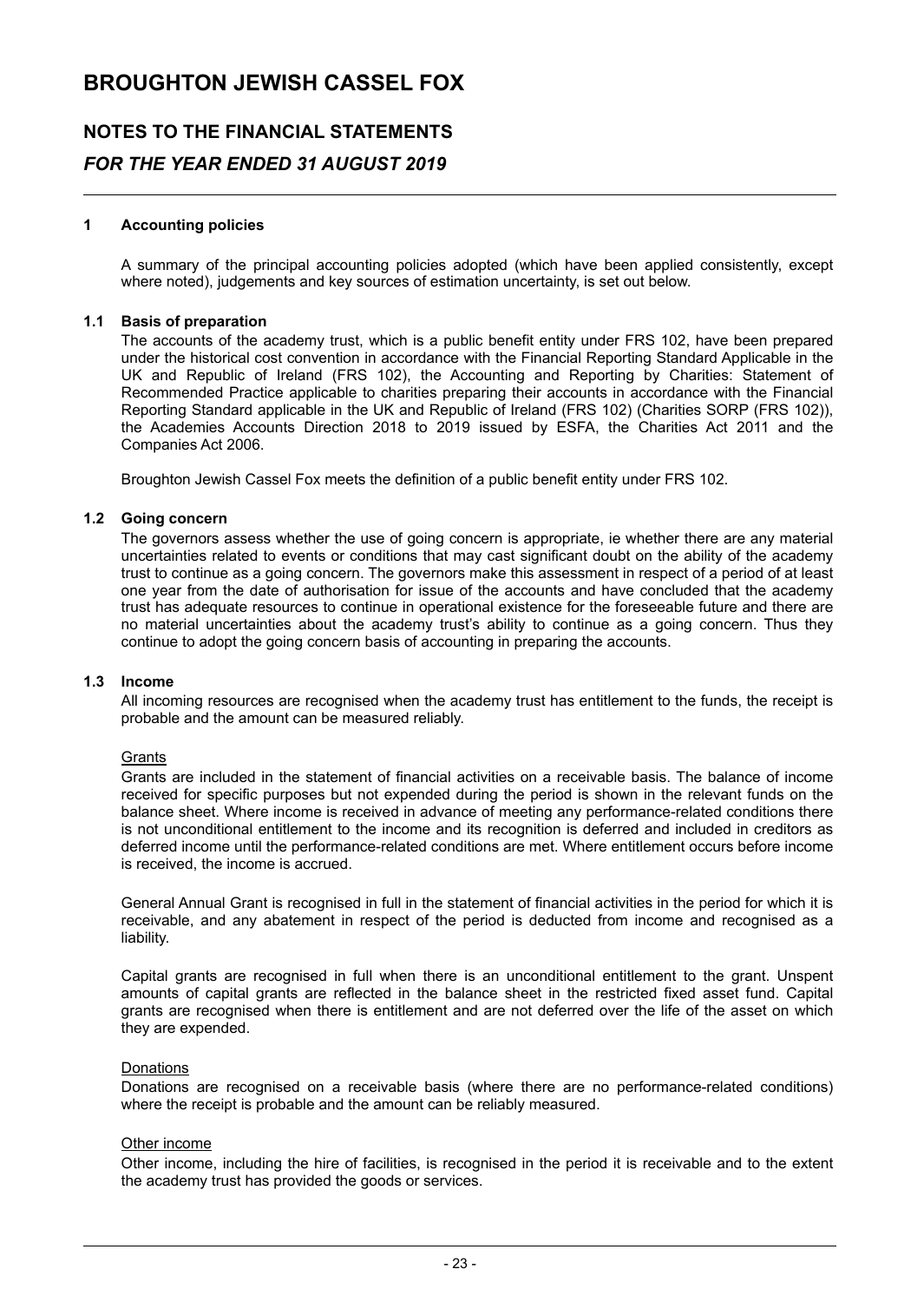# **NOTES TO THE FINANCIAL STATEMENTS (CONTINUED)** *FOR THE YEAR ENDED 31 AUGUST 2019*

## **1 Accounting policies (Continued)**

**1.4 Expenditure**

Expenditure is recognised once there is a legal or constructive obligation to transfer economic benefit to a third party, it is probable that a transfer of economic benefits will be required in settlement, and the amount of the obligation can be measured reliably.

Expenditure is classified by activity. The costs of each activity are made up of the total of direct costs and shared costs, including support costs involved in undertaking each activity. Direct costs attributable to a single activity are allocated directly to that activity. Shared costs which contribute to more than one activity and support costs which are not attributable to a single activity are apportioned between those activities on a basis consistent with the use of resources. Central staff costs are allocated on the basis of time spent, and depreciation charges are allocated on the portion of the asset's use.

All resources expended are inclusive of irrecoverable VAT.

#### Expenditure on raising funds

This includes all expenditure incurred by the academy trust to raise funds for its charitable purposes and includes costs of all fundraising activities events and non-charitable trading.

#### Charitable activities

These are costs incurred on the academy trust's educational operations, including support costs and costs relating to the governance of the academy trust apportioned to charitable activities.

## **1.5 Tangible fixed assets and depreciation**

Assets which have a useful life of three years or more are capitalised as tangible fixed assets and are carried at cost, net of depreciation and any provision for impairment.

Where tangible fixed assets have been acquired with the aid of specific grants, either from the government or from the private sector, they are included in the balance sheet at cost and depreciated over their expected useful economic life. Where there are specific conditions attached to the funding that require the continued use of the asset, the related grants are credited to a restricted fixed asset fund in the statement of financial activities and carried forward in the balance sheet. Depreciation on the relevant assets is charged directly to the restricted fixed asset fund in the statement of financial activities. Where tangible fixed assets have been acquired with unrestricted funds, depreciation on such assets is charged to the unrestricted fund.

Depreciation is provided on all tangible fixed assets other than freehold land, at rates calculated to write off the cost of each asset on a straight-line basis over its expected useful life, as follows:

| Land and buildings             | 2% Straight Line      |
|--------------------------------|-----------------------|
| Property improvements          | 2% Straight Line      |
| Computer equipment             | 20%/33% Straight Line |
| Fixtures, fittings & equipment | 20%/33% Straight Line |

Property improvements depreciation rates have changed to 2% this year as it was felt to be a more reasonable estimate. The impact in the year was a change in depreciation from £113,959 to £29,173.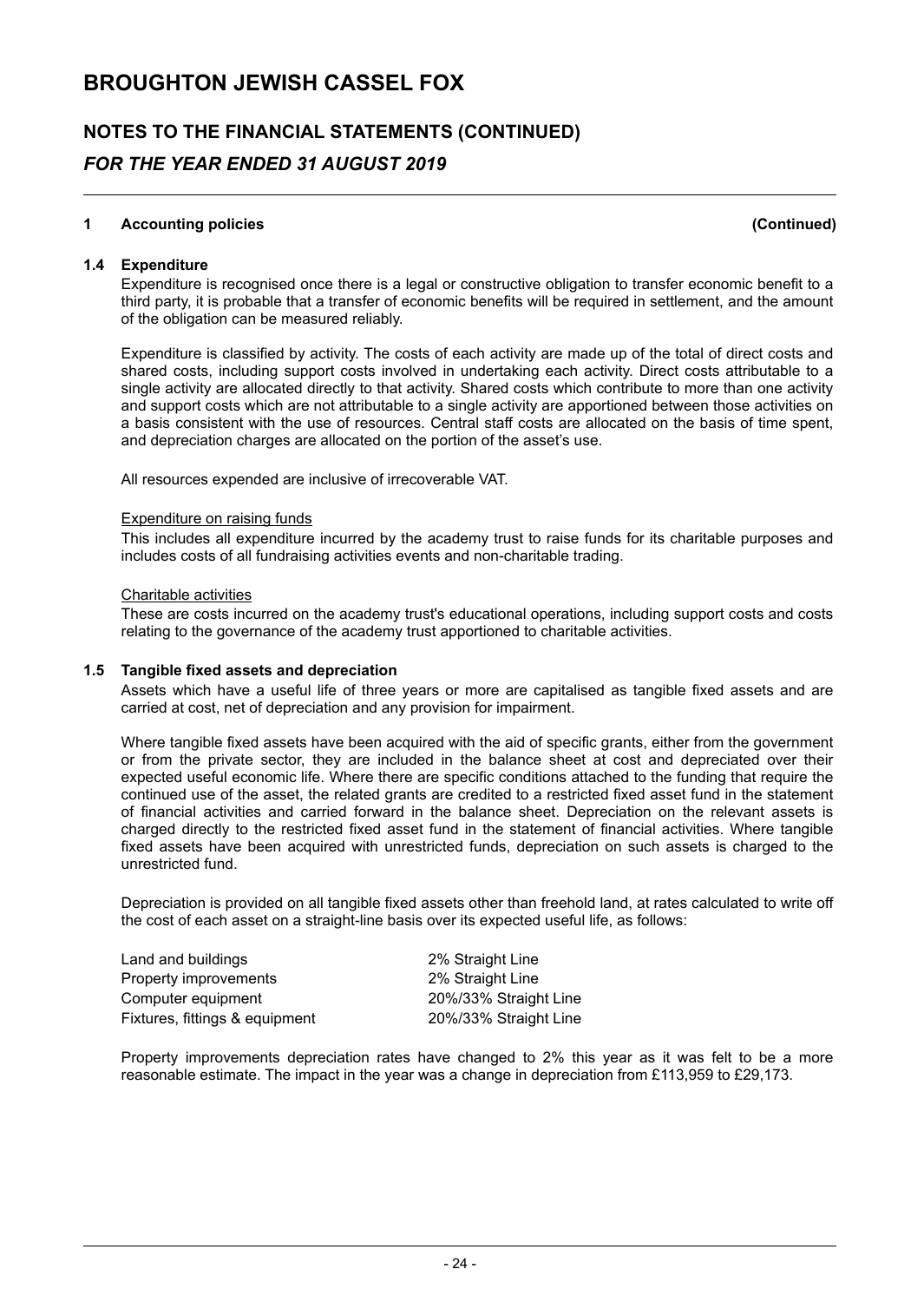# **NOTES TO THE FINANCIAL STATEMENTS (CONTINUED)** *FOR THE YEAR ENDED 31 AUGUST 2019*

### **1 Accounting policies (Continued)**

A review for impairment of a fixed asset is carried out if events or changes in circumstances indicate that the carrying value of any fixed asset may not be recoverable. Shortfalls between the carrying value of fixed assets and their recoverable amounts are recognised as impairments. Impairment losses are recognised in the statement of financial activities.

The academy has been granted use of the school building from the Broughton Jewish Cassel Fox Primary School. The Academies Accounts Direction prescribes that under these agreements, the risks and rewards of ownership remain with the Academy. The land and buildings have been included within the tangible fixed assets of the Academy.

### **1.6 Liabilities**

Liabilities are recognised when there is an obligation at the balance sheet date as a result of a past event, it is probable that a transfer of economic benefit will be required in settlement, and the amount of the settlement can be estimated reliably. Liabilities are recognised at the amount that the academy trust anticipates it will pay to settle the debt or the amount it has received as advanced payments for the goods of services it must provide.

## **1.7 Leased assets**

Rentals payable under operating leases are charged against income on a straight line basis over the period of the lease.

## **1.8 Financial instruments**

The academy trust only holds basic financial instruments as defined in FRS 102. The financial assets and financial liabilities of the academy trust and their measurement basis are as follows.

#### Financial assets

Trade and other debtors are basic financial instruments and are debt instruments measured at amortised cost. Prepayments are not financial instruments.

Cash at bank is classified as a basic financial instrument and is measured at face value.

## Financial liabilities

Trade creditors, accruals and other creditors are financial instruments, and are measured at amortised cost. Taxation and social security are not included in the financial instruments disclosure definition.

Deferred income is not deemed to be a financial liability, as the cash settlement has already taken place and there is an obligation to deliver services rather than cash or another financial instrument.

#### **1.9 Taxation**

The academy trust is considered to pass the tests set out in Paragraph 1 Schedule 6 of the Finance Act 2010 and therefore it meets the definition of a charitable company for UK corporation tax purposes. Accordingly, the academy trust is potentially exempt from taxation in respect of income or capital gains received within categories covered by chapter 3 part 11 of the Corporation Tax Act 2010 or Section 256 of the Taxation of Chargeable Gains Act 1992, to the extent that such income or gains are applied exclusively to charitable purposes.

#### **1.10 Pensions benefits**

Retirement benefits to employees of the academy trust are provided by the Teachers' Pension Scheme ('TPS') and the Local Government Pension Scheme ('LGPS'). These are defined benefit schemes and the assets are held separately from those of the academy trust.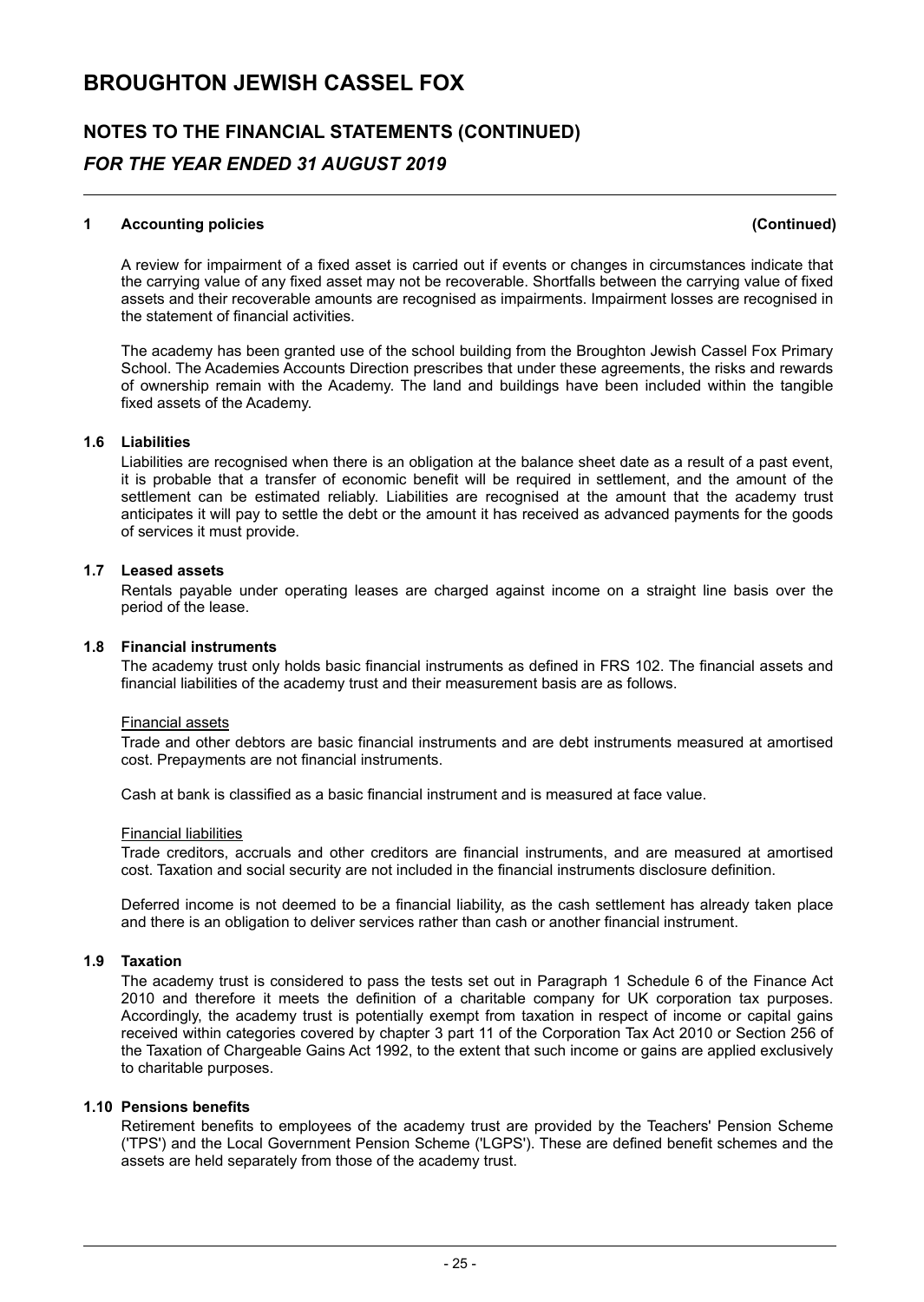# **NOTES TO THE FINANCIAL STATEMENTS (CONTINUED)** *FOR THE YEAR ENDED 31 AUGUST 2019*

### **1 Accounting policies (Continued)**

The TPS is an unfunded scheme and contributions are calculated so as to spread the cost of pensions over employees' working lives with the academy trust in such a way that the pension cost is a substantially level percentage of current and future pensionable payroll. The contributions are determined by the Government Actuary on the basis of quadrennial valuations using a prospective unit credit method. The TPS is an unfunded multi-employer scheme with no underlying assets to assign between employers. Consequently, the TPS is treated as a defined contribution scheme for accounting purposes and the contributions are recognised in the period to which they relate.

The LGPS is a funded multi-employer scheme and the assets are held separately from those of the academy trust in separate trustee administered funds. Pension scheme assets are measured at fair value and liabilities are measured on an actuarial basis using the projected unit credit method and discounted at a rate equivalent to the current rate of return on a high quality corporate bond of equivalent term and currency to the liabilities. The actuarial valuations are obtained at least triennially and are updated at each balance sheet date. The amounts charged to operating surplus are the current service costs and the costs of scheme introductions, benefit changes, settlements and curtailments. They are included as part of staff costs as incurred. Net interest on the net defined benefit liability/asset is also recognised in the statement of financial activities and comprises the interest cost on the defined benefit obligation and interest income on the scheme assets, calculated by multiplying the fair value of the scheme assets at the beginning of the period by the rate used to discount the benefit obligations. The difference between the interest income on the scheme assets and the actual return on the scheme assets is recognised in other recognised gains and losses. Actuarial gains and losses are recognised immediately in other recognised gains and losses.

#### **1.11 Fund accounting**

Unrestricted income funds represent those resources which may be used towards meeting any of the charitable objects of the academy trust at the discretion of the governors.

Restricted fixed asset funds are resources which are to be applied to specific capital purposes imposed by funders where the asset acquired or created is held for a specific purpose.

Restricted general funds comprise all other restricted funds received with restrictions imposed by the funder and include grants from the Education Funding Agency.

## **2 Critical accounting estimates and areas of judgement**

Accounting estimates and judgements are continually evaluated and are based on historical experience and other factors, including expectations of future events that are believed to be reasonable under the circumstances.

#### Critical accounting estimates and assumptions

The academy trust makes estimates and assumptions concerning the future. The resulting accounting estimates and assumptions will, by definition, seldom equal the related actual results. The estimates and assumptions that have a significant risk of causing a material adjustment to the carrying amounts of assets and liabilities within the next financial year are discussed below.

The present value of the Local Government Pension Scheme defined benefit liability depends on a number of factors that are determined on an actuarial basis using a variety of assumptions. The assumptions used in determining the net cost or income for pensions include the discount rate. Any changes in these assumptions, which are disclosed in note 18, will impact the carrying amount of the pension liability. Furthermore a roll forward approach which projects results from the latest full actuarial valuation performed at 31 March 2019 has been used by the actuary in valuing the pensions liability at 31 August 2019. Any differences between the figures derived from the roll forward approach and a full actuarial valuation would impact on the carrying amount of the pension liability.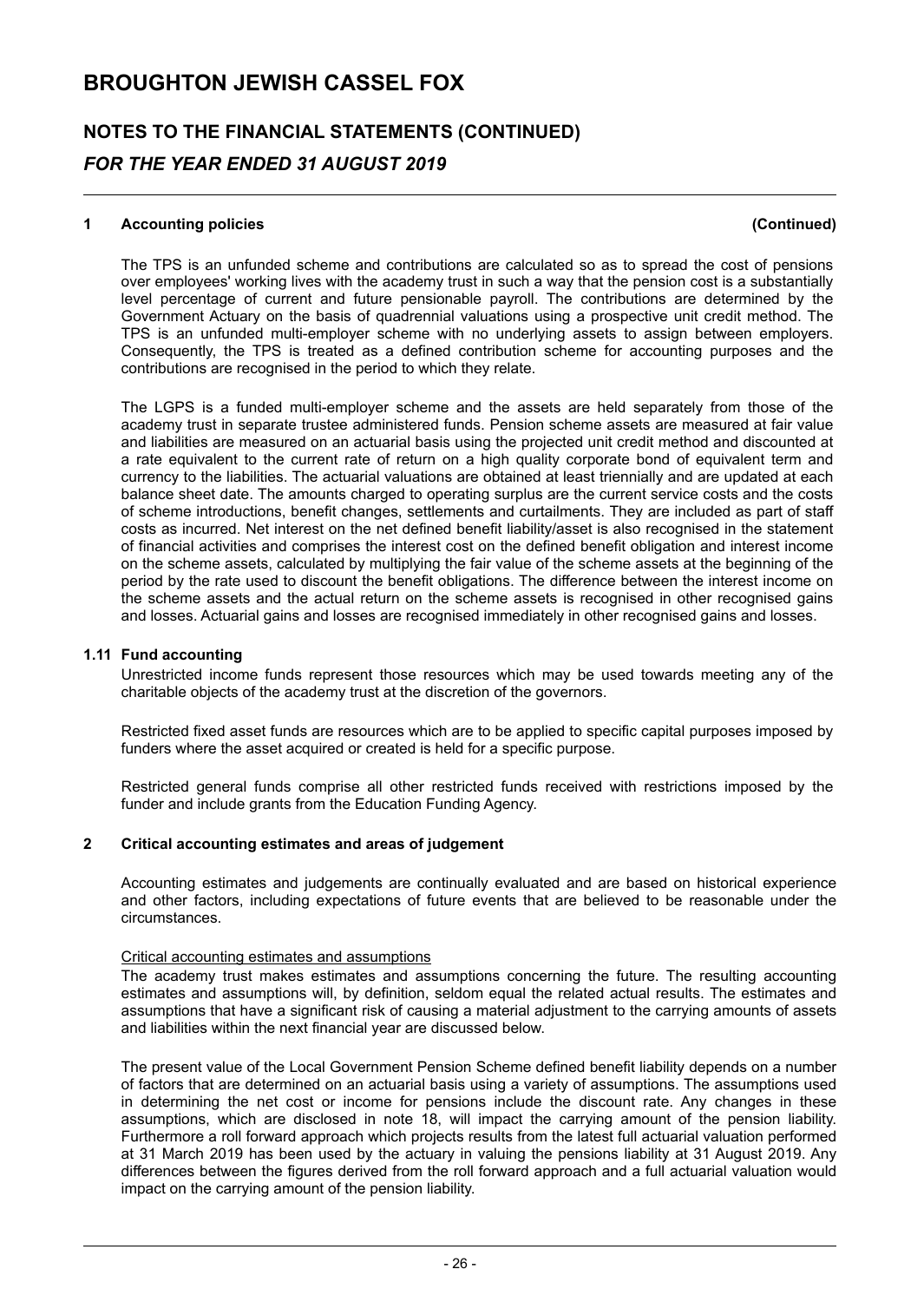## **NOTES TO THE FINANCIAL STATEMENTS (CONTINUED)** *FOR THE YEAR ENDED 31 AUGUST 2019*

## **3 Donations and capital grants**

|                                  | <b>Unrestricted</b><br>funds<br>£ | <b>Restricted</b><br>funds<br>£ | <b>Total</b><br>2019<br>£ | <b>Total</b><br>2018<br>£ |
|----------------------------------|-----------------------------------|---------------------------------|---------------------------|---------------------------|
| Capital grants from BJCF charity | $\overline{\phantom{a}}$          | 29,465                          | 29,465                    | 544,929                   |
| Capital grants                   | ۰                                 | 26,512                          | 26,512                    | 481,562                   |
| Other donations                  | ۰                                 | ۰                               |                           | 14,757                    |
|                                  | ۰                                 | 55.977                          | 55.977                    | 1,041,248                 |

## **4 Funding for the academy trust's educational operations**

|                                                   | <b>Unrestricted</b><br>funds<br>£ | <b>Restricted</b><br>funds<br>£ | <b>Total</b><br>2019<br>£ | <b>Total</b><br>2018<br>£ |
|---------------------------------------------------|-----------------------------------|---------------------------------|---------------------------|---------------------------|
| DfE / ESFA grants                                 |                                   |                                 |                           |                           |
| General annual grant (GAG)                        |                                   | 1,476,634                       | 1,476,634                 | 1,289,283                 |
| Other DfE group grants                            |                                   | 272,642                         | 272,642                   | 361,287                   |
|                                                   |                                   |                                 |                           |                           |
|                                                   |                                   | 1,749,276                       | 1,749,276                 | 1,650,570                 |
| Other government grants<br>Local authority grants |                                   | 374,543                         | 374,543                   | 264,572                   |
| <b>Other funding</b><br>Other incoming resources  |                                   | 87,085                          | 87,085                    |                           |
| <b>Total funding</b>                              |                                   | 2,210,904                       | 2,210,904                 | 1,915,142                 |

Other income of £87,085 was received in the year. This represents monies paid to the Academy to offset a lease termination payment of the same amount.

## **5 Other trading activities**

|                 | <b>Unrestricted</b><br>funds<br>£ | <b>Restricted</b><br>funds<br>£ | <b>Total</b><br>2019<br>£ | <b>Total</b><br>2018<br>£ |
|-----------------|-----------------------------------|---------------------------------|---------------------------|---------------------------|
| Catering income | 32,978                            | ۰                               | 32,978                    | 5,041                     |
| Other income    | 80,815                            | ۰                               | 80,815                    | 40,966                    |
|                 | 113,793                           | ۰                               | 113,793                   | 46,007                    |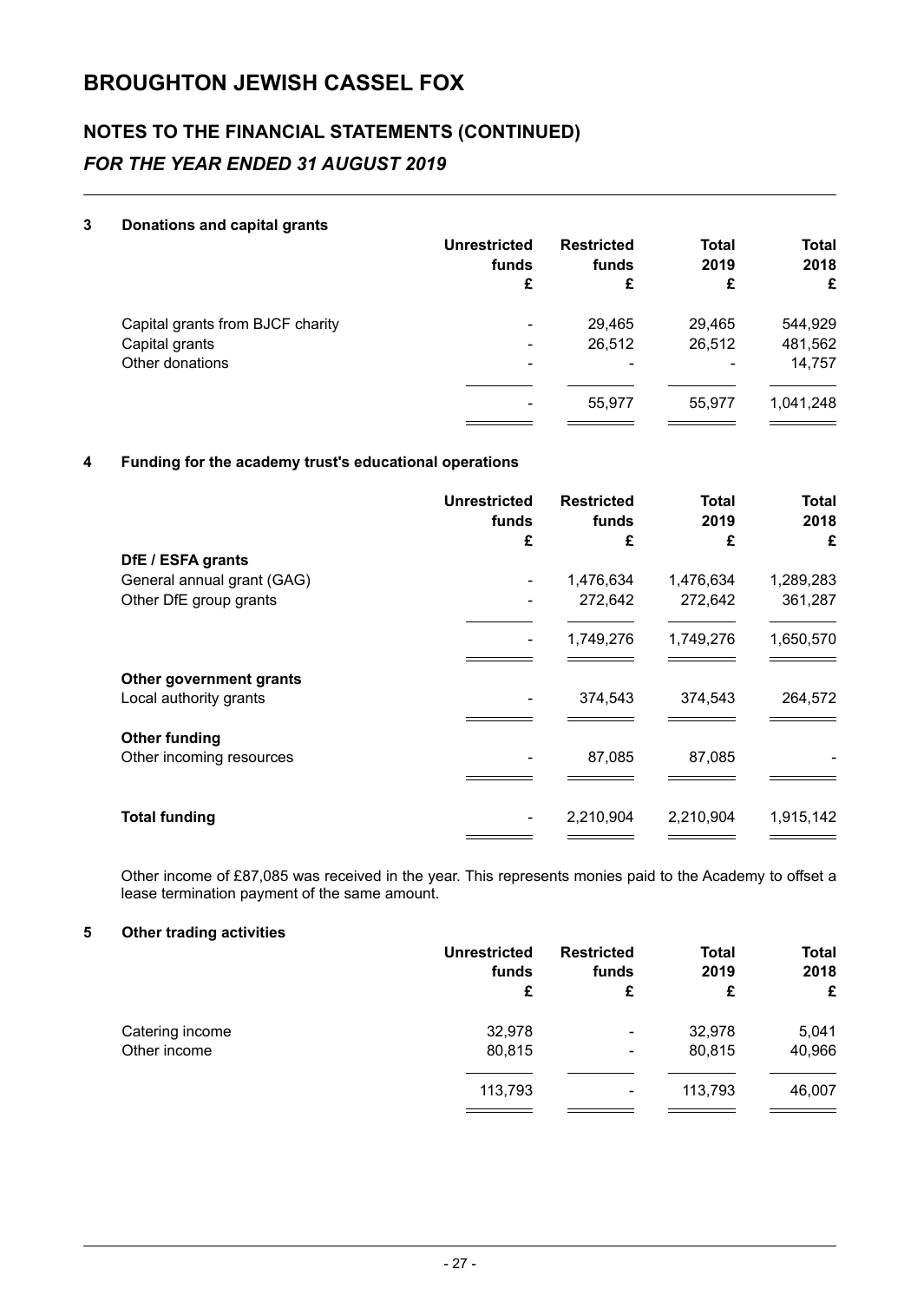# **NOTES TO THE FINANCIAL STATEMENTS (CONTINUED)** *FOR THE YEAR ENDED 31 AUGUST 2019*

#### **6 Investment income**

|                         | <b>Unrestricted</b><br>funds | <b>Restricted</b><br>funds | <b>Total</b><br>2019 | <b>Total</b><br>2018<br>£ |
|-------------------------|------------------------------|----------------------------|----------------------|---------------------------|
| Other investment income | 92                           | $\sim$                     | 92                   | 91                        |

## **7 Expenditure**

|                                  |                    | <b>Non Pay Expenditure</b> |              |           | <b>Total</b> |
|----------------------------------|--------------------|----------------------------|--------------|-----------|--------------|
|                                  | <b>Staff costs</b> | <b>Premises</b>            | <b>Other</b> | 2019      | 2018         |
|                                  | £                  | £                          | £            | £         | £            |
| Academy's educational operations |                    |                            |              |           |              |
| - Direct costs                   | 1,236,107          | ٠                          | 329,061      | 1,565,168 | 1,425,250    |
| - Allocated support costs        | 527,768            | 328,037                    | 26.614       | 882.419   | 878,403      |
|                                  |                    |                            |              |           |              |
|                                  | 1,763,875          | 328,037                    | 355,675      | 2,447,587 | 2,303,653    |
|                                  |                    |                            |              |           |              |

In 2019, of the total expenditure, £Nil was allocated to unrestricted funds and £2,447,587 was allocated to restricted funds.

| Net income/(expenditure) for the year includes: | 2019    | 2018    |
|-------------------------------------------------|---------|---------|
|                                                 | £       | £       |
| Fees payable to auditor for:                    |         |         |
| - Audit                                         | 6.300   | 5.995   |
| - Other services                                | 2,500   | 2,255   |
| - Teacher's Pension                             | 450     | 450     |
| - Annual accounts return review                 | 650     | 650     |
| Operating lease rentals                         | 124,002 | 58,126  |
| Depreciation of tangible fixed assets           | 153.465 | 207,606 |

Operating lease rentals for 2019 includes a lease termination payment of £87,085.

## **8 Charitable activities**

|                               | 2019      | 2018      |
|-------------------------------|-----------|-----------|
| All from restricted funds:    | £         | £         |
| <b>Direct costs</b>           |           |           |
| <b>Educational operations</b> | 1,565,168 | 1.425.250 |
| <b>Support costs</b>          |           |           |
| <b>Educational operations</b> | 882.419   | 878.403   |
|                               | 2,447,587 | 2,303,653 |
|                               |           |           |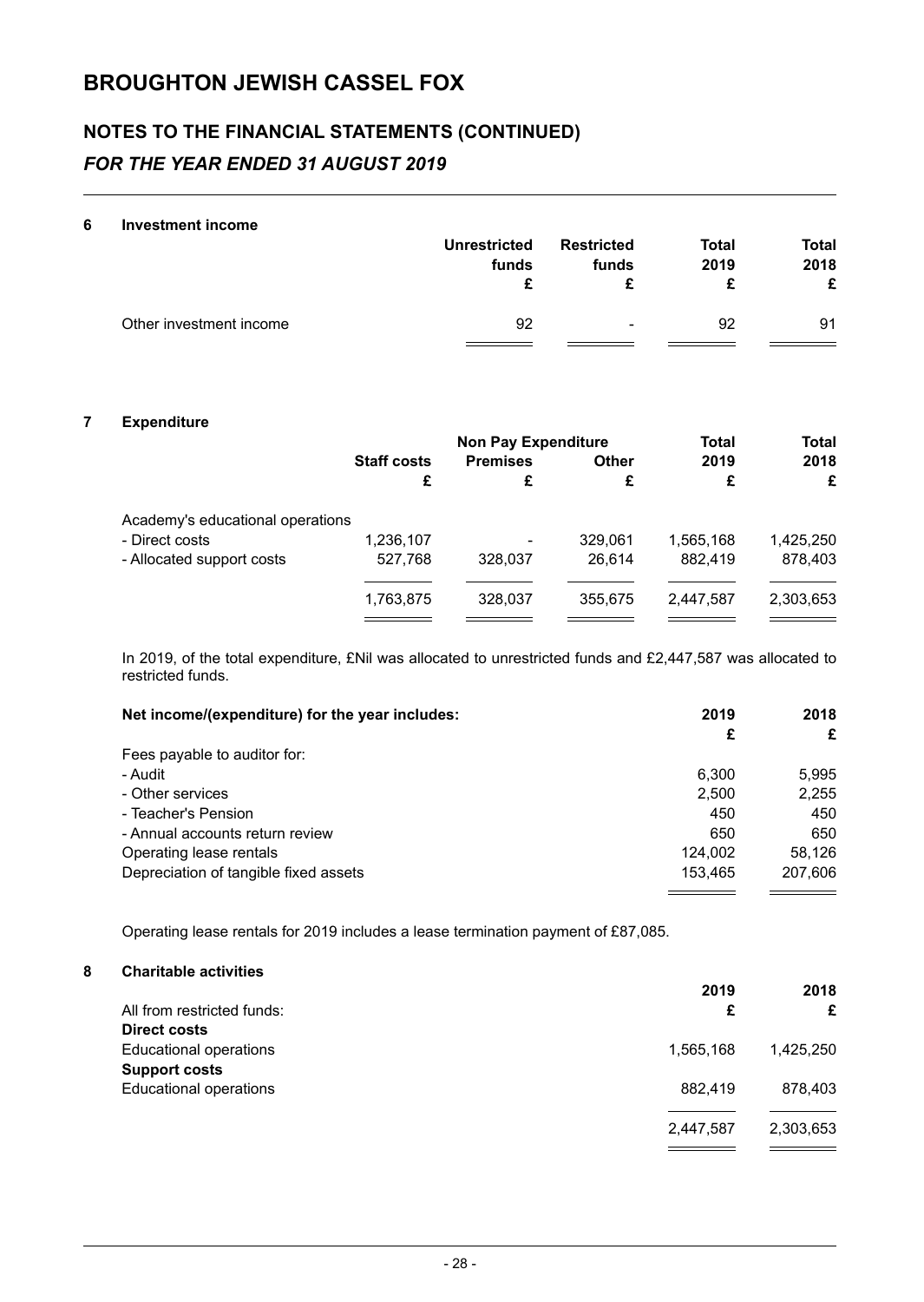## **NOTES TO THE FINANCIAL STATEMENTS (CONTINUED)** *FOR THE YEAR ENDED 31 AUGUST 2019*

|                                                                                                                                                                                                                                                                                                                                                                                                                            | (Continued)                                               |
|----------------------------------------------------------------------------------------------------------------------------------------------------------------------------------------------------------------------------------------------------------------------------------------------------------------------------------------------------------------------------------------------------------------------------|-----------------------------------------------------------|
| 2019                                                                                                                                                                                                                                                                                                                                                                                                                       | 2018<br>£                                                 |
|                                                                                                                                                                                                                                                                                                                                                                                                                            |                                                           |
|                                                                                                                                                                                                                                                                                                                                                                                                                            | 510,469                                                   |
|                                                                                                                                                                                                                                                                                                                                                                                                                            | 207,606                                                   |
|                                                                                                                                                                                                                                                                                                                                                                                                                            | 141,901                                                   |
|                                                                                                                                                                                                                                                                                                                                                                                                                            | 9,051                                                     |
| 15,264                                                                                                                                                                                                                                                                                                                                                                                                                     | 9,376                                                     |
| 882,419                                                                                                                                                                                                                                                                                                                                                                                                                    | 878,403                                                   |
|                                                                                                                                                                                                                                                                                                                                                                                                                            |                                                           |
|                                                                                                                                                                                                                                                                                                                                                                                                                            |                                                           |
|                                                                                                                                                                                                                                                                                                                                                                                                                            |                                                           |
|                                                                                                                                                                                                                                                                                                                                                                                                                            | 2018                                                      |
|                                                                                                                                                                                                                                                                                                                                                                                                                            | £                                                         |
| 1,096,713                                                                                                                                                                                                                                                                                                                                                                                                                  | 1,124,996                                                 |
| 106,220                                                                                                                                                                                                                                                                                                                                                                                                                    | 108,792                                                   |
| 261,600                                                                                                                                                                                                                                                                                                                                                                                                                    | 268,288                                                   |
| 1,464,533                                                                                                                                                                                                                                                                                                                                                                                                                  | 1,502,076                                                 |
| 33,174                                                                                                                                                                                                                                                                                                                                                                                                                     | 11,230                                                    |
| 1,497,707                                                                                                                                                                                                                                                                                                                                                                                                                  | 1,513,306                                                 |
| 266,168                                                                                                                                                                                                                                                                                                                                                                                                                    | 242,181                                                   |
| 1,763,875                                                                                                                                                                                                                                                                                                                                                                                                                  | 1,755,487                                                 |
| Analysis of support costs<br>Support staff costs<br>Depreciation<br>Premises costs<br>Other support costs<br>Governance costs<br><b>Staff</b><br><b>Staff costs</b><br>Staff costs during the year were:<br>Wages and salaries<br>Social security costs<br>Pension costs<br>Amounts paid to employees<br>Agency staff costs<br>Amounts paid to staff<br>Staff development and other staff costs<br>Total staff expenditure | £<br>527,768<br>153,465<br>174,572<br>11,350<br>2019<br>£ |

## **Staff numbers**

The average number of persons employed by the academy trust during the year was as follows:

|                            | 2019<br><b>Number</b> | 2018<br><b>Number</b> |
|----------------------------|-----------------------|-----------------------|
| <b>Teachers</b>            | 26                    | 36                    |
| Administration and support | 18                    | 10                    |
| Management                 | 3                     | 3                     |
|                            | 47                    | 49                    |
|                            |                       |                       |

## **Higher paid staff**

There were no employees whose annual remuneration was £60,000 or more.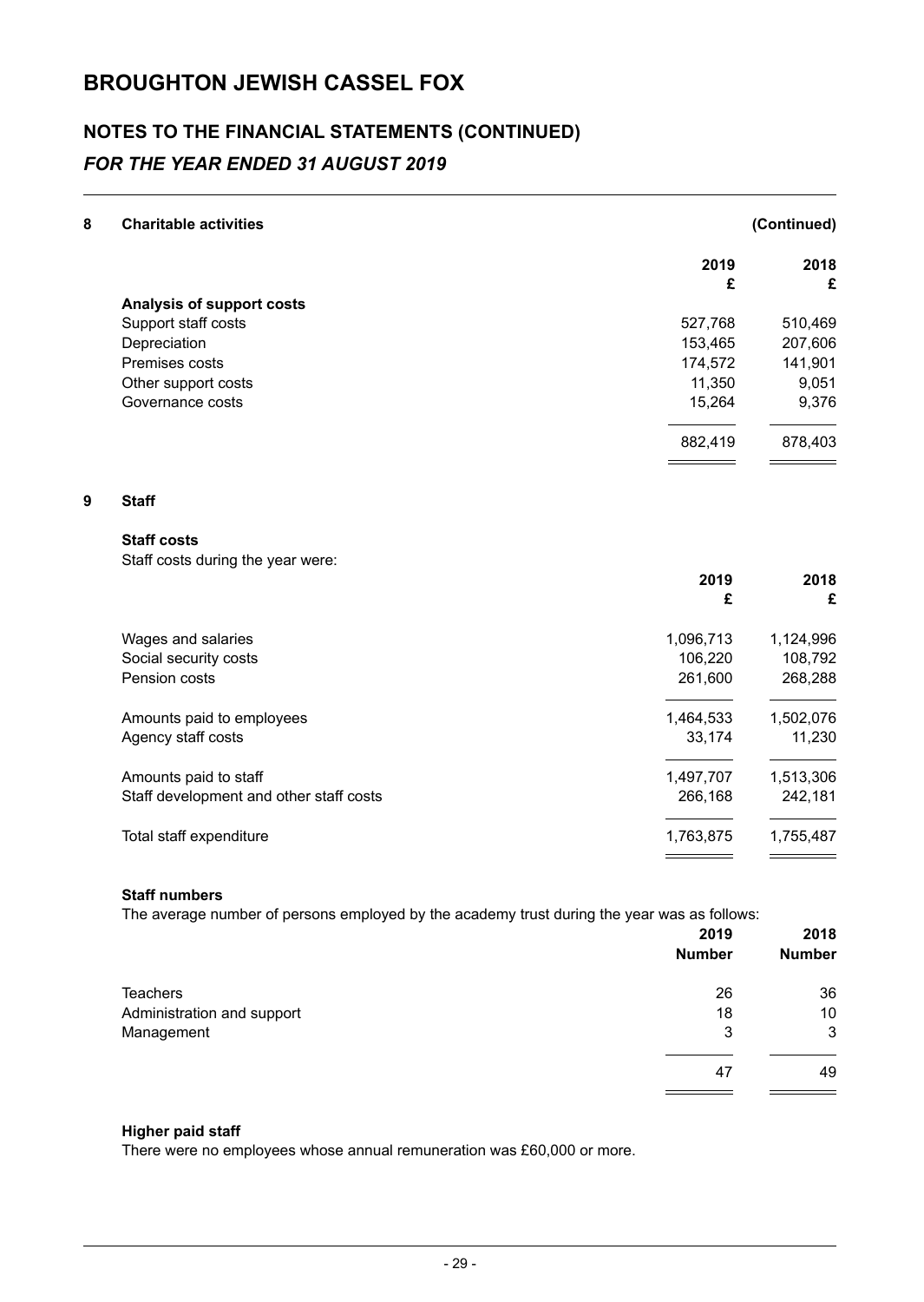## **NOTES TO THE FINANCIAL STATEMENTS (CONTINUED)** *FOR THE YEAR ENDED 31 AUGUST 2019*

**9 Staff (Continued)**

## **Key management personnel**

The key management personnel of the academy trust comprise the governors and the senior management team as listed on page 1. The total amount of employee benefits (including employer pension contributions) received by key management personnel for their services to the academy trust was £217,021 (2018:£207,348).

#### **10 Governors' remuneration and expenses**

One or more of the governors has been paid remuneration or has received other benefits from an employment with the academy trust. The principal and other staff governors only receive remuneration in respect of services they provide undertaking the roles of principal and staff members under their contracts of employment, and not in respect of their services as governors.

The value of governors' and key management personnel remuneration and other benefits was as follows:

C Davies :

Remuneration £55,000-£60,000 (2018: £35,000-£40,000) Employer's pension contributions paid £5,000-£10,000 (2018: £5,000-£10,000)

#### Y Pearlman :

Remuneration £55,000-£60,000 (2018: £55,000-£60,000) Employer's pension contributions paid £5,000-£10,000 (2018: £5,000-£10,000)

#### N Taylor :

Remuneration £50,000-£55,000 (2018: £50,000-£55,000) Employer's pension contributions paid £5,000- £10,000 (2018: £5,000-£10,000)

#### R Caplan :

Remuneration £20,000-£25,000 (2018: £30,000-£35,000) Employer's pension contributions paid £Nil- £5,000 (2018: £Nil-£5,000)

#### **11 Governors and officers insurance**

In accordance with normal commercial practice, the academy trust has purchased insurance to protect governors and officers from claims arising from negligent acts, errors or omissions occurring whilst on academy trust business. The insurance provides cover up to £10,000,000 on any one claim and the cost is included within the total insurance premium of £8,116 (2018: £10,625).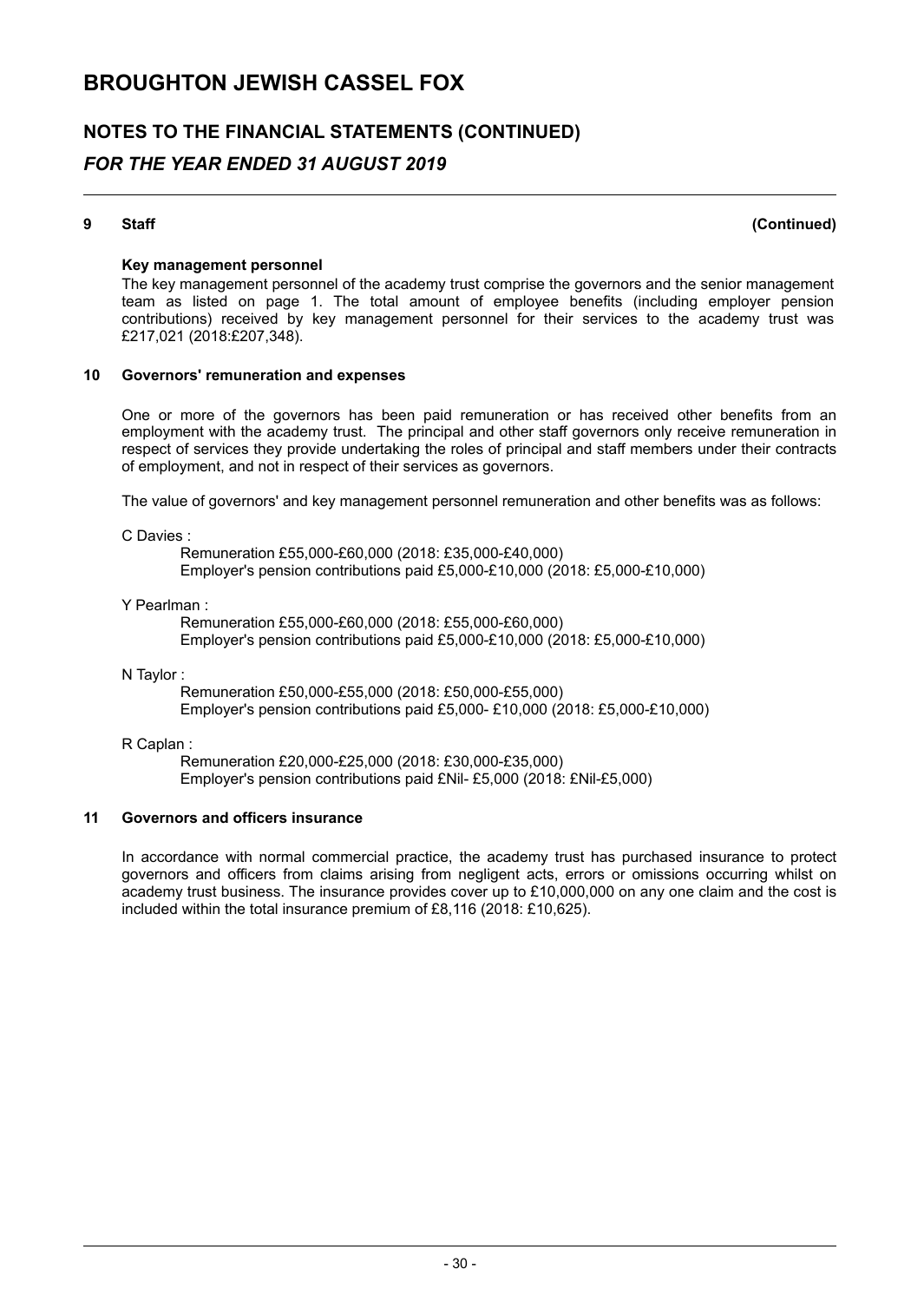# **NOTES TO THE FINANCIAL STATEMENTS (CONTINUED)** *FOR THE YEAR ENDED 31 AUGUST 2019*

## **12 Tangible fixed assets**

|                       | <b>Land and</b><br><b>Property</b><br>buildings improvemen<br>ts |           | <b>Computer</b><br>Fixtures,<br>fittings &<br>equipment<br>equipment |         | <b>Total</b> |
|-----------------------|------------------------------------------------------------------|-----------|----------------------------------------------------------------------|---------|--------------|
|                       | £                                                                | £         | £                                                                    | £       | £            |
| <b>Cost/Valuation</b> |                                                                  |           |                                                                      |         |              |
| At 1 September 2018   | 3,764,600                                                        | 1,460,656 | 88,637                                                               | 280,006 | 5,593,899    |
| Additions             |                                                                  | 19,261    | 3,936                                                                | 3,869   | 27,066       |
| At 31 August 2019     | 3,764,600                                                        | 1,479,917 | 92,573                                                               | 283,875 | 5,620,965    |
| <b>Depreciation</b>   |                                                                  |           |                                                                      |         |              |
| At 1 September 2018   | 451,748                                                          | 110,251   | 65,169                                                               | 163,541 | 790,709      |
| Charge for the year   | 75,414                                                           | 29,173    | 16,625                                                               | 32,253  | 153,465      |
| At 31 August 2019     | 527,162                                                          | 139,424   | 81,794                                                               | 195,794 | 944,174      |
| Net book value        |                                                                  |           |                                                                      |         |              |
| At 31 August 2019     | 3,237,438                                                        | 1,340,493 | 10,779                                                               | 88,081  | 4,676,791    |
| At 31 August 2018     | 3,312,852                                                        | 1,350,405 | 23,468                                                               | 116,465 | 4,803,190    |
|                       |                                                                  |           |                                                                      |         |              |

| 13 | <b>Debtors</b>                                 | 2019<br>£ | 2018<br>£ |
|----|------------------------------------------------|-----------|-----------|
|    | Other debtors                                  | 36,997    | 16,155    |
|    | Prepayments and accrued income                 | 79,397    | 36,647    |
|    |                                                | 116,394   | 52,802    |
| 14 | Creditors: amounts falling due within one year | 2019      | 2018      |
|    |                                                | £         | £         |
|    | Trade creditors                                | 1,074     | 68,846    |
|    | Accruals and deferred income                   | 57,002    | 67,970    |
|    |                                                | 58,076    | 136,816   |
|    |                                                |           |           |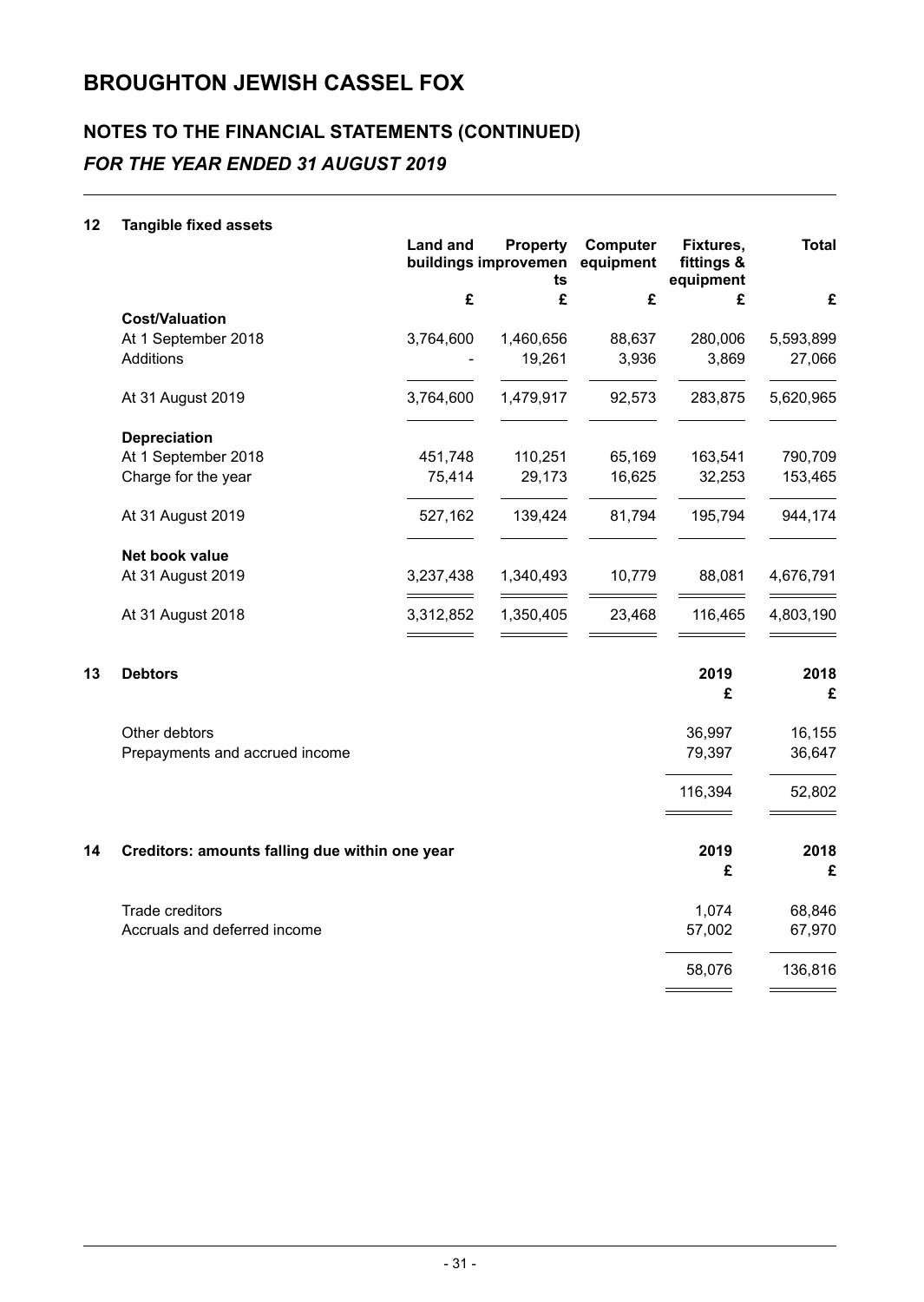# **NOTES TO THE FINANCIAL STATEMENTS (CONTINUED)** *FOR THE YEAR ENDED 31 AUGUST 2019*

| 15 | Deferred income                     | 2019     | 2018      |
|----|-------------------------------------|----------|-----------|
|    |                                     | £        | £         |
|    | Deferred income is included within: |          |           |
|    | Creditors due within one year       | 44,866   | 50,092    |
|    |                                     |          |           |
|    | Deferred income at 1 September 2018 | 50,092   | 54,973    |
|    | Released from previous years        | (50,092) | (54, 973) |
|    | Resources deferred in the year      | 44,866   | 50,092    |
|    | Deferred income at 31 August 2019   | 44,866   | 50,092    |

## **16 Funds**

|                                     | <b>Balance at</b><br>1 September<br>2018 | <b>Income</b> | <b>Expenditure</b> | Gains,<br>losses and<br>transfers | <b>Balance at</b><br>31 August<br>2019 |
|-------------------------------------|------------------------------------------|---------------|--------------------|-----------------------------------|----------------------------------------|
|                                     | £                                        | £             | £                  | £                                 | £                                      |
| <b>Restricted general funds</b>     |                                          |               |                    |                                   |                                        |
| General Annual Grant (GAG)          |                                          | 1,476,634     | (1,479,852)        | 3,218                             |                                        |
| Other DfE / ESFA grants             |                                          | 272,642       | (272, 642)         |                                   |                                        |
| Other government grants             |                                          | 374,543       | (374, 543)         |                                   |                                        |
| Other restricted funds              |                                          | 87,085        | (87,085)           |                                   |                                        |
| Pension reserve                     | 19,000                                   |               | (80,000)           | (201,000)                         | (262,000)                              |
|                                     | 19,000                                   | 2,210,904     | (2, 294, 122)      | (197, 782)                        | (262,000)                              |
| <b>Restricted fixed asset funds</b> |                                          |               |                    |                                   |                                        |
| Transfer of buildings               | 3,388,144                                |               | (75, 414)          |                                   | 3,312,730                              |
| DfE / EFA capital grants            | 536,740                                  | 26,512        | (30, 487)          |                                   | 532,765                                |
| Capital expenditure from GAG        | 323,459                                  |               | (17, 508)          |                                   | 305,951                                |
| Donations                           | 525,814                                  | 29,465        | (30,056)           |                                   | 525,223                                |
|                                     | 4,774,157                                | 55,977        | (153, 465)         |                                   | 4,676,669                              |
| <b>Total restricted funds</b>       | 4,793,157                                | 2,266,881     | (2,447,587)        | (197, 782)                        | 4,414,669                              |
| <b>Unrestricted funds</b>           |                                          |               |                    |                                   |                                        |
| General funds                       | 1,388                                    | 113,885       |                    | (3,218)                           | 112,055                                |
|                                     |                                          |               |                    |                                   |                                        |
| <b>Total funds</b>                  | 4,794,545                                | 2,380,766     | (2, 447, 587)      | (201,000)                         | 4,526,724                              |
|                                     |                                          |               |                    |                                   |                                        |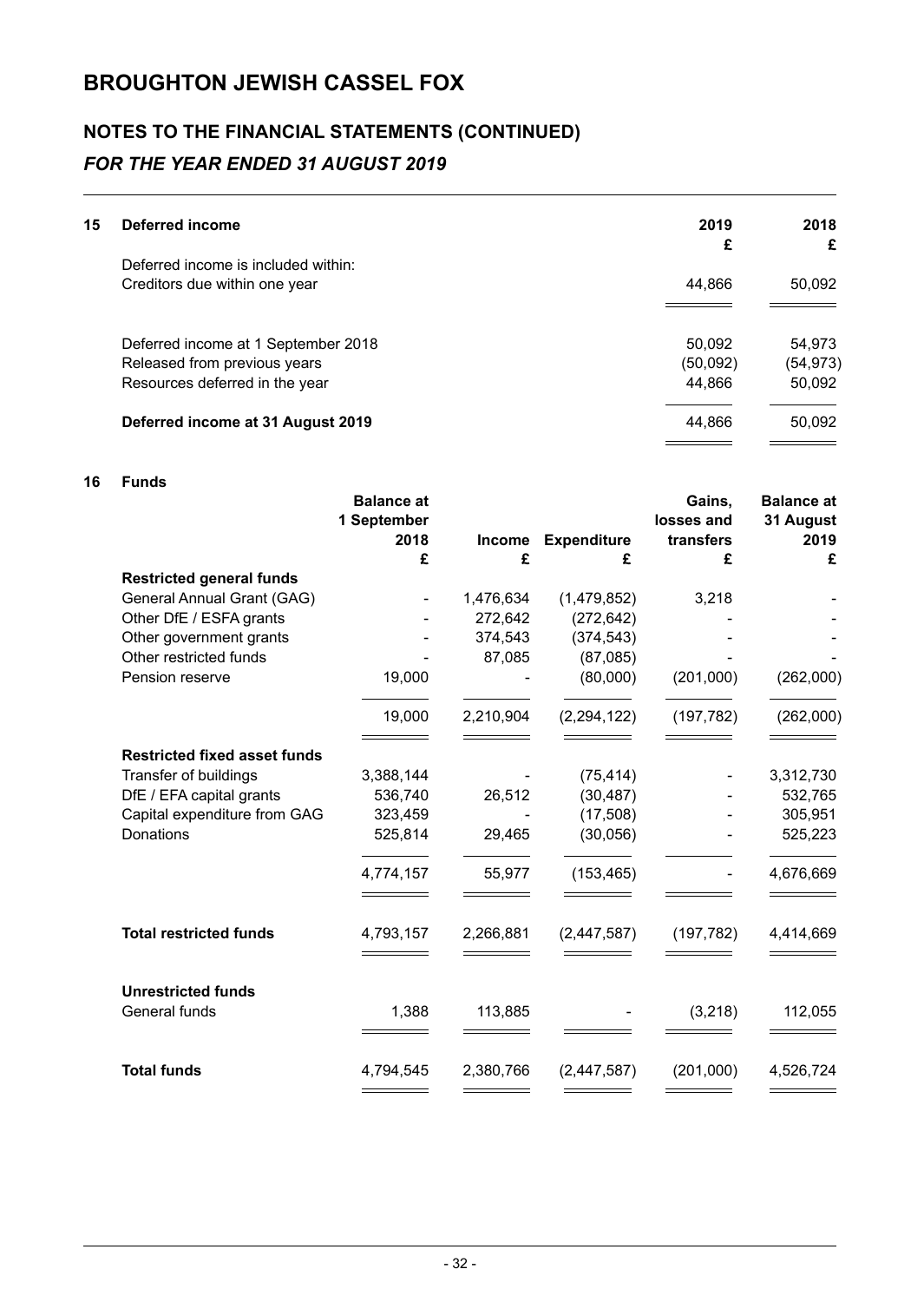# **NOTES TO THE FINANCIAL STATEMENTS (CONTINUED)** *FOR THE YEAR ENDED 31 AUGUST 2019*

## **16 Funds (Continued)**

The specific purposes for which the funds are to be applied are as follows:

Restricted General Funds are used specifically to provide educational resources for the pupils of the Academy.

Restricted Fixed Asset Funds provide for the installation, maintenance and repair of the Fixed Assets of the Academy.

Unrestricted Funds are those other Resources which may be used to further the objectives of the Academy.

Transfers between unrestricted general and restricted fixed asset funds have occurred for capital purchases.

The deficit on the pension reserve will be eliminated based on future contributions as advised by the schemes actuary.

Under the funding agreement with the Secretary of State, the Academy trust was not subject to a limit on the amount of GAG that it could carry forward at 31 August 2019.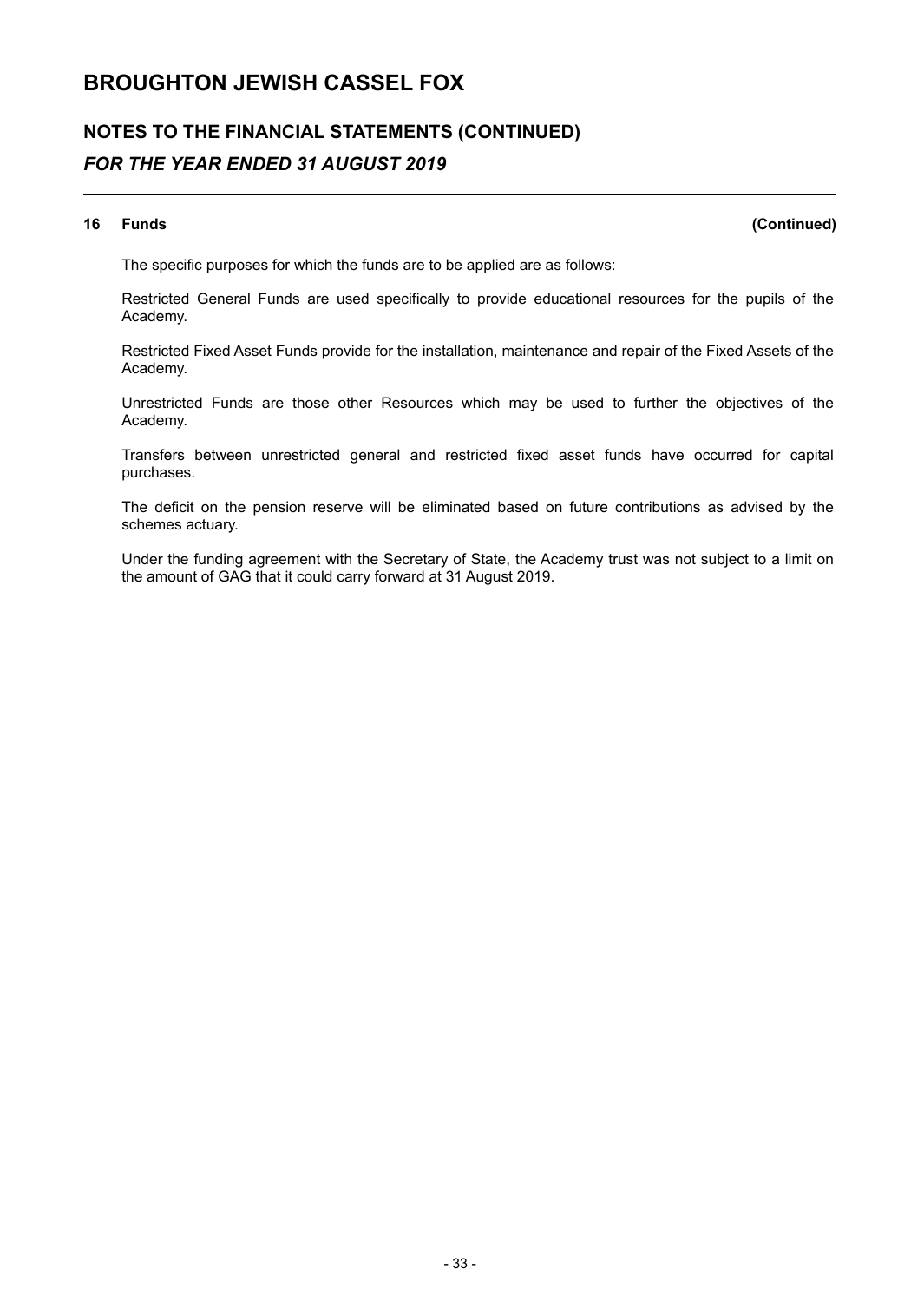# **NOTES TO THE FINANCIAL STATEMENTS (CONTINUED)** *FOR THE YEAR ENDED 31 AUGUST 2019*

**16 Funds (Continued)**

## **Comparative information in respect of the preceding period is as follows:**

|                                     | <b>Balance at</b><br>1 September |             |                         | Gains,<br>losses and | <b>Balance</b> at<br>31 August |
|-------------------------------------|----------------------------------|-------------|-------------------------|----------------------|--------------------------------|
|                                     | 2017<br>£                        | Income<br>£ | <b>Expenditure</b><br>£ | transfers<br>£       | 2018<br>£                      |
| <b>Restricted general funds</b>     |                                  |             |                         |                      |                                |
| General Annual Grant (GAG)          |                                  | 1,289,283   | (1,372,431)             | 83,148               |                                |
| Other DfE / ESFA grants             |                                  | 361,287     | (361, 287)              |                      |                                |
| Other government grants             |                                  | 264,572     | (264, 572)              |                      |                                |
| Other restricted funds              |                                  | 14,757      | (14, 757)               |                      |                                |
| Pension reserve                     | (10,000)                         |             | (83,000)                | 112,000              | 19,000                         |
|                                     | (10,000)                         | 1,929,899   | (2,096,047)             | 195,148              | 19,000                         |
| <b>Restricted fixed asset funds</b> |                                  |             |                         |                      |                                |
| Transfer on conversion              | 3,463,432                        |             | (75, 288)               |                      | 3,388,144                      |
| DfE group capital grants            | 120,322                          | 481,562     | (65, 144)               |                      | 536,740                        |
| Capital expenditure from GAG        | 343,331                          |             | (19, 872)               |                      | 323,459                        |
| Donations<br>Private sector capital | 24,770                           | 544,929     | (47, 302)               |                      | 522,397                        |
| sponsorship                         | 3,417                            |             |                         |                      | 3,417                          |
|                                     | 3,955,272                        | 1,026,491   | (207, 606)              |                      | 4,774,157                      |
|                                     |                                  |             |                         |                      |                                |
| <b>Total restricted funds</b>       | 3,945,272                        | 2,956,390   | (2,303,653)             | 195,148              | 4,793,157                      |
| <b>Unrestricted funds</b>           |                                  |             |                         |                      |                                |
| General funds                       | 38,438                           | 46,098      |                         | (83, 148)            | 1,388                          |
| <b>Total funds</b>                  | 3,983,710                        | 3,002,488   | (2,303,653)             | 112,000              | 4,794,545                      |

## **17 Analysis of net assets between funds**

|                                                        | Unrestricted | <b>Restricted funds:</b> |                    | <b>Total</b> |  |
|--------------------------------------------------------|--------------|--------------------------|--------------------|--------------|--|
|                                                        | <b>Funds</b> | General                  | <b>Fixed asset</b> | <b>Funds</b> |  |
|                                                        | £            | £                        | £                  | £            |  |
| Fund balances at 31 August 2019 are<br>represented by: |              |                          |                    |              |  |
| Tangible fixed assets                                  | 122          | ۰                        | 4,676,669          | 4,676,791    |  |
| Current assets                                         | 170.009      |                          |                    | 170,009      |  |
| Creditors falling due within one year                  | (58,076)     |                          |                    | (58,076)     |  |
| Defined benefit pension liability                      |              | (262,000)                |                    | (262,000)    |  |
| <b>Total net assets</b>                                | 112,055      | (262,000)                | 4,676,669          | 4,526,724    |  |
|                                                        |              |                          |                    |              |  |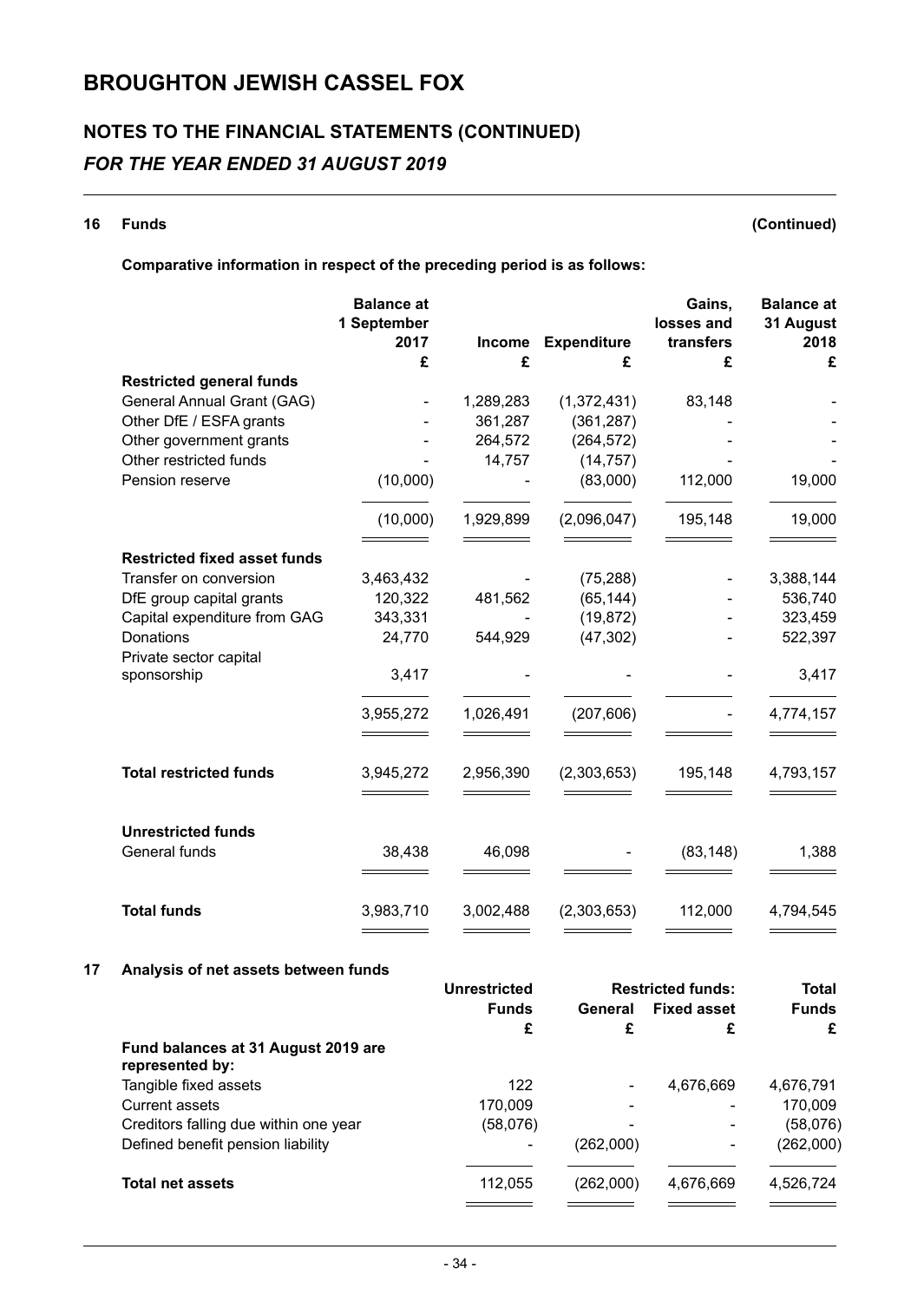# **NOTES TO THE FINANCIAL STATEMENTS (CONTINUED)** *FOR THE YEAR ENDED 31 AUGUST 2019*

### **17 Analysis of net assets between funds (Continued)**

## **Unrestricted Restricted funds: Total Funds General Fixed asset Funds £ £ £ £ Fund balances at 31 August 2018 are represented by:** Tangible fixed assets 29,033 - 4,774,157 4,803,190 Current assets 109,171 - 109,171 - 109,171 Creditors falling due within one year (136,816) - The discreption of the control of the control of the control of the control of the control of the control of the control of the control of the control of the control of the Defined benefit pension liability and the contract of the contract of the 19,000 and 19,000 of the 19,000 of the 19,000 of the 19,000 of the 19,000 of the 19,000 of the 19,000 of the 19,000 of the 19,000 of the 19,000 of t **Total net assets** 1,388 19,000 4,774,157 4,794,545

#### **18 Pension and similar obligations**

The academy trust's employees belong to two principal pension schemes: the Teachers' Pension Scheme England and Wales (TPS) for academic and related staff; and the Local Government Pension Scheme (LGPS) for non-teaching staff, which is managed by Tameside MBC, Administering Authority for Greater Manchester Pension Fund. Both are multi-employer defined benefit schemes.

The pension costs are assessed in accordance with the advice of independent qualified actuaries. The latest actuarial valuation of the TPS related to the period ended 31 March 2016, and that of the LGPS related to the period ended 31 March 2019.

There were no outstanding or prepaid contributions at either the beginning or the end of the financial year.

## **Teachers' Pension Scheme**

#### **Introduction**

The Teachers' Pension Scheme (TPS) is a statutory, contributory, defined benefit scheme, governed by the Teachers' Pension Scheme Regulations 2014. Membership is automatic for full-time teachers in academies and, from 1 January 2007, automatic for teachers in part-time employment following appointment or a change of contract, although they are able to opt out.

The TPS is an unfunded scheme and members contribute on a 'pay as you go' basis - these contributions along with those made by employers are credited to the Exchequer. Retirement and other pension benefits are paid by public funds provided by Parliament.

#### **Valuation of the Teachers' Pension Scheme**

The Government Actuary, using normal actuarial principles, conducts a formal actuarial review of the TPS in accordance with the Public Service Pensions (Valuations and Employer Cost Cap) Directions 2014 published by HM Treasury. The aim of the review is to specify the level of future contributions. Actuarial scheme valuations are dependent on assumptions about the value of future costs, design of benefits and many other factors. The latest actuarial valuation of the TPS was carried out as at 31 March 2016 and in accordance with the Public Service Pensions (Valuations and Employer Cost Cap) Directions 2014. The valuation report was published by the Department for Education on 12 April 2019.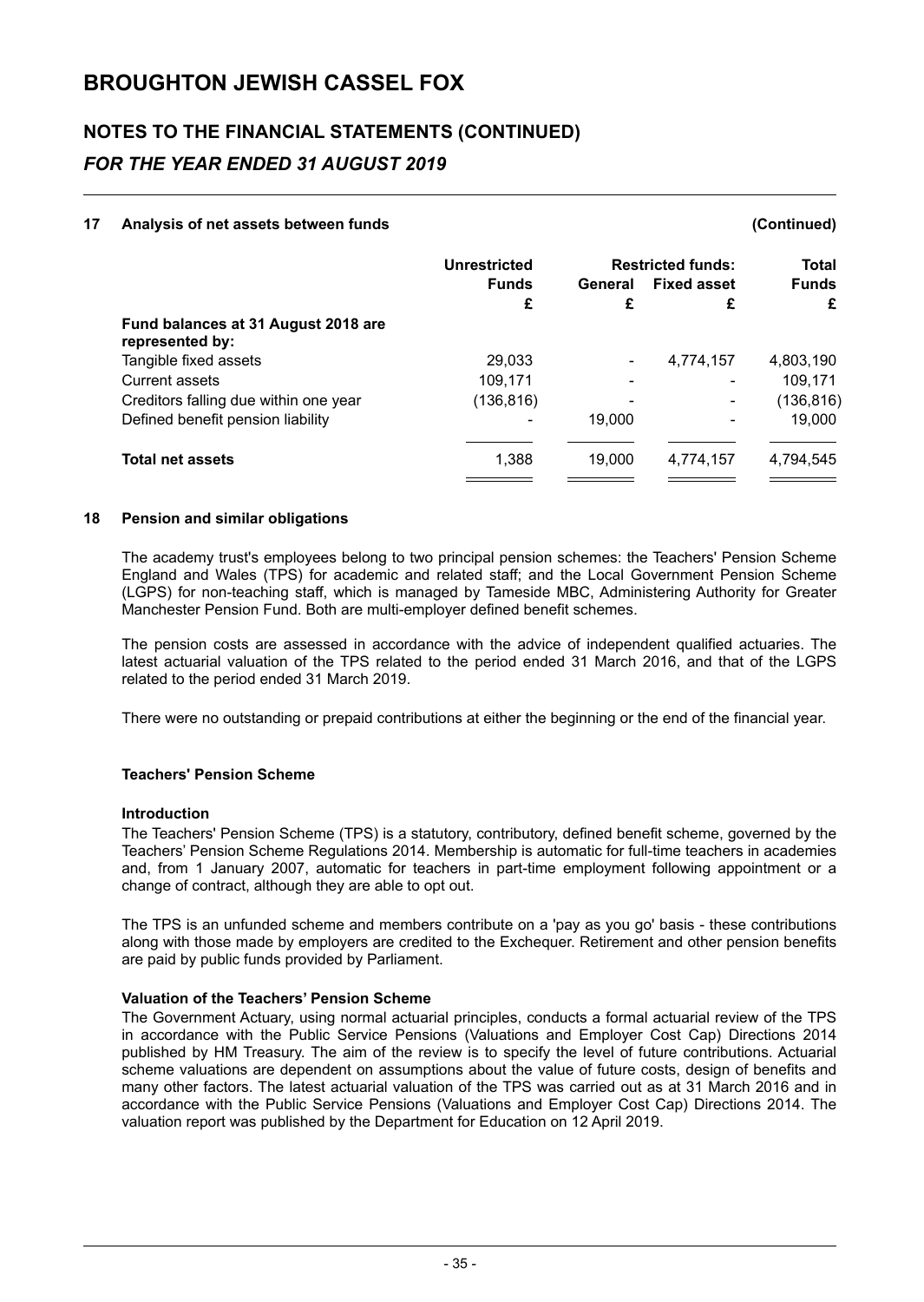# **NOTES TO THE FINANCIAL STATEMENTS (CONTINUED)** *FOR THE YEAR ENDED 31 AUGUST 2019*

#### **18 Pension and similar obligations (Continued)**

The key elements of the valuation and subsequent consultation are:

- employer contribution rates set at 23.68% of pensionable pay (including a 0.08% employer administration charge)
- total scheme liabilities (pensions currently in payment and the estimated cost of future benefits) for service to the effective date of £218,100 million, and notional assets (estimated future contributions together with the notional investments held at the valuation date) of £196,100 million giving a notional past service deficit of £22,000 million
- an employer cost cap of 7.3% of pensionable pay has been applied to 31 March 2023.
- the assumed real rate of return is 2.4% in excess of prices and 2% in excess of earnings. The rate of real earnings growth is assumed to be 2.2%. The assumed nominal rate of return is 4.45%

The TPS valuation for 2016 determined an employer rate of 23.6%, which is payable from September 2019. The next valuation of the TPS will be based on March 2020 data, whereupon the employer contribution rate is expected to be reassessed and will be payable from April 2023.

The employer's pension costs paid to the TPS in the period amounted to £53,000 (2018: £53,000).

A copy of the valuation report and supporting documentation is on the Teachers' Pensions website.

Under the definitions set out in FRS 102, the TPS is an unfunded multi-employer pension scheme. The academy trust has accounted for its contributions to the scheme as if it were a defined contribution scheme. The academy trust has set out above the information available on the scheme.

#### **Local Government Pension Scheme**

The LGPS is a funded defined benefit pension scheme, with the assets held in separate trusteeadministered funds. The total contributions are as noted below. The agreed contribution rates for future years are 16.1% for employers and 5.5 to 12.5% for employees.

Parliament has agreed, at the request of the Secretary of State for Education, to a guarantee that, in the event of academy closure, outstanding Local Government Pension Scheme liabilities would be met by the Department for Education. The guarantee came into force on 18 July 2013.

| <b>Total contributions made</b>                    | 2019   | 2018   |
|----------------------------------------------------|--------|--------|
|                                                    | £      | £      |
| Employer's contributions                           | 53,000 | 53,000 |
| Employees' contributions                           | 19,000 | 21,000 |
|                                                    |        |        |
| <b>Total contributions</b>                         | 72,000 | 74,000 |
|                                                    |        |        |
| <b>Principal actuarial assumptions</b>             | 2019   | 2018   |
|                                                    | $\%$   | $\%$   |
| Rate of increase in salaries                       | 3.1    | 3.2    |
| Rate of increase for pensions in payment/inflation | 2.3    | 2.4    |
| Discount rate for scheme liabilities               | 1.8    | 2.8    |
|                                                    |        |        |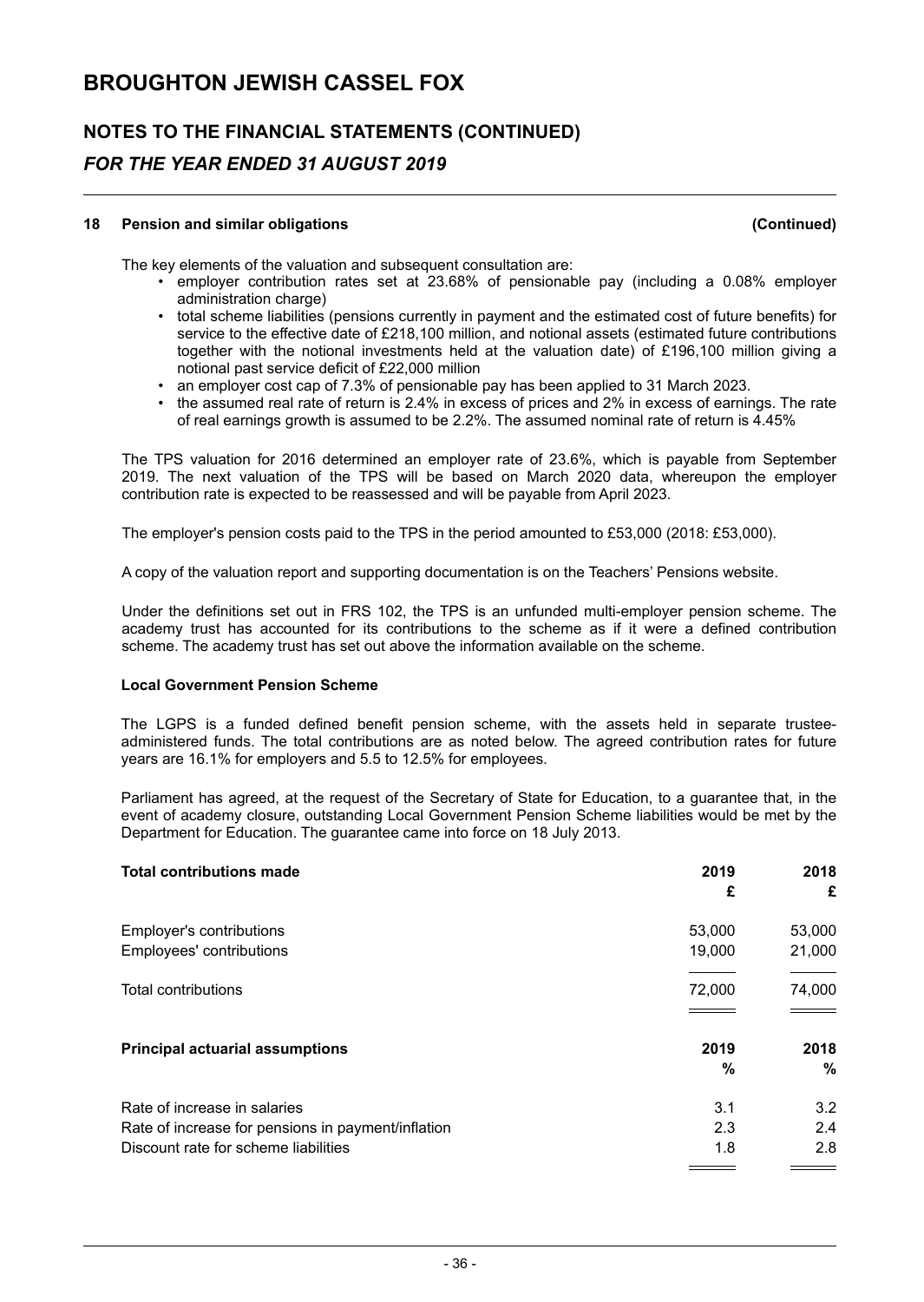# **NOTES TO THE FINANCIAL STATEMENTS (CONTINUED)** *FOR THE YEAR ENDED 31 AUGUST 2019*

## **18 Pension and similar obligations (Continued)**

The current mortality assumptions include sufficient allowance for future improvements in mortality rates. The assumed life expectations on retirement age 65 are: **2019 2018**

|                      | 2019         | ZUIO<br>Years |
|----------------------|--------------|---------------|
|                      | <b>Years</b> |               |
| Retiring today       |              |               |
| - Males              | 20.6         | 21.5          |
| - Females            | 23.1         | 24.1          |
| Retiring in 20 years |              |               |
| - Males              | 22.0         | 23.7          |
| - Females            | 24.8         | 26.2          |
|                      |              |               |

## **Sensitivity analysis**

| Changes in assumptions at 31 August 2019: Approximate % increase to | <b>Employer Liability</b> | Approximate monetary<br>amount $(E000)$ |
|---------------------------------------------------------------------|---------------------------|-----------------------------------------|
|                                                                     |                           |                                         |
| 0.5% decrease in Real Discount Rate                                 | 13%                       | 195                                     |
| 0.5% increase in the Salary Increase Rate                           | $1\%$                     | 11                                      |
| 0.5% increase in the Pension Increase Rate                          | 12%                       | 181                                     |

| The academy trust's share of the assets in the scheme | 2019              | 2018              |
|-------------------------------------------------------|-------------------|-------------------|
|                                                       | <b>Fair value</b> | <b>Fair value</b> |
|                                                       | £                 | £                 |
| Equities                                              | 830,960           | 753,440           |
| <b>Bonds</b>                                          | 183,300           | 177,280           |
| Cash                                                  | 97,760            | 77,560            |
| Property                                              | 109,980           | 99,720            |
| Total market value of assets                          | 1,222,000         | 1,108,000         |
|                                                       |                   |                   |

The actual return on scheme assets was £54,000 (2018: £56,000).

| Amount recognised in the Statement of Financial Activities | 2019   | 2018<br>£ |
|------------------------------------------------------------|--------|-----------|
| Current service cost                                       | 80.000 | 83.000    |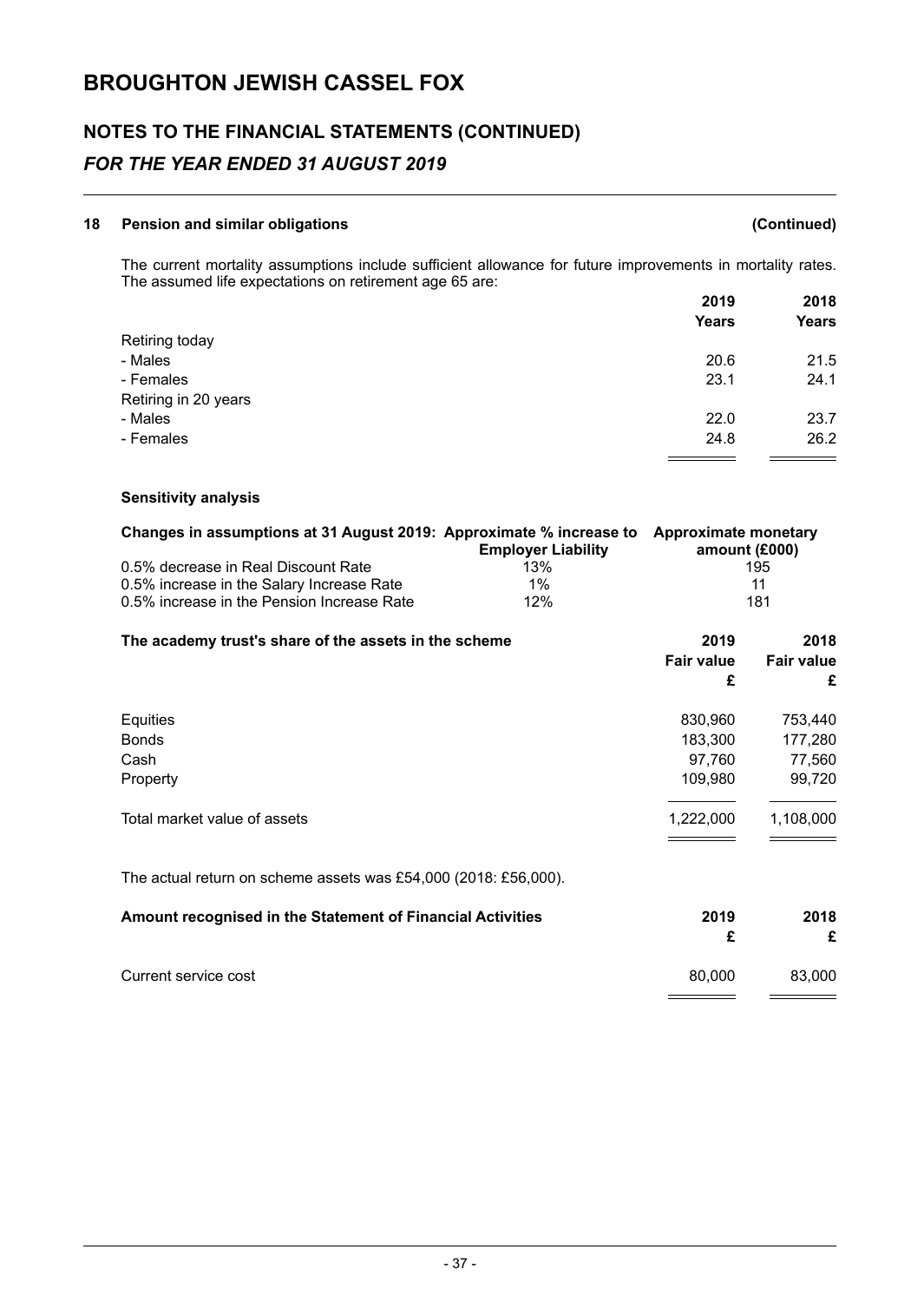# **NOTES TO THE FINANCIAL STATEMENTS (CONTINUED)** *FOR THE YEAR ENDED 31 AUGUST 2019*

| 18 | Pension and similar obligations                                                                     |                        | (Continued)           |
|----|-----------------------------------------------------------------------------------------------------|------------------------|-----------------------|
|    | Changes in the present value of defined benefit obligations                                         |                        | 2019<br>£             |
|    | At 1 September 2018                                                                                 |                        | 1,089,000             |
|    | Current service cost                                                                                |                        | 133,000               |
|    | Interest cost                                                                                       |                        | 32,000                |
|    | Employee contributions                                                                              |                        | 19,000                |
|    | Actuarial loss/(gain)                                                                               |                        | 223,000               |
|    | Benefits paid                                                                                       |                        | (12,000)              |
|    | At 31 August 2019                                                                                   |                        | 1,484,000             |
|    | Changes in the fair value of the academy trust's share of scheme assets                             |                        |                       |
|    |                                                                                                     |                        | 2019                  |
|    |                                                                                                     |                        | £                     |
|    | At 1 September 2018                                                                                 |                        | 1,108,000             |
|    | Interest income                                                                                     |                        | 32,000                |
|    | Actuarial gain                                                                                      |                        | 22,000                |
|    | <b>Employer contributions</b>                                                                       |                        | 53,000                |
|    | Employee contributions                                                                              |                        | 19,000                |
|    | Benefits paid                                                                                       |                        | (12,000)              |
|    | At 31 August 2019                                                                                   |                        | 1,222,000             |
| 19 | Reconciliation of net (expenditure)/income to net cash flow from operating activities               |                        |                       |
|    |                                                                                                     | 2019<br>£              | 2018<br>£             |
|    |                                                                                                     |                        |                       |
|    | Net (expenditure)/income for the reporting period (as per the statement of<br>financial activities) | (66, 821)              | 698,835               |
|    | Adjusted for:                                                                                       |                        |                       |
|    | Capital grants from DfE and other capital income                                                    | (55, 977)              | (1,026,491)           |
|    | Investment income receivable                                                                        | (92)                   | (91)                  |
|    | Defined benefit pension costs less contributions payable                                            | 80,000                 | 83,000                |
|    | Depreciation of tangible fixed assets                                                               | 153,465                | 207,606               |
|    | (Increase)/decrease in debtors<br>(Decrease) in creditors                                           | (63, 592)<br>(78, 740) | 183,185<br>(171, 685) |
|    |                                                                                                     |                        |                       |
|    | Net cash used in operating activities                                                               | (31, 757)              | (25, 641)             |
|    |                                                                                                     |                        |                       |